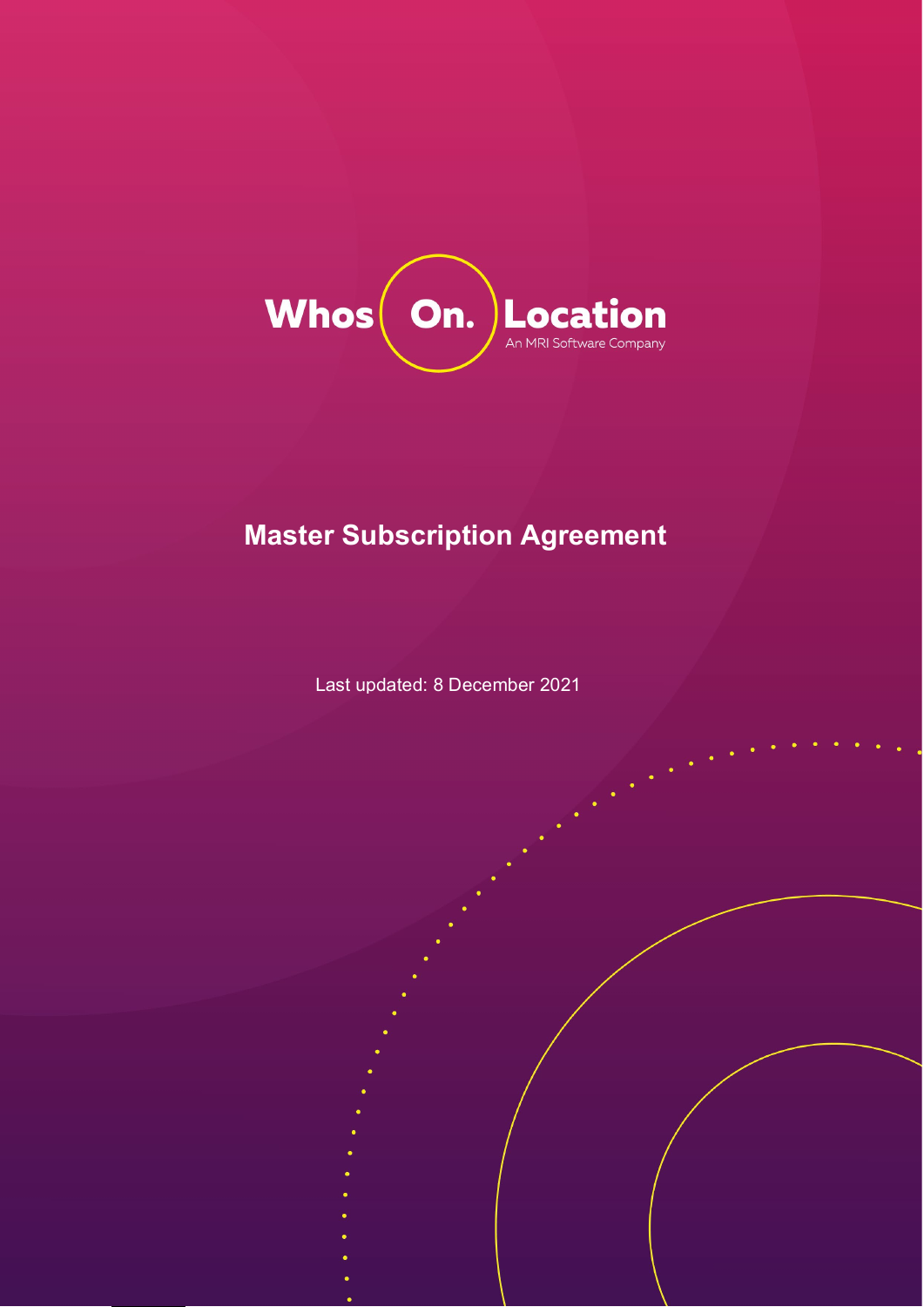Welcome to WhosOnLocation, an online people presence management service. This Master Subscription Agreement ("Agreement") contains the terms which explain our obligations as a service provider and Your obligations as a customer. Please read them carefully along with our Data Processing Agreement, WolMobile End User Agreement, Application Developer and API Agreement, Privacy Policy, and, if applicable, ANZ and GDPR Statements as these also form part of this Agreement.

If You are a new Subscriber, then this Master Subscription Agreement will be effective as of 8 December 2021. If You are an existing Subscriber, we are providing You with prior notice of these changes which will be effective as of 8 January 2022. For a prior version of our Master Subscription Agreement, [click here.](https://whosonlocation.com/wp-content/uploads/2021/02/Master-Subscription-Agreement-Nov-24th-2020.pdf)

THIS AGREEMENT CONSTITUTES A BINDING CONTRACT BETWEEN US AND YOU AND GOVERNS YOUR (AND YOUR END USERS') USE OF AND ACCESS TO THE SERVICES FROM THE MOMENT YOU CREATE AN ACCOUNT.

By accepting this Agreement, either by creating an account, accessing or using a Service, or authorizing or permitting any End-User to access or use a Service, You agree to be bound by this Agreement. If You are entering into this Agreement on behalf of a company, organization or another legal entity (an "Entity"), You are agreeing to this Agreement for that Entity and representing to WhosOnLocation that You have the authority to bind such Entity and its Affiliates to this Agreement, in which case the terms "Subscriber," "You," "Your" or a related capitalized term herein shall refer to such Entity and its Affiliates. If You do not have such authority, or if You do not agree with this Agreement, You must not accept this Agreement and may not use any of the Services.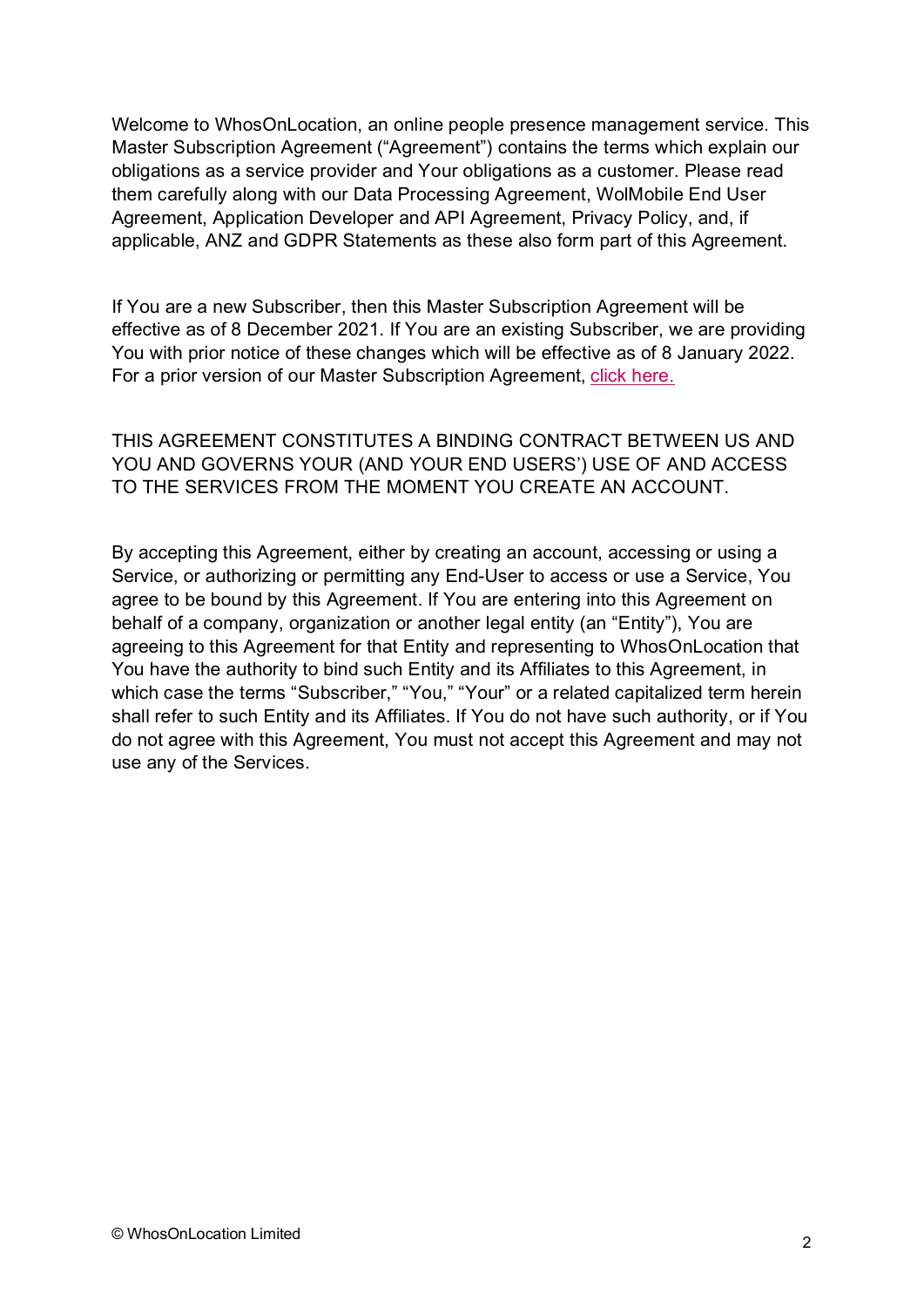# **1. Definitions**

When used in this Agreement with the initial letters capitalized, in addition to the terms defined elsewhere in this Agreement, the following terms have the following meanings:

#### **"Account"**

means any account created on the Site for Services, whether for trial or subscription purposes.

#### **"Account Owner"**

means the person who has the highest level of access to Your Account. By default this is the End-User who initially subscribed to use the Service and accepted the Master Subscription Agreement terms. The Account Owner can subsequently assign another End-User as the Account Owner. There can only be one Account Owner at any time. The Account Owner manages the Account level settings.

#### **"Add-ons"**

means any opt-in feature or function that requires independent activation by the Account Owner via the Add-ons management tool available on the Site.

#### **"Administrator"**

means any person granted Administrative rights by the Account Owner. Administrators manage Location level settings and can assign privileges to End-Users.

#### **"Affiliate"**

means, with respect to a Party, any entity that directly or indirectly controls, is controlled by, or is under common control with such Party, whereby "control" (including, with correlative meaning, the terms "controlled by" and "under common control") means the possession, directly or indirectly, of the power to direct, or cause the direction of the management and policies of such person, whether through the ownership of voting securities, by contract, or otherwise. An example is a subsidiary of the Entity.

#### **"Agreement"**

means the terms and conditions detailed in this Master Subscription Agreement.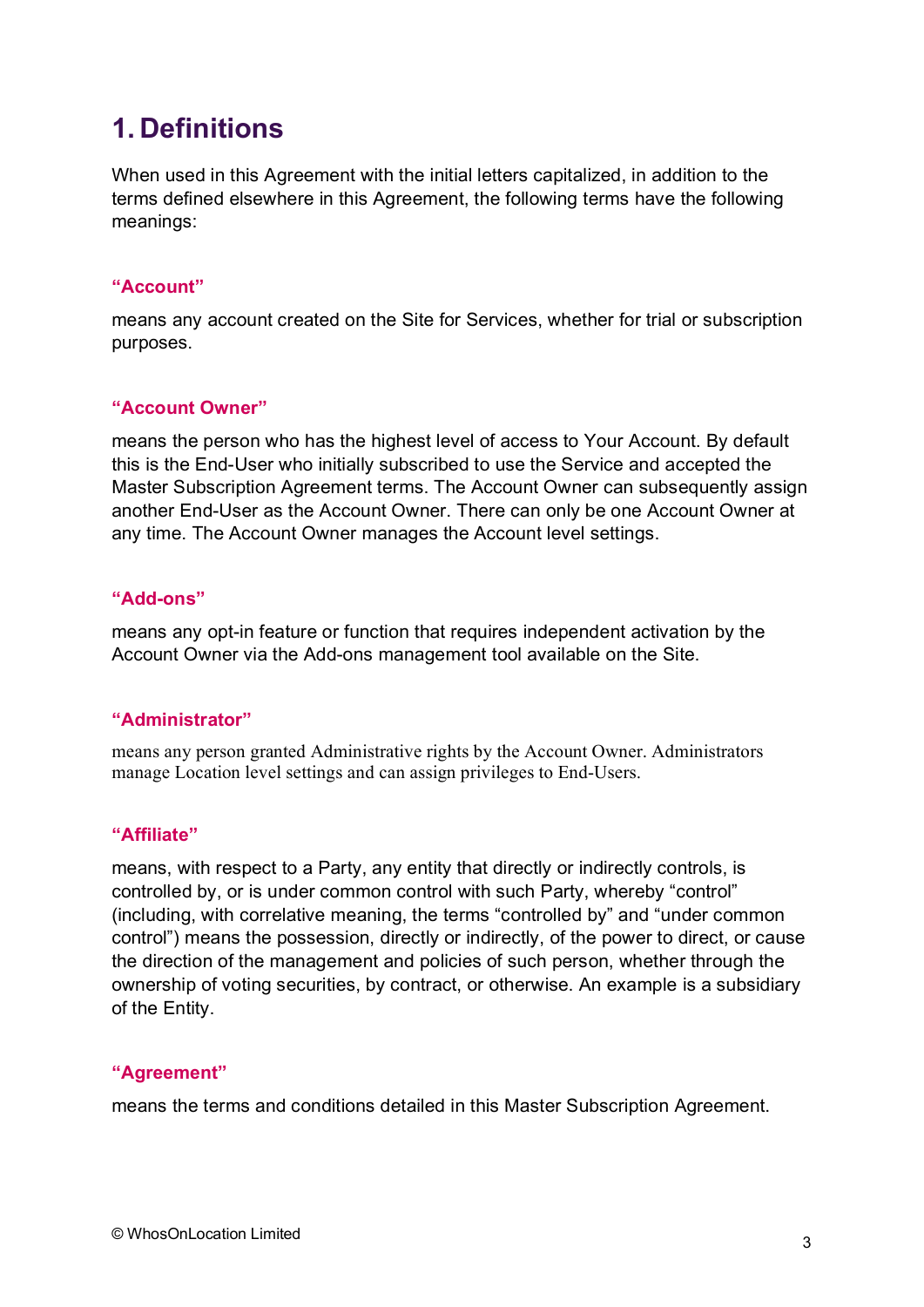#### **"API"**

means an API and any accompanying or related documentation, source code, SDKs, executable applications, and other materials made available by WhosOnLocation, including, without limitation, through its [WhosOnLocation API Documentation.](https://api.whosonlocation.com/)

#### **"Campus"**

A Campus is a 'Location' (as defined below) but one which has 'multiple' buildings at the same address including universities, business parks, and multi-facility manufacturing plants.

#### **"Confidential Information"**

includes all information exchanged between the parties to this Agreement, whether in writing, electronically or orally, including the Data entered into the Site by Your End-Users but does not include information which is, or becomes, publicly available other than through unauthorised disclosure by the other party.

#### **"Customer"**

means the organisation or person entered into the Organisation Name field in Your Account. Also referred to as the Subscriber.

#### **"Customer Data"**

means any data inputted by You or by Your End-Users into the Site including all text, sound, video, or image files, and software.

#### **"End-User"**

means any person or entity, which uses the Service with the authorisation of an Administrator from time to time.

#### **"Geo-fenced Location"**

means the virtual perimeter around a real-world geographic point created by You in your WhosOnLocation account.

#### **"Geolocation"**

means the approximate location of a WolMobile user which is determined using Location Services or a Vehicle (which has a GPS device enabled).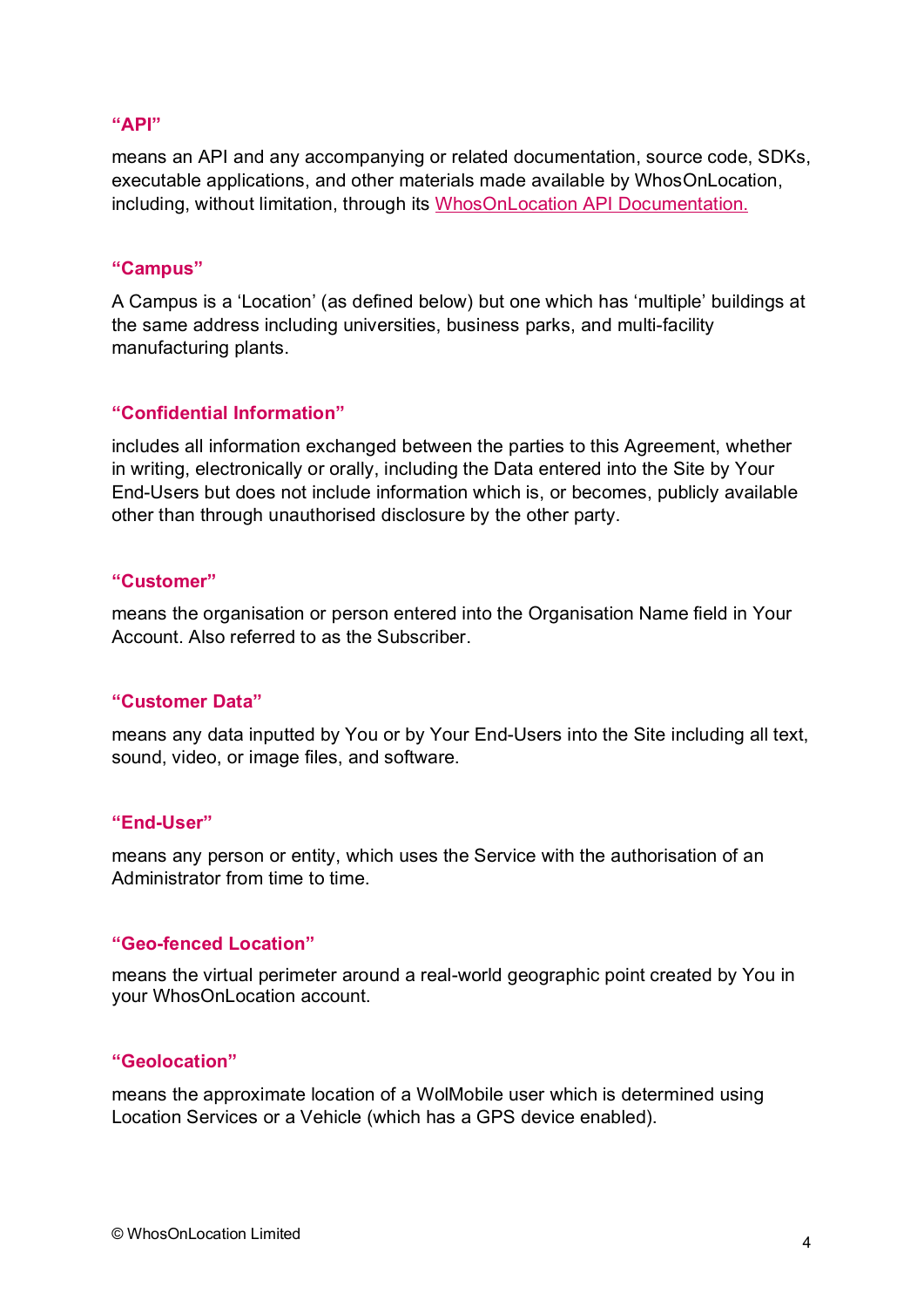#### **"Guest"**

means any non-employee of Your organization; for example, a visitor or contractor.

#### **"Important Notices"**

means a notification sent by the an Administrator to End Users from the Site. Important Notices can be sent to the recipient's email, or as a sms (text), or as a Push Notification to WolMobile Users. If the recipient is a visitor then the Important Notice can be displayed to them as they sign in or out of a Location via a kiosk. There are two types of Important Notices:

- 1. Instant Messages: Are sent to recipients and are informational notices only and do not require any 'acknowledgment' of having been read.
- 2. Acknowledgment Notices: Are sent to recipients and do require an 'acknowledgment' by the recipient.

#### **"Integrations"**

means any opt-in feature or function that requires independent activation by the Account Owner via the Integrations management tool available on the Site. Your use of a third-party integration may require You to agree to the third-party's terms of use before being able to use that integration.

#### **"Intellectual Property Right"**

means any patent, trade mark, service mark, copyright, moral right, right in a design, know-how and any other intellectual or industrial property rights, anywhere in the world whether or not registered.

#### **"Location"**

means a physical location where You carry out Your tasks and responsibilities. Locations are normally described as workplaces like Head Office, a warehouse, a school, a distribution centre, etc… but can be non-workplaces. For multiple buildings at one location see "Campus".

#### **"Location Access Control Point"**

means a physical place within a location where people sign themselves into and out of. For example: Main Reception, Warehouse Entrance, Security Gate 1 etc…

#### **"Location Services"**

means those user requested services accessible from a user's mobile phone by WolMobile which uses information from cellular, Wi-Fi, and Global Positioning System (GPS) networks to determine a user's approximate location if they request it using the opt-in functions on WolMobile.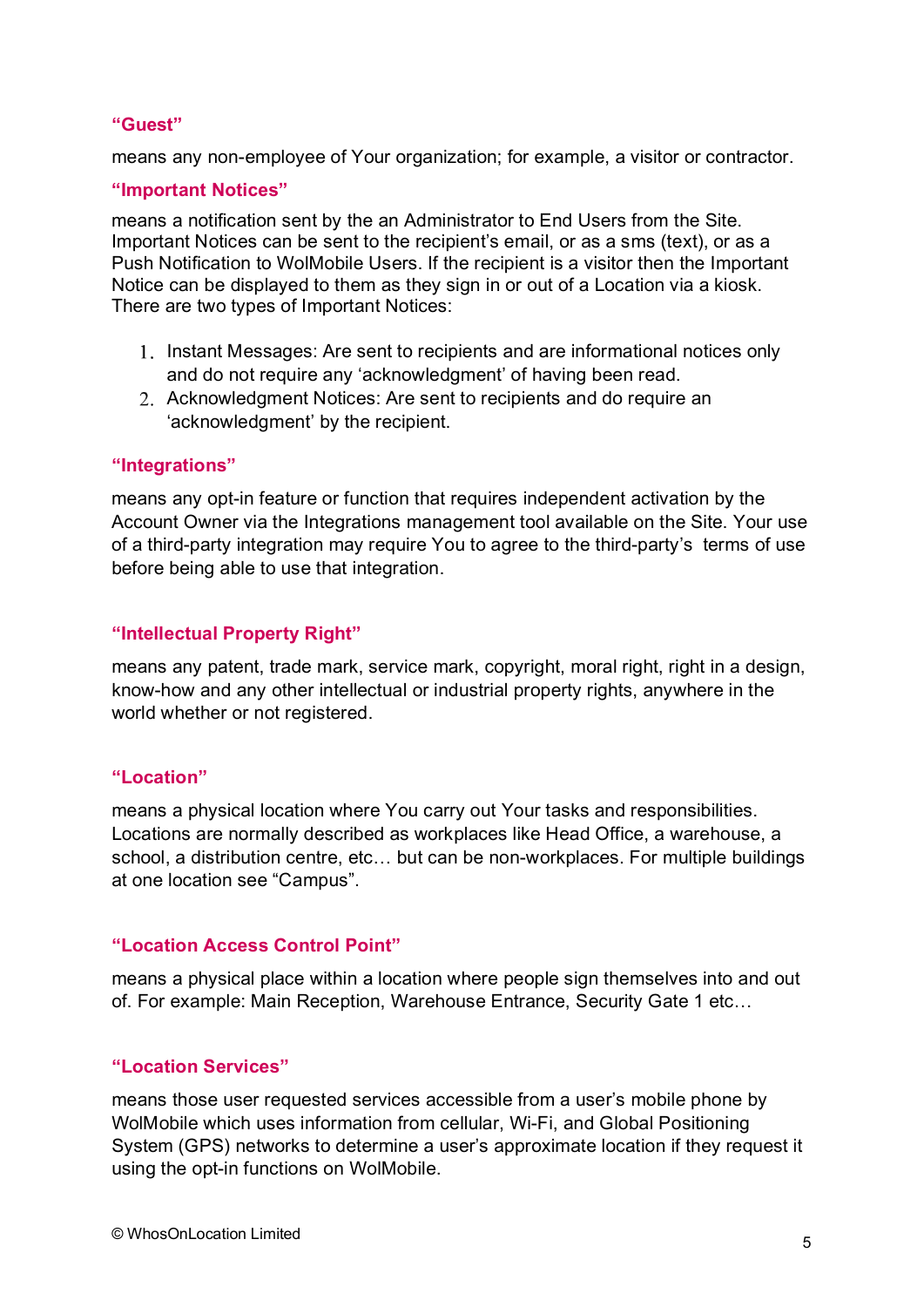#### **"Payment Frequency"**

means the frequency by which You have nominated to pay Your Subscription; this being monthly or yearly in advance.

#### **"Privacy Policy"**

means the privacy policy found at<https://whosonlocation.com/privacy-policy/>

#### **"Push Notification"**

means a message that pops up on WolMobile, our free mobile app for employee and contractor users. Where SMS (text) messages incur a fee, push notifications are free.

#### **"Reseller"**

means any authorized third party channel partner or referrer from whom you procure a subscription to the Service.

#### **"Service"**

means the online people presence management services made available (as may be changed or updated from time to time by WhosOnLocation) via the Site and other web pages designated by WhosOnLocation, including, individually and collectively, the applicable Software, Updates, API and Documentation.

#### **"Sign-in"**

means a Guest or Employee signing into a Location using the people presence management tools available in the Service for the purpose of registering their presence on-site.

#### **"Site"**

means the application Internet sites operated by WhosOnLocation and identified by the URL Domain whosonlocation.com.

#### **"SMS"**

means 'Short Message Service' and is also commonly referred to as a "text message". WhosOnLocation uses SMS (text) notifications in many areas of its service including, but not limited to, visitor arrival notifications, evacuation management notifications, and trigger notifications. With a SMS, you can send a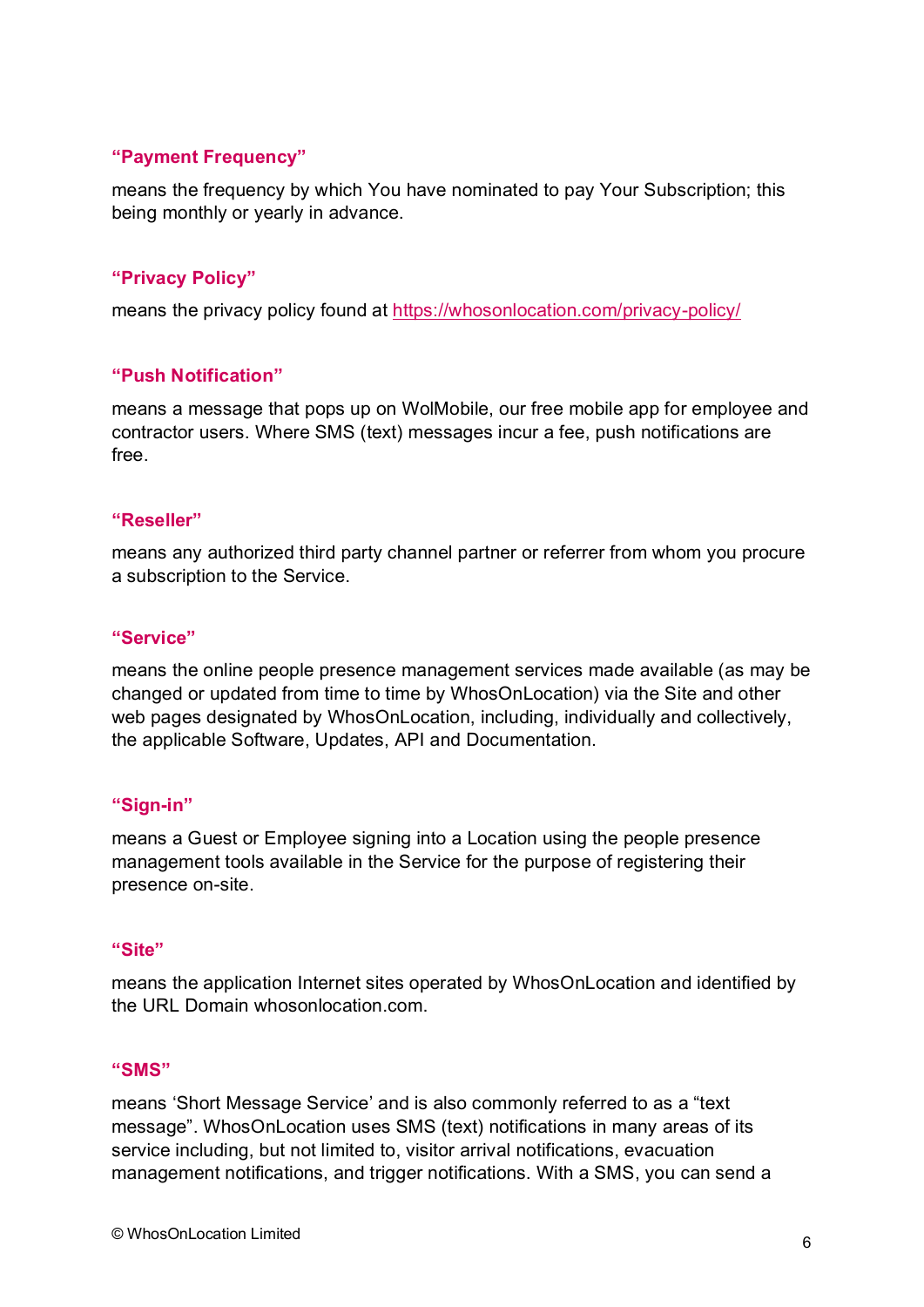message of up to 160 characters to another device. Longer messages, those exceeding 160 characters, will automatically be split up into several parts. So a 200 character SMS will consist of 2 parts. A 325 character SMS consists of 3 parts etc…

#### **"SMS Credits"**

Each Subscription Plan includes a limited number of SMS Credits. SMS credits are redeemed when SMS (text) messages are sent. 1 credit is redeemed (debited) from your SMS credits balance for every 160 character part sent. Credits are sold in 'Packs' and one Pack is 1000 SMS Credits.

#### **"SMS Fees"**

If you use more than the included SMS Credits in your Plan (s) additional SMS Charges will apply. You can choose not to use SMS services or suspend them. Current SMS Fees are published on our [website.](http://whosonlocation.com/pricing#SMSFees)

#### **"Subscriber" , "You" or "Your"**

means the person or entity that Subscribed to use the Service and is agreeing to this Agreement, as specified in the "organization" field on the Account . A Subscriber may be an End-User.

#### **"Subscription Fees"**

means the subscription fees and any other fees or charges for any Add-ons or Integrations applicable to Your Subscription Plan, as detailed on the Site or otherwise notified to You by Us, or if applicable, the Reseller from who you procured your Subscription Plan.

#### **"Subscription Plan"**

means the Service plan (including any Add-ons, Integrations or other benefits included in such plan) for which You subscribe with respect to each Location, and the functionality and services associated with that plan (as detailed on the Site or otherwise notified to you by Us or the Reseller from whom you procured your Subscription Plan, as applicable).

#### **"Subscription Term"**

means the period during which You have agreed to subscribe to the Service. Your Subscription Term will commence at the time that You create Your Account (unless You are eligible for (and elect to access) a Trial, in which case Your Subscription Term will commence at the end of Your Trial Period), and will end when Your Agreement with Us is terminated pursuant to clause 22.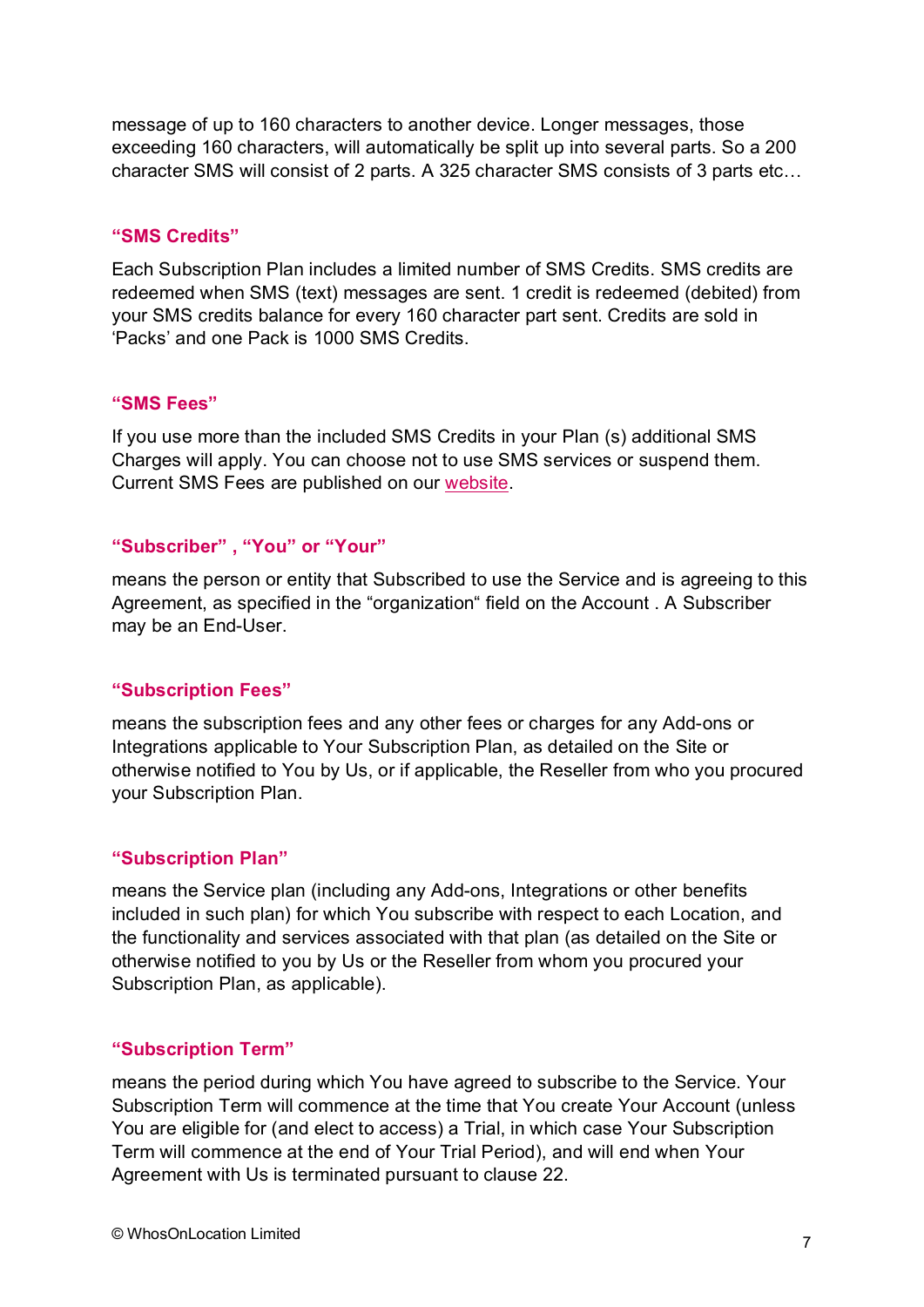#### **"Trial Period"**

means, if available, a free, no obligation period in which You have to evaluate and trial the Service or an Add-on. A Trial Period will normally last 30 days.

#### **"WhosOnLocation"**

"We", "Us" or "Our": means WhosOnLocation Limited as defined below. WhosOnLocation means: WhosOnLocation Limited which is a registered company incorporated in Wellington, New Zealand or any of its successors or assignees.

#### **"WolEvac"**

means WhosOnLocation's mobile evacuation management app. Nominated users can perform a range of functions depending on the need at the time of the evacuation;

- Verify the location's zone (s) is clear
- 2. Verify the safety of people using the roll-call tool
- 3. Send an SMS requesting people to confirm they are safe.
- Chat with other users
- 5. View a post-evacuation report

#### **"WolMobile"**

means WhosOnLocation's free mobile application for Your employees, service providers, and other users.

#### **"WolMobile End User Agreement"**

means the [agreement](https://whosonlocation.com/wolmobile-end-user-agreement/) regulating the relationship between WhosOnLocation and a WolMobile User in respect of their access to and use of WolMobile, available [here.](https://whosonlocation.com/wolmobile-end-user-agreement)

#### **"WolMobile Features"**

means the features and functions of WolMobile described [here,](https://whosonlocation.com/wolmobile) which may include the ability:

- for WolMobile Users to manually tag themselves in and out of a Location created in your Account.
- for You to add a Geo-fence around a Location:
	- $\circ$  by enabling Locating Services and Push Notifications WolMobile Users can be prompted to tag themselves in and out of a Geo-fenced Location as they enter and exit the Geo-fence, or be automatically tagged in or out of a Geo-fenced location; or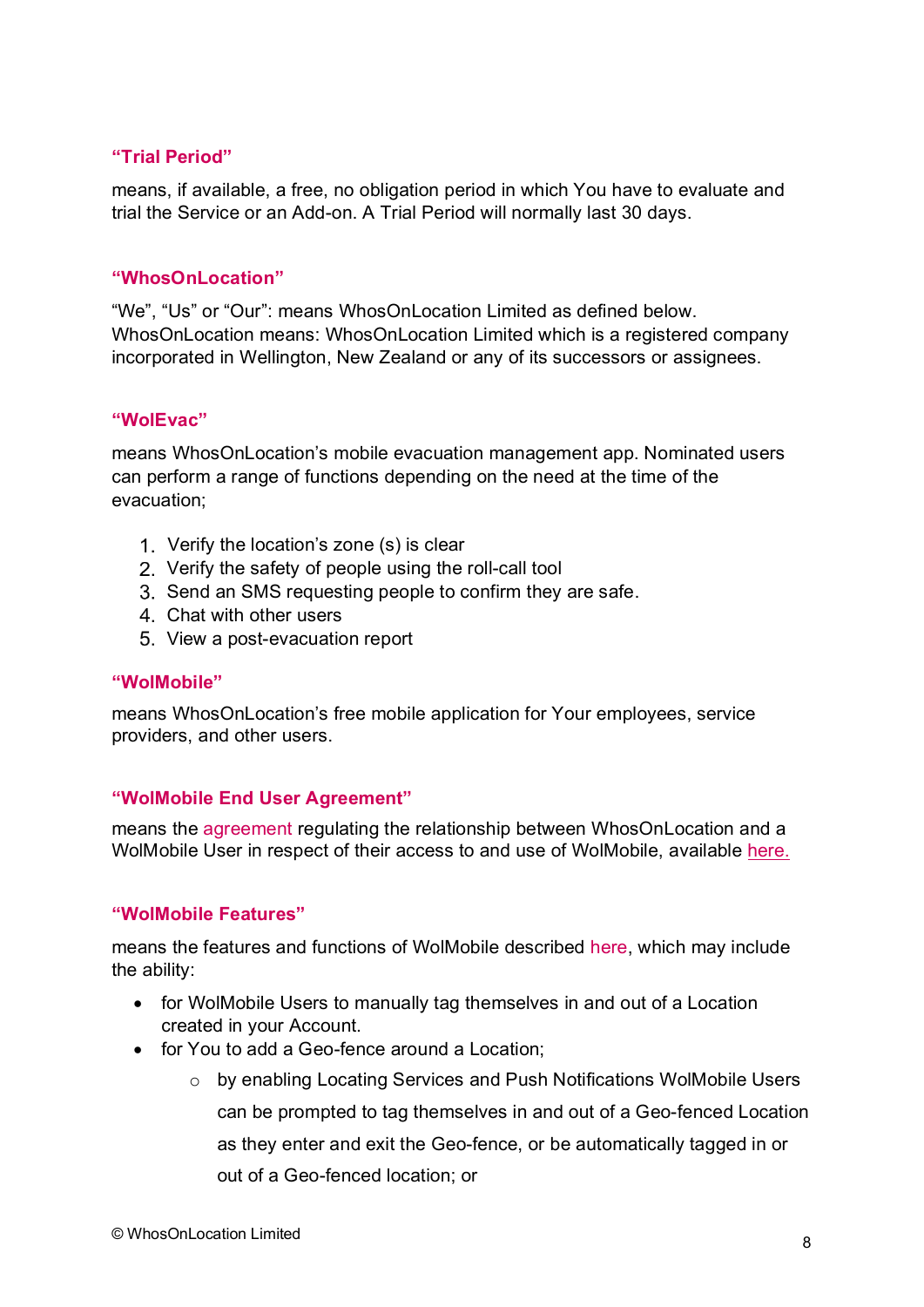• for WolMobile Users to receive Important Notices.

#### **"WolMobile User"**

means any person who:

- has been authorization by You to have access to WolMobile; and
- has agreed to be bound to the [WolMobile End User Agreement.](https://whosonlocation.com/wolmobile-end-user-agreement/)

#### **"You"**

means the Subscriber, and where the context permits, the Account Owner or an End User. "Your" has a corresponding meaning.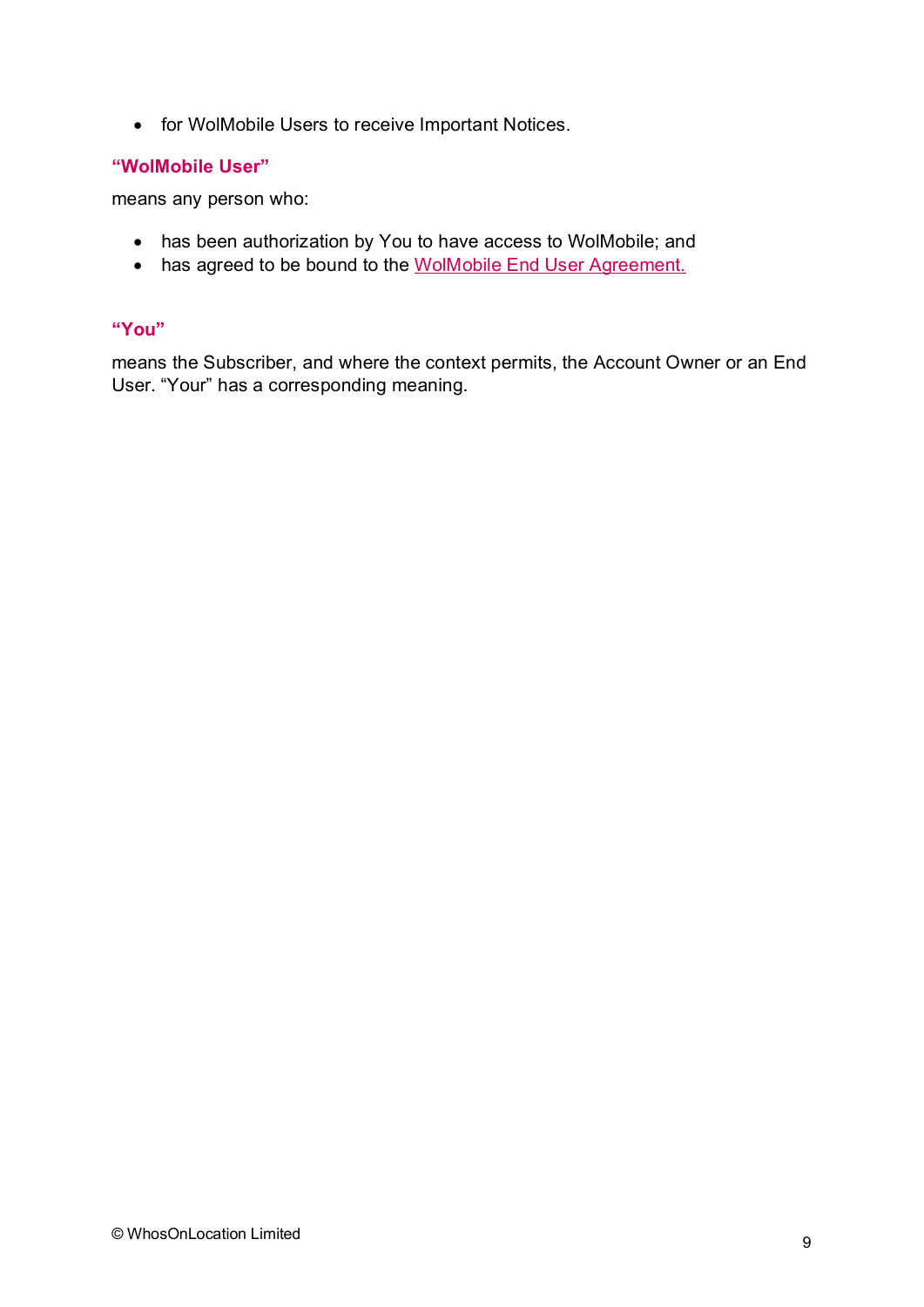## **2.Parties and this Relationship**

- 2.1. This Agreement is between the Subscriber and WhosOnLocation Limited, ("WOL").
- 2.2. From time to time one of our Resellers may bundle its product or service with a WhosOnLocation Subscription Plan. When you purchase the Reseller's product or service You will enter into a contract with the Reseller. However, You will also need to register with WhosOnLocation for a Subscription Plan and create or activate an Account (pursuant to this Agreement) and accept the terms of this Agreement.

# **3.Scope and Intent**

These Terms are binding on any use of the Service (including where you have procured your Subscription Plan from a Reseller) and apply to You from the time that You first access the Service. You are deemed to have agreed to these Terms on behalf of any entity for whom you use the Service.

The Service includes any upgrades, modified versions, updates to the Site developed by us, and the Helpdesk.

The Service will evolve over time based on user feedback. WhosOnLocation reserves the right to change these Terms at any time, effective upon the posting of modified Terms of Use and WhosOnLocation will make every effort to communicate these changes to You via email or notification via the Site. It is Your obligation to ensure that You are aware of any updated terms available on the Site.

This Agreement includes our [Data Processing Agreement,](https://whosonlocation.com/master-subscription-agreement/#ScheduleOne) [WolMobile End User](https://whosonlocation.com/wolmobile-end-user-agreement/)  [Agreement,](https://whosonlocation.com/wolmobile-end-user-agreement/) [Application Developer and API Agreement,](https://whosonlocation.com/wp-content/uploads/2021/12/Application-Developer-and-API-Agreement-Dec-6th-2021.pdf) [Privacy Policy,](https://whosonlocation.com/privacy-policy) [ANZ Privacy](https://whosonlocation.com/anz-policy)  [Statement](https://whosonlocation.com/anz-policy) (if applicable), [GDPR Statement](https://whosonlocation.com/gdpr) (if applicable), which are accessible in the footer of the Site on the Login screen, and which are hereby incorporated by reference (collectively referred to as the "Agreement") and You agree to be bound by all of the provisions.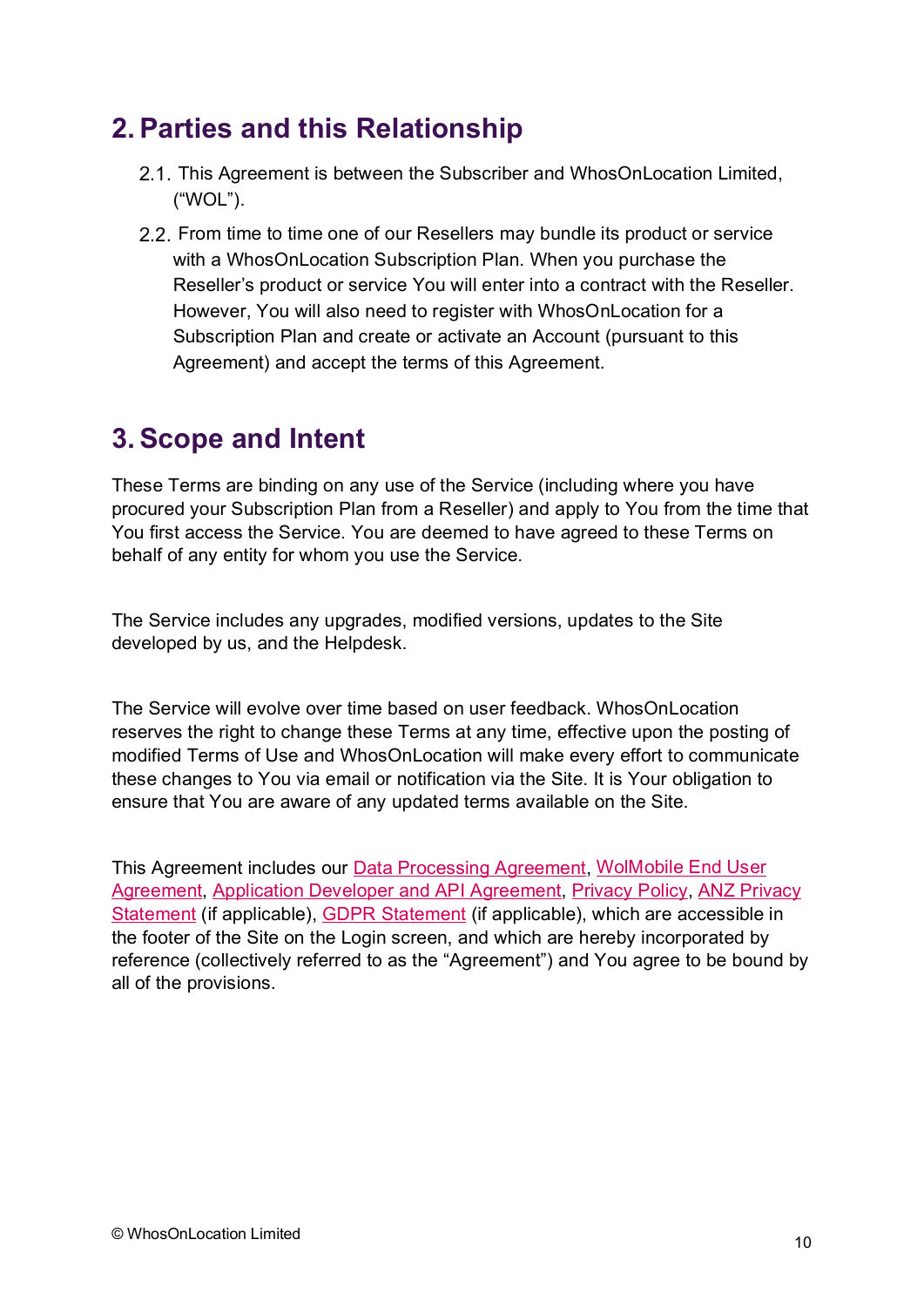## **4.Purpose of Service**

The safety and security of people and assets starts with knowing who is on-site. The purpose of WhosOnLocation is to keep people and assets safe by giving organisations real-time visibility of who is authorised access to their sites, who is coming on-site, who is actually on-site, and who was on-site. We aim to do this in a way that's simple, smart and secure.

# **5. Access to Service**

WhosOnLocation grants You the right to access and use the Service via the Site with the particular user roles available to You according to Your Subscription Plan. This right is non-exclusive, non-transferable, and limited by and subject to this Agreement. You acknowledge and agree that:

- the Account Owner determines who is an End User with Administrator user role access at all times and can revoke or change an Administrator's access, or level of access, at any time and for any reason, in which case that person or entity will cease to be an Administrator or shall have that different level of access, as the case may be;
- the Administrator (s) determines who is an End User with non-Administrator user role access at all times and can revoke or change an End User's access, or level of access, at any time and for any reason, in which case that person or entity will cease to be an End User or shall have that different level of access, as the case may be;
- the Administrator(s) determines who is a WolMobile User at all times and can revoke or change a WolMobile User's access to WolMobile at any time and for any reason, in which case that person will cease to be a WolMobile User.

# **6. Trial Policy**

- When you create an Account, You will gain free access to a trial of the Service for a Trial Period, unless a Trial Period is not offered with Your Subscription Plan. A Trial Period may not be offered with certain Subscription Plans as it will not be relevant or appropriate in the context of other rights or benefits You receive from Us or a Reseller as part of that plan.
- 6.2. During Your Trial Period You will have full access to all training, demo, and support services. We don't require a credit card during the Trial Period, so You can try these services obligation-free.
- 6.3. At any time during or prior to the commencement of Your Trial Period, You may elect to use, or continue using, our services as a subscribed customer. In which case: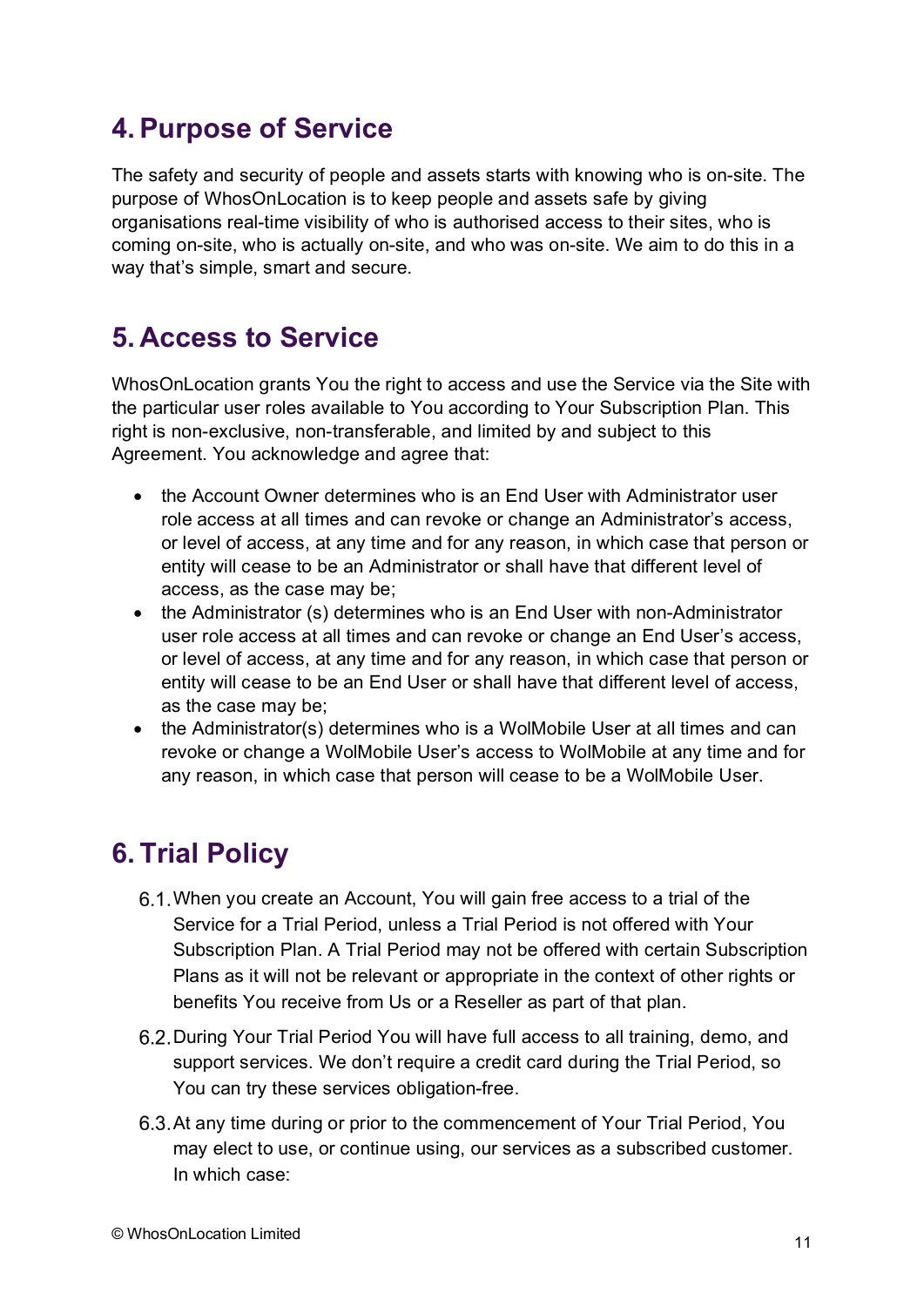- 6.3.1. Our support team will confirm Your Subscription Plan and You must pay Your Subscription Fees in accordance with clause 8 below from the commencement of Your Subscription Term (Your Subscription Term will only commence at the end of the Trial Period, irrespective of your earlier election to become a subscribed customer).
- 6.3.2. if you elect to become a subscribed customer during your Trial Period, then Your trial Account will become your permanent Account (all of your customizations, data, and actions remain intact).
- 5 Days prior to Your Trial Period expiring Our support team will email You to advise that Your trial ends in 5 days.
- 6.5. At the end of Your Trial Period, We will email you to advise You that Your trial has ended. This email will ask You to confirm whether you wish to continue as a subscribed customer. If yes, then:
	- 6.5.1. our Support team will confirm Your Subscription Plan and You must pay Your Subscription Fees in accordance with clause 8 below from the commencement of Your Subscription Term.
	- 6.5.2. Your trial Account will become your permanent Account (all of your customizations, data, and actions remain intact).
- 6.6. If you decide not to proceed to becoming a subscribed customer, your Account will be terminated and all Your Customer Data will be deleted.
- We reserve the right to terminate Your Trial at any time if we suspect Your intentions for trialing WhosOnLocation are not for the intended purpose of our Service.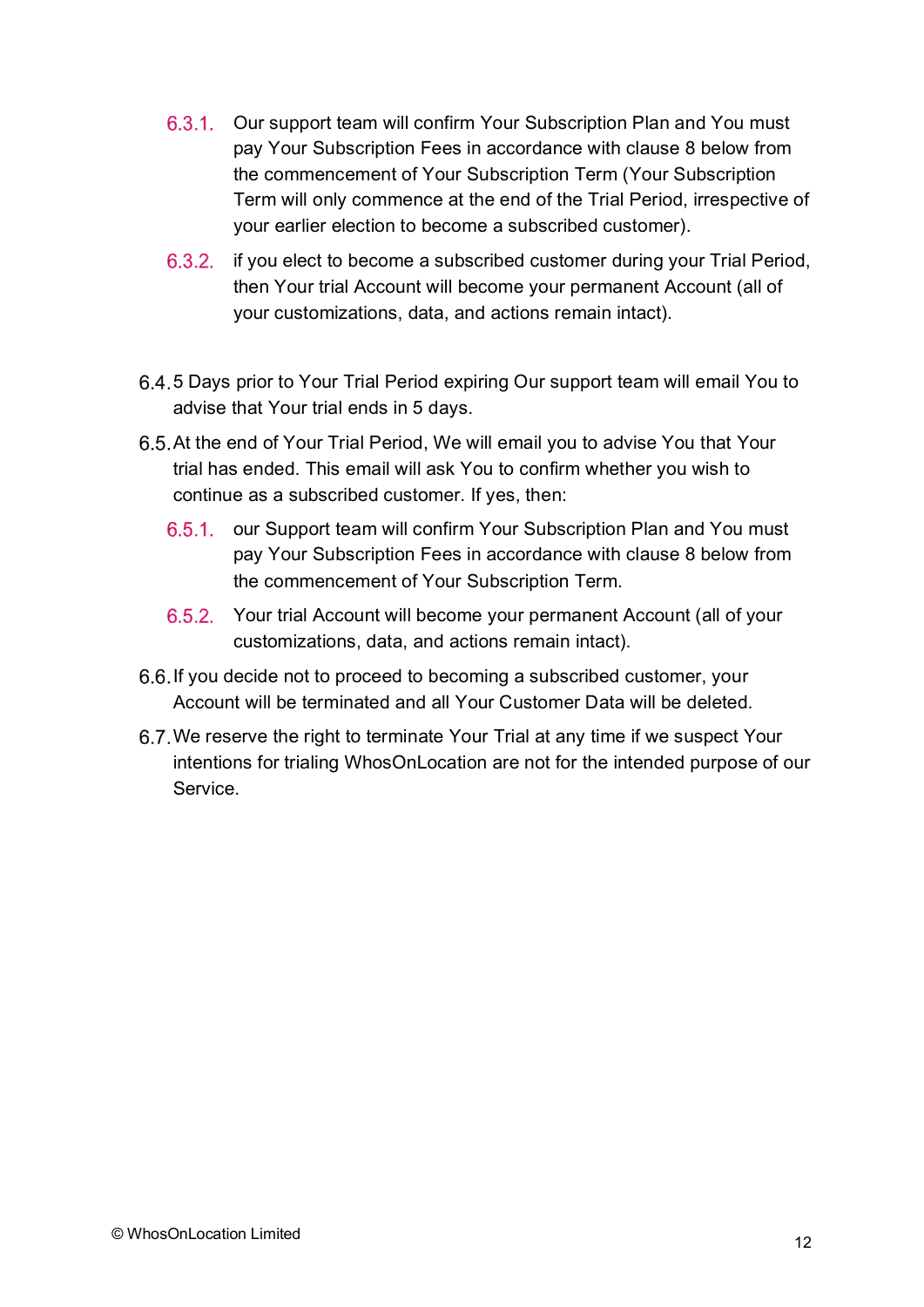# **7.Subscription Plans**

### **About Subscription Plans**

You can choose the Subscription Plan that best meets your requirements. There are various Subscription Plans published on our Site [\(https://whosonlocation.com/pricing/\)](https://whosonlocation.com/pricing/) to choose from.

### **Grandfathered Subscription Plans prior to 1 August 2017**

Any Location in your Account on the Starter Plan prior to 1 August 2017 will be grandfathered on that Starter Plan as long as the Location linked to that Subscription Plan does not breach the annual Guest Sign-in limits for the Starter Plan (Guest 1,000 p.a and Employee 12,000 p.a) or until Your account terminates.

Subscribers to the Service prior to 1 September 2018 will remain on Your current Subscription Plan (s) and pricing until Your first annual anniversary following 31 December 2019, when you will be migrated to the Subscription Plans published on our Site at the time of Your renewal.

### **Downgrade and Upgrade**

You can upgrade or downgrade your Subscription Plan for any Location anytime. WhosOnLocation reserves the right to review Your Subscription Plan anytime and if Your annual Guest and/or Employee sign-in count exceeds Your current Plan, You must upgrade to a Plan that meets Your requirements.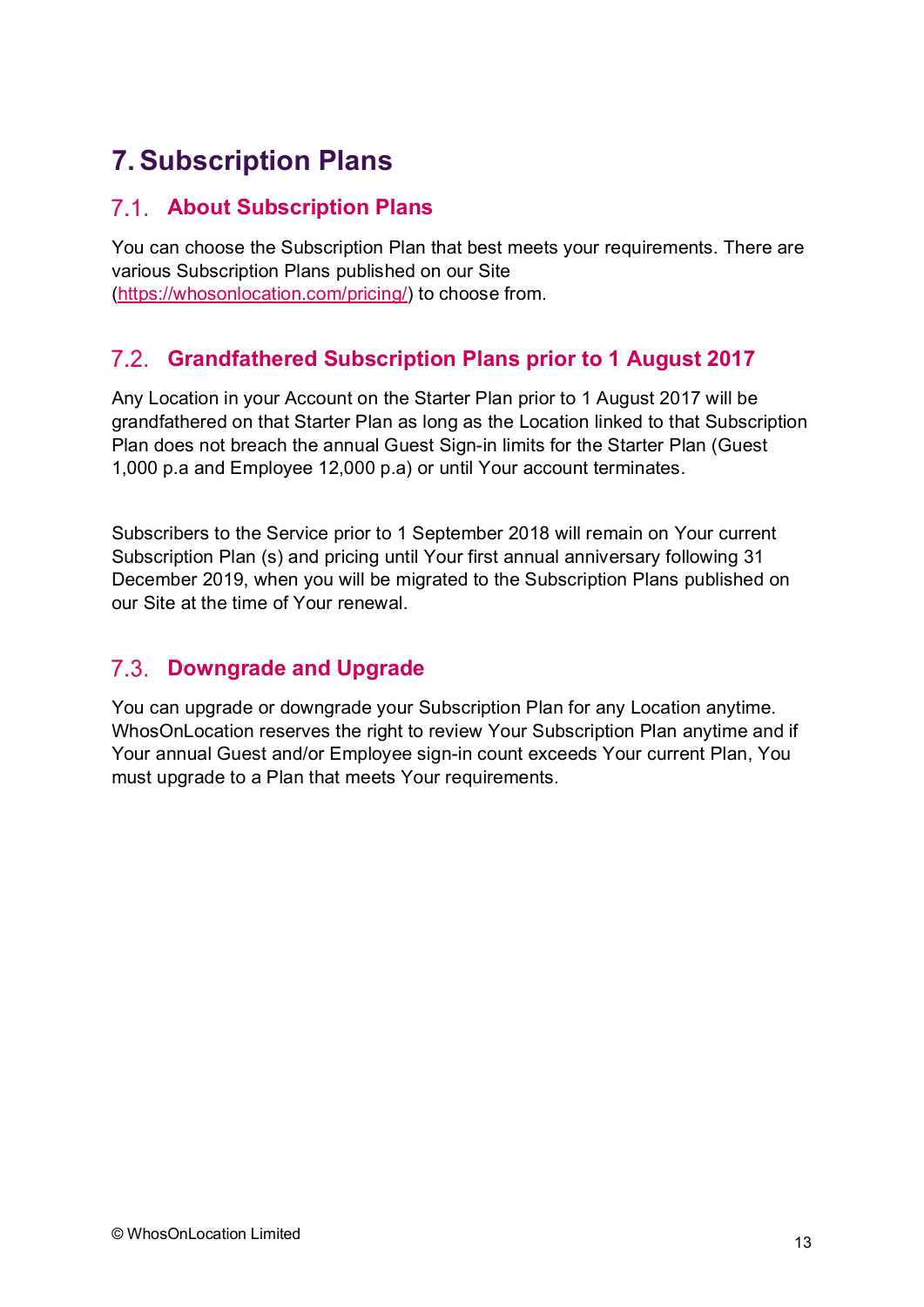# **8.Your Obligations**

### **Payment obligations**

#### **8.1(a) Invoicing by Reseller**

If you have procured Your Subscription Plan from a Reseller (as per clause 2.2 of this Agreement) and, pursuant to Your contract with the Reseller, You have agreed to make payment of Your Subscription Fees directly to the Reseller, the Reseller will invoice You for Your Subscription Fees in accordance with the payment terms agreed between You and the Reseller. Clause 8.1(b) below will not apply to You unless You renew Your Subscription Plan with Us or subscribe to an opt-in Add-on and that Add-on has an additional Subscription Plan.

#### **8.1(b) Invoicing by WhosOnLocation**

Unless clause 8.1(a) applies to Your Subscription Plan, an invoice for Your Subscription Fees will be issued by Us at the frequency nominated by You (Monthly or Yearly).

Subscription Fees will be payable for Your entire Subscription Term.

#### **When paying by Credit Card**

- If You wish to pay monthly We require payment by credit card.
- If You wish to pay annually You can pay on invoice by credit card or, bank transfer if Your account meets Our bank transfer eligibility criteria.

#### **When paying by Bank Transfer**

We accept payment by bank transfer on invoice:

• If Your monthly or annual invoice exceeds NZD\$250.00, AUD\$250.00, CAD\$250.00, USD\$195.00, GBP£145 EUR€160.00 excluding taxes.

Your Subscription Plan includes a limited number of SMS Credits. Once these included SMS Credits are used, should You continue to use our SMS services, You agree to pay for any additional SMS Credits used. Your SMS Credits balance is available to Account Owners, within the application, under Tools | Account | SMS Status.

All WhosOnLocation invoices will be sent to the Billing Contact whose details are provided by You and recorded under the 'Account' / 'Billing Details' section of the Account Owners Tools. You must pay or arrange payment of all amounts specified in any invoice by the due date for payment and are payable within 10 days of the invoice date. You are responsible for payment of all taxes and duties in addition to Your Subscription Fees.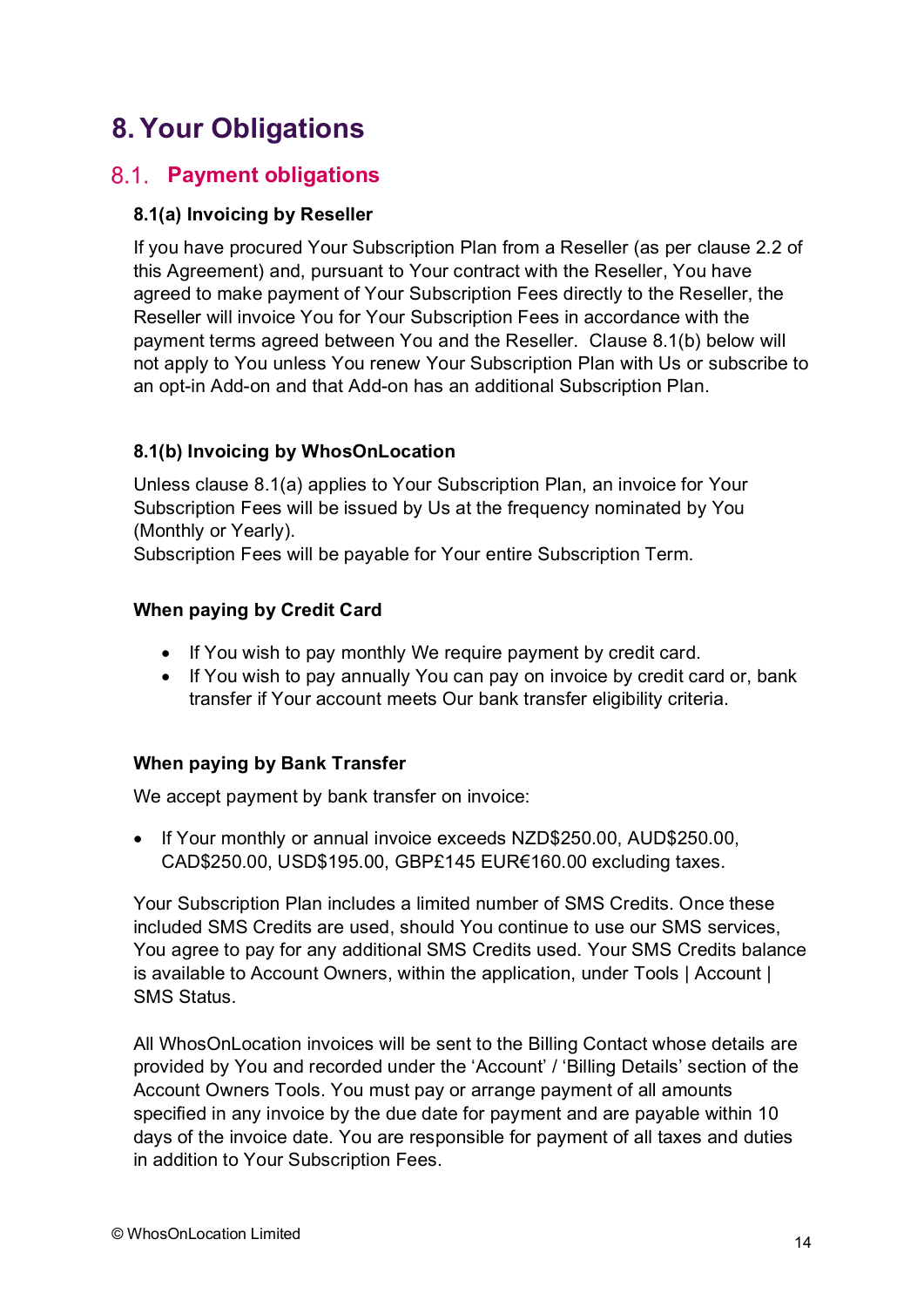#### **8.1(c) SMS Credit**

Your Subscription Plan includes a limited number of SMS Credits. Once these included SMS Credits are used, should You continue to use our SMS services, You agree to pay for any additional SMS Credits used. Your SMS Credits balance is available to Account Owners, within the application, under Tools | Account | SMS Status.

### **Preferential pricing or discounts**

You may from time to time be offered preferential pricing or discounts for the Subscription Plans as a result of the number of Locations that You have added to the Service or that have been added with Your authority or as a result of Your use of the Service. Eligibility for such preferential pricing or discounts is conditional upon Your acceptance of responsibility for payment of any Subscription Plans in relation to all of Your Locations. Without prejudice to any other rights that WhosOnLocation may have under these Terms or at law, WhosOnLocation reserves the right to render invoices for the full (non-discounted) Subscription Plans due or suspend or terminate Your use of the Service in respect of any or all of Your locations in the event that any invoices for those Subscription Plans are not paid in full by the due date for payment.

### **General obligations**

You must only use the Service and Site for Your own lawful internal business purposes, in accordance with these Terms and any notice sent by WhosOnLocation or condition posted on the Site. You may use the Service and Site on behalf of others or in order to provide services to others but if You do so You must ensure that You are authorized to do so and that all persons for whom or to whom services are provided comply with and accept all Terms of this Agreement that apply to You.

### **Access conditions**

- 8.4.1. You must ensure that all usernames and passwords required to access the Service are kept secure and confidential. You must immediately notify WhosOnLocation of any unauthorized use of Your passwords or any other breach of security and WhosOnLocation will reset Your password and You must take all other actions that WhosOnLocation reasonably deems necessary to maintain or enhance the security of WhosOnLocation's computing systems and networks and Your access to the Services.
- $8.4.2.$ As a condition of these this Agreement, when accessing and using the Services, You must:
	- A. not attempt to undermine the security or integrity of WhosOnLocation's computing systems or networks or, where the Services are hosted by a third party, that third party's computing systems and networks.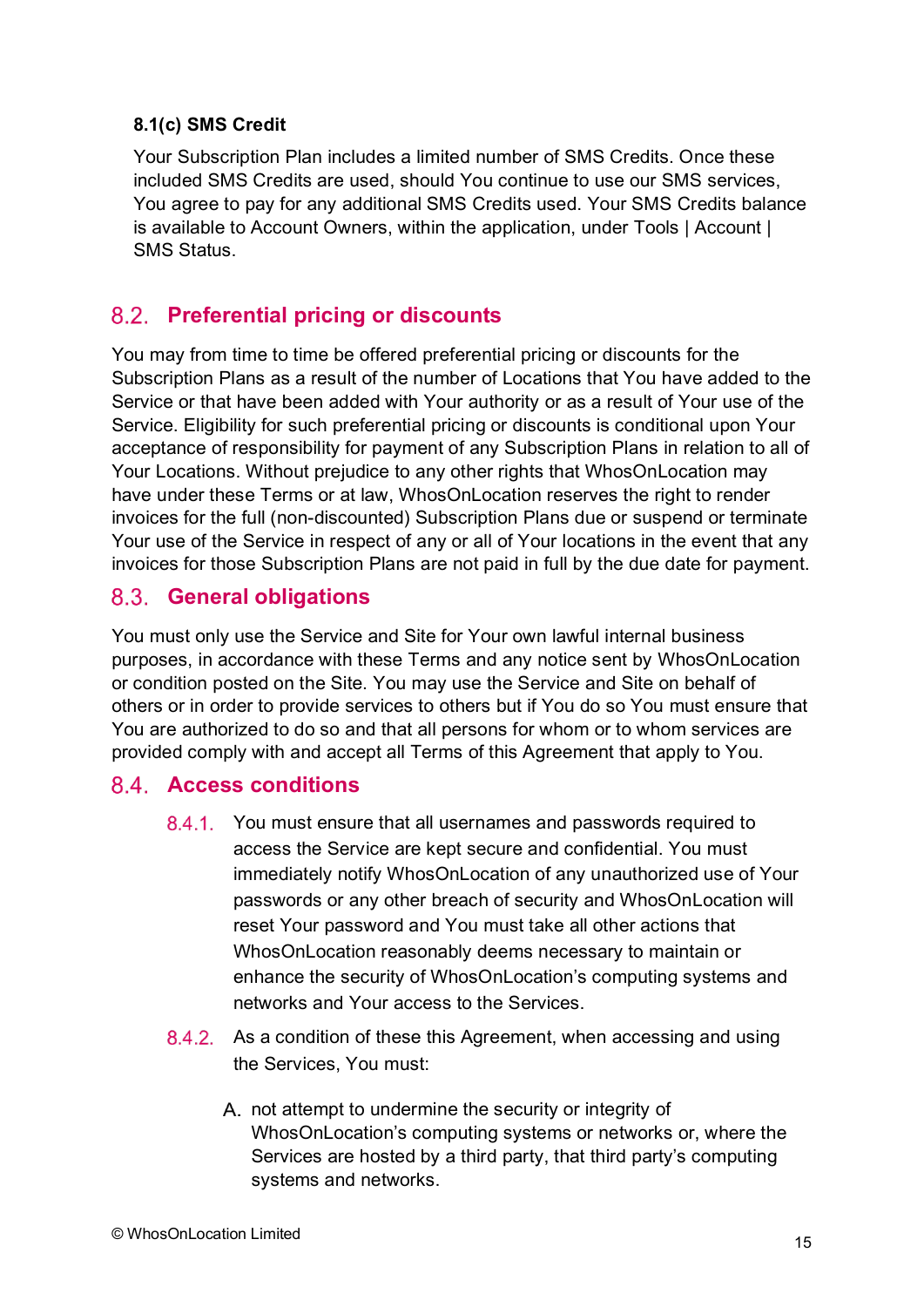- B. not use, or misuse, the Services in any way which may impair the functionality of the Services or Site, or other systems used to deliver the Services or impair the ability of any other user to use the Services or Site;
- C. not attempt to gain unauthorized access to any materials other than those to which You have been given express permission to access or to the computer system on which the Services are hosted;
- D. not transmit, or input into the Site, any: files that may damage any other person's computing devices or software, content that may be offensive, or material or Data in violation of any law (including Data or other material protected by copyright or trade secrets which You do not have the right to use); and
- E. not attempt to modify, copy, adapt, reproduce, disassemble, decompile or reverse engineer any computer programs used to deliver the Services or to operate the Site except as is strictly necessary to use either of them for normal operation.

### **Usage Limits**

Use of the Service may be subject to limitations, including but not limited to monthly people transaction volumes (Sign-ins) You are permitted to make against WhosOnLocation's application programming interface. Any such limitations will be defined under your Subscription Plan.

### **Communication Conditions**

As a condition of these Terms, if You use any communication tools available through the Site (such as any forum, chat room or message center), You agree only to use such communication tools for lawful and legitimate purposes. You must not use any such communication tool for posting or disseminating any material unrelated to the use of the Services, including (but not limited to): offers of goods or services for sale, unsolicited commercial e-mail, files that may damage any other person's computing devices or software, content that may be offensive to any other users of the Services or the Site, or material in violation of any law (including material that is protected by copyright or trade secrets which You do not have the right to use).

When You make any communication on the Site, You represent that You are permitted to make such communication. WhosOnLocation is under no obligation to ensure that the communications on the Site are legitimate or that they are related only to the use of the Services. As with any other web-based forum, You must exercise caution when using the communication tools available on the Site. However, WhosOnLocation does reserve the right to remove any communication at any time in its sole discretion.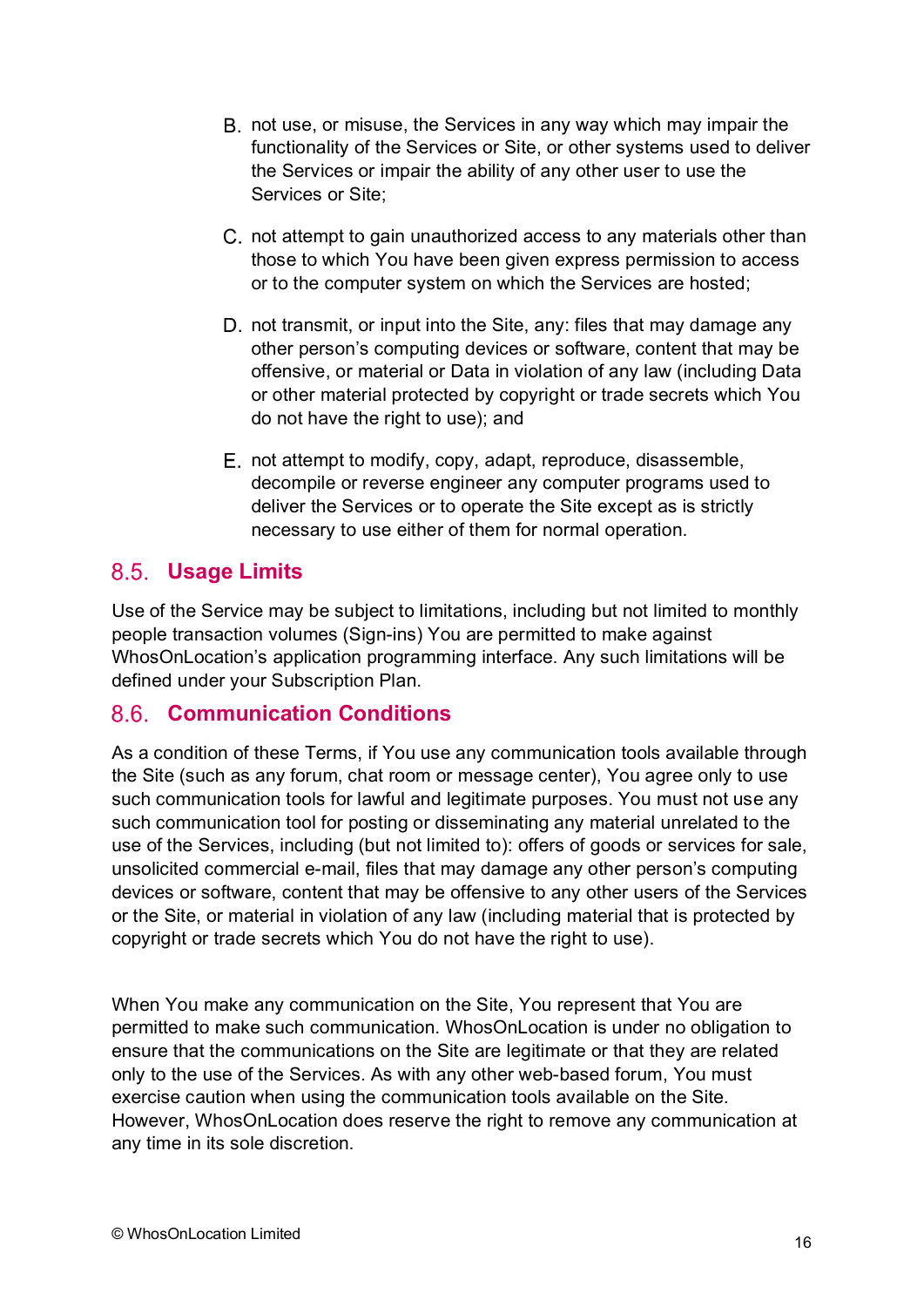### **Indemnity**

- 8.7.1. You indemnify WhosOnLocation against: all claims, costs, damage and loss solely arising from Your breach of any of these Terms or any obligation You may have to WhosOnLocation, including (but not limited to) any costs relating to the recovery of any Subscription Plans that are due but have not been paid by You.
- 8.7.2. You are not liable to us under clause 8.7.1 for any:
	- A. loss of profit; or
	- B. consequential, indirect, incidental or special damage or loss of any kind.
- 8.7.3. Clause 8.7.2 does not apply to limit your liability:
	- A. for any actual or alleged claim by a third party that any Customer Data infringes the rights of that third party (including Intellectual Property Rights and privacy rights) or that the Data is incorrect, misleading, objectionable, defamatory, obscene, harassing, threatening, or unlawful in any way;
	- B. for personal injury, death, fraud or wilful misconduct;
	- C. to pay the Subscription Plans and any recovery costs that WhosOnLocation or a Referrer (as applicable) incurs in relation to unpaid Subscription Plans; or
	- D, for a breach of clause 15.1.

# **9. Help Desk**

WhosOnLocation operates an online helpdesk to administer user enquiries. You can access the Helpdesk via the Site.

In the case of technical problems, You must make all reasonable efforts to investigate and diagnose problems before contacting WhosOnLocation. If You still need technical help, please check the support provided:

- 1. Online helpdesk [https://helpdesk.whosonlocation.com](https://helpdesk.whosonlocation.com/) (available 24 x 7 x 365)
- 2. Email: [support@whosonlocation.com](mailto:support@whosonlocation.com)
- 3. **Worldwide**: +64 4 891 0886
- 4. **Australia**: 1300 106 541
- 5. **United States / Canada**: 1 800 501 1761
- 6. **United Kingdom / EU**: 0808 189 1412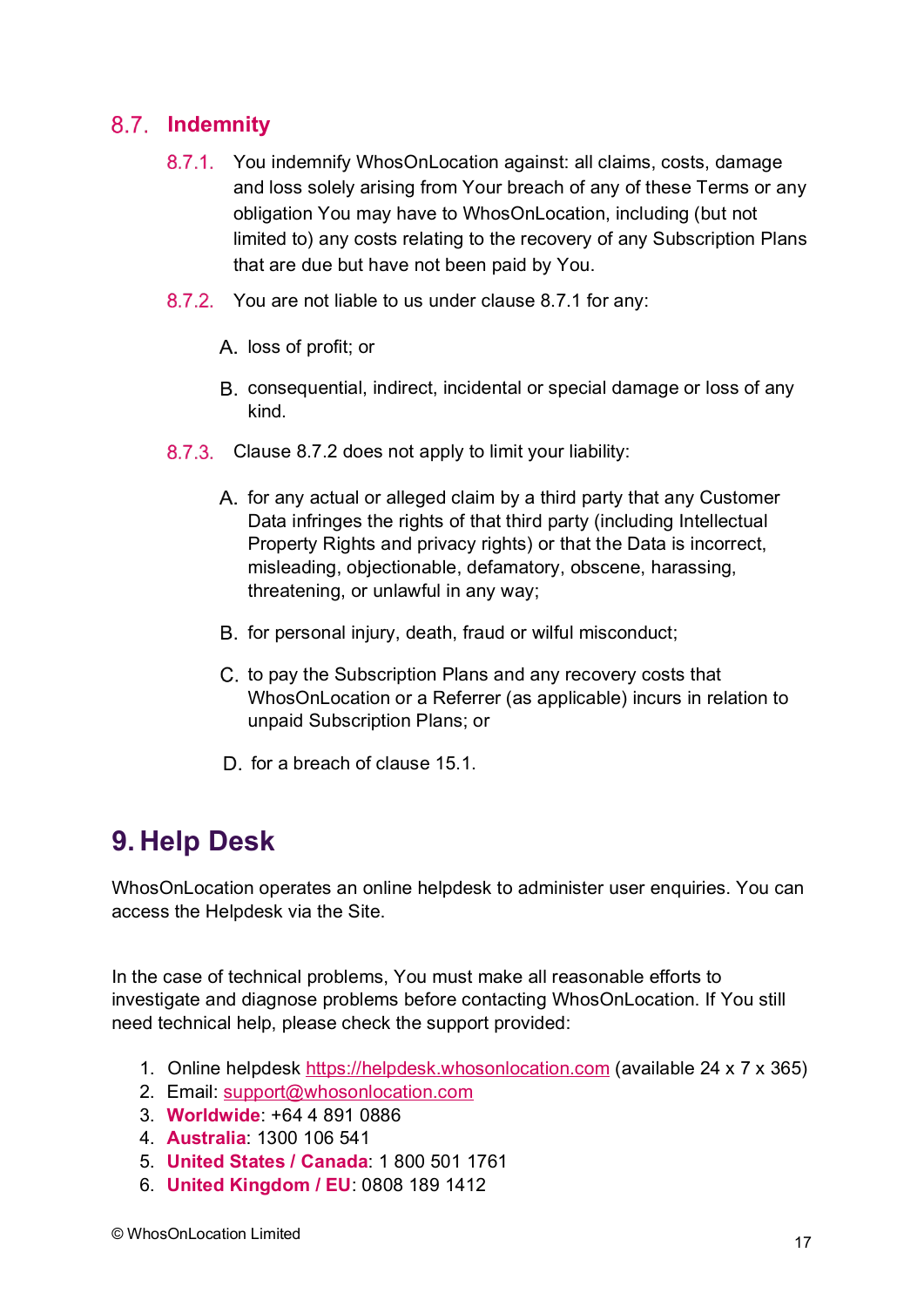## **10. Subscription Plan Reviews**

Any adjustment to Your Subscription Plan must be issued in writing to You at least 30 days prior to the commencement of that fee adjustment. Any adjustment to Your Subscription Plan will not apply until Your next Subscription renewal.

## **11. Opt-in Add-ons and Subscription Fees**

In the event we introduce new Add-ons or Integrations (Features) that we feel require the introduction of a new fee for that respective new Feature's use; we will advise You, as per our Service Level Commitment detailed in Clause 13.2, 5 days prior to the new Feature being released in the Application. You are not obligated to accept or activate any new Feature or service that requires the introduction of a new fee.

### **WolMobile**

#### **Features**

- 11.1.1. WolMobile is a free to download mobile application and optional Integration application with the WolMobile Features. Some Features are dependent on:
	- A. The capabilities of the Device, and WolMobile User is solely responsible for the installation and configuration of WolMobile on the Device.
	- You enabling the WolMobile User's access to that Feature, and You are solely responsible for determining which Features the WolMobile User will have access to;
	- You activating certain Features, for example You are solely responsible for creating Geo-fenced Locations;
	- D. the WolMobile User enabling that Feature for WolMobile on the Device, for example WolMobile User has the ability to turn on or off Location Services and Push Notifications for WolMobile on the Device;
	- Your and the WolMobile User's connection to the internet;
	- F. Certain third party providers and the availability of their products and services, for example Location Services uses a combination of cellular, Wi-Fi, and GPS to determine the WolMobile User's location, all of which may be subject to: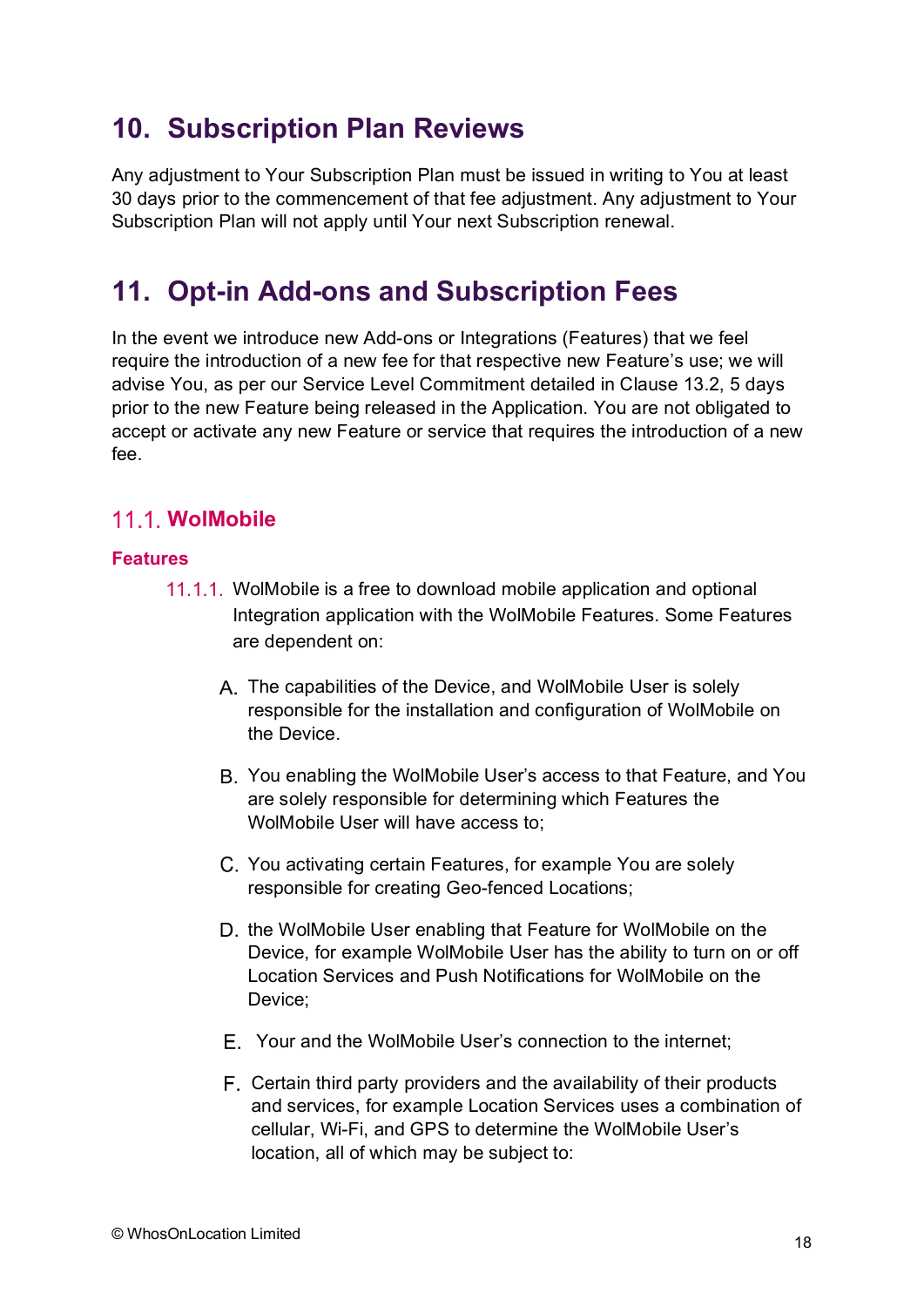- the WolMobile User's location when using WolMobile, for example if they are not within a clear line of sight of GPS satellites, or the Device cannot determine their location using crowd-sourced Wi-Fi and cell towers then their location may not be identified; and
- changes by those third parties,

accordingly, such Features may be modified or limited.

11.1.2. We do not safeguard an interruption-free and latency-free end-to-end connection between You and the WolMobile User, or take any responsibility for accurately determining the WolMobile User's location, which is primarily a function of the WolMobile User's Device.

#### **Rights**

- 11.1.3. We will grant WolMobile Users a non-exclusive, non-transferable, non-sublicensable, and revocable right to access and use WolMobile within the limits specified in this Agreement and the [WolMobile End](https://whosonlocation.com/wolmobile-end-user-agreement/)  [User Agreement.](https://whosonlocation.com/wolmobile-end-user-agreement/)
- 11.1.4. The WolMobile End User Agreement does not grant to you any rights to use any other products and/or services of WhosOnLocation.
- 11.1.5. WolMobile shall only be accessible to WolMobile Users. If the employee or service provider that You request We provide WolMobile access to does not agree to the terms of the WolMobile End User Agreement, then that person must not access WolMobile.
- 11.1.6. Without detracting from any other provision of this Agreement, You agree that You are responsible for any breach of this Agreement by WolMobile Users.
- 11.1.7. Where any provision of this Agreement is inconsistent with any provision of this WolMobile End User Agreement then:
	- A. as it relates to a WolMobile User's access to and use of WolMobile, the terms of the WolMobile End User Agreement shall prevail (but only to the extent of the inconsistency); and
	- B, as it relates to Your access to and use of WolMobile, the terms of this Agreement shall prevail (but only to the extent of the inconsistency).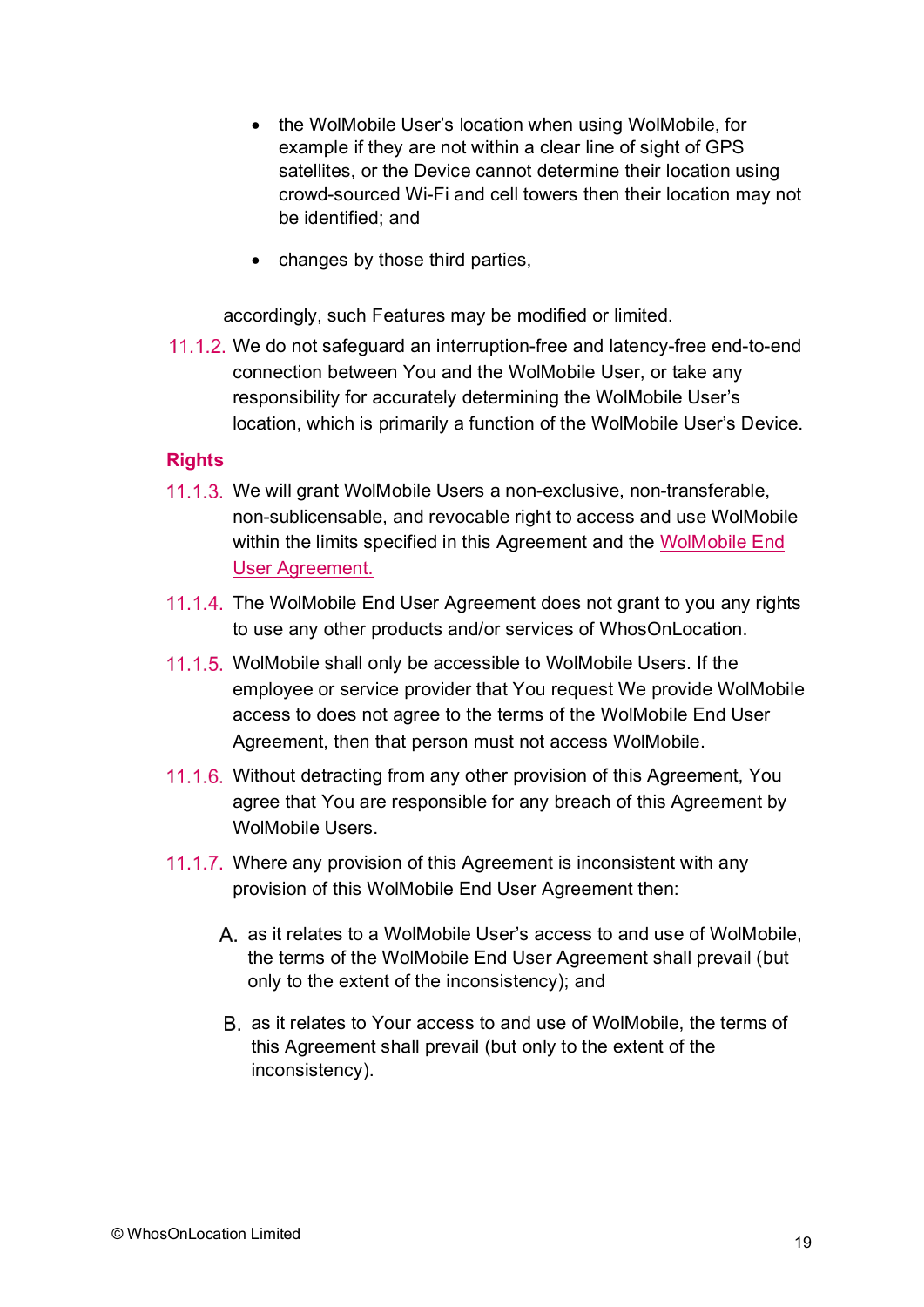### **11.2. WolEvac**

Is an free Mobile app and Add-on that allows users to verify the safety of employees, visitors, and service providers in the event of an evacuation. A feature of WolEvac is 'SMS Verify' whereby the WolEvac user can activate an SMS message to be sent to employees, and Guests (recipients) requesting they respond to confirm they are safe. The cost of sending this SMS message to recipients is as per the SMS Fees detailed on our website; [http://www.whosonlocation.com/pricing.](http://www.whosonlocation.com/pricing) Depending on the recipient's mobile/cellular phone carrier the carrier may charge the recipient for both receiving the initial SMS from WolEvac and subsequently responding.

## **12. Service Availability**

Whilst we intend that the Service should be available 24 hours a day, seven days a week, it is possible that on occasions the Service or Site may be unavailable to permit maintenance or other development activity to take place.

We have achieved 99.9% availability each year since the Service was first activated in 2012. For clarification 99.9% up-time equals 8 hours, 45 minutes, and 57 seconds of downtime per year. Availability in the last 12 months has been 99.99%.

(This statistic was last updated on 31 May 2019 and can be reviewed in real-time at [http://status.whosonlocation.com/\)](http://status.whosonlocation.com/)

**Force Majeure**: We are not responsible for the Service being unavailable where the cause of the event is outside of our control. Such events include, but are not limited to, Acts of God, Terrorism, Earthquake, Flood, Internet Outage, Power Failure, or any other Force Majeure event.

If for any reason we have to interrupt the Service for longer periods than we would normally expect, we will use reasonable endeavours to publish in advance details of such activity on the Site login screen, and via updates through our social media channels.

## **13. Service Level Commitments**

We will advise You via one, some, or all of the following channels:

- 1. The login screen message board
- 2. Twitter Updates [\(https://twitter.com/WolOps\)](https://twitter.com/WolOps)
- 3. Email to Administrators
- 4. Status Page:<http://status.whosonlocation.com/>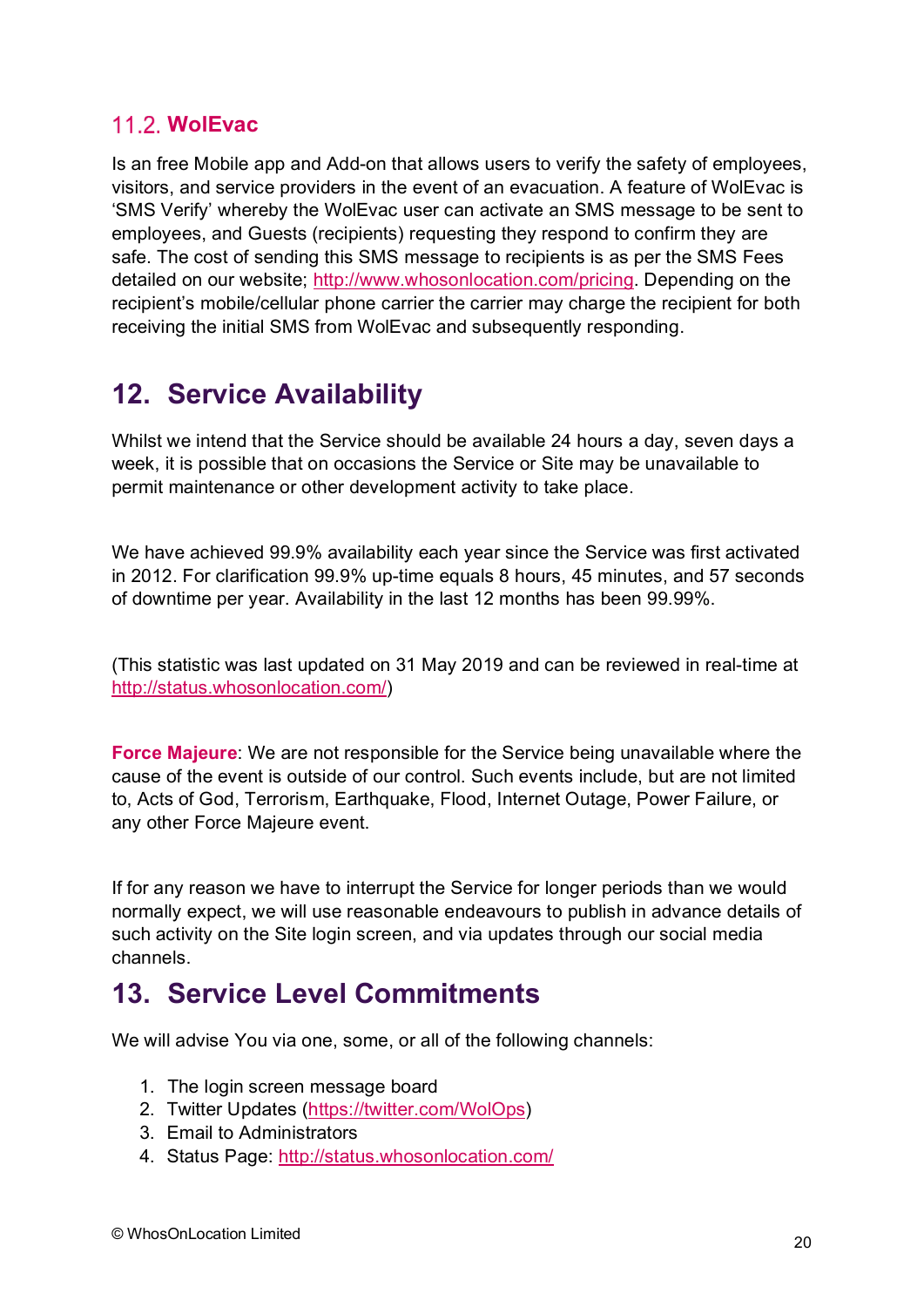### **Unplanned Outages**

As soon as practicable of any unplanned outage that occurs We will keep you updated every 30 minutes until availability is restored. Updates will be communicated via one, some, or all of the channels above.

### **13.2. New Feature Releases and Updates**

We will advise You no less than 5 Days in Advance of any Feature release or Update.

We release new features during non-business hours and with as little disruption to users as possible.

#### **13.3. Delays**

We will advise You 2 Days in Advance via one, some, or all of the channels listed above with revised delivery dates before the scheduled release.

### **13.4. Support**

If you contact our Helpdesk team on [helpdesk@whosonlocation.com,](mailto:helpdesk@whosonlocation.com) we will provide:

- Acknowledgement within 1 hour of your customer support request
- Resolution or update within 24 hours of your request
- On-going updates as needed

### **Availability | Uptime:**

Our Service Level Agreement Commitment for availability | Uptime is 99.9% per month I per annum which equates to downtime of:

- Monthly: 43m 49.7s
- Yearly: 8h 45m 57.0s

## **14. Service Level Commitments Breach**

### 14.1. Service Credits

We provide financial backing to our commitment to achieve and maintain Service Levels. If we do not achieve and maintain the Service Levels as described in this Service Level Commitment (SLC), then you may issue a claim for free extensions to your current Subscription Term by sending an email to [helpdesk@whosonlocaton.com.](mailto:helpdesk@whosonlocaton.com)

14.1.1. Credit for breach of Service Level Commitments 13.1 to 13.4 One free month extension to your current Subscription Term.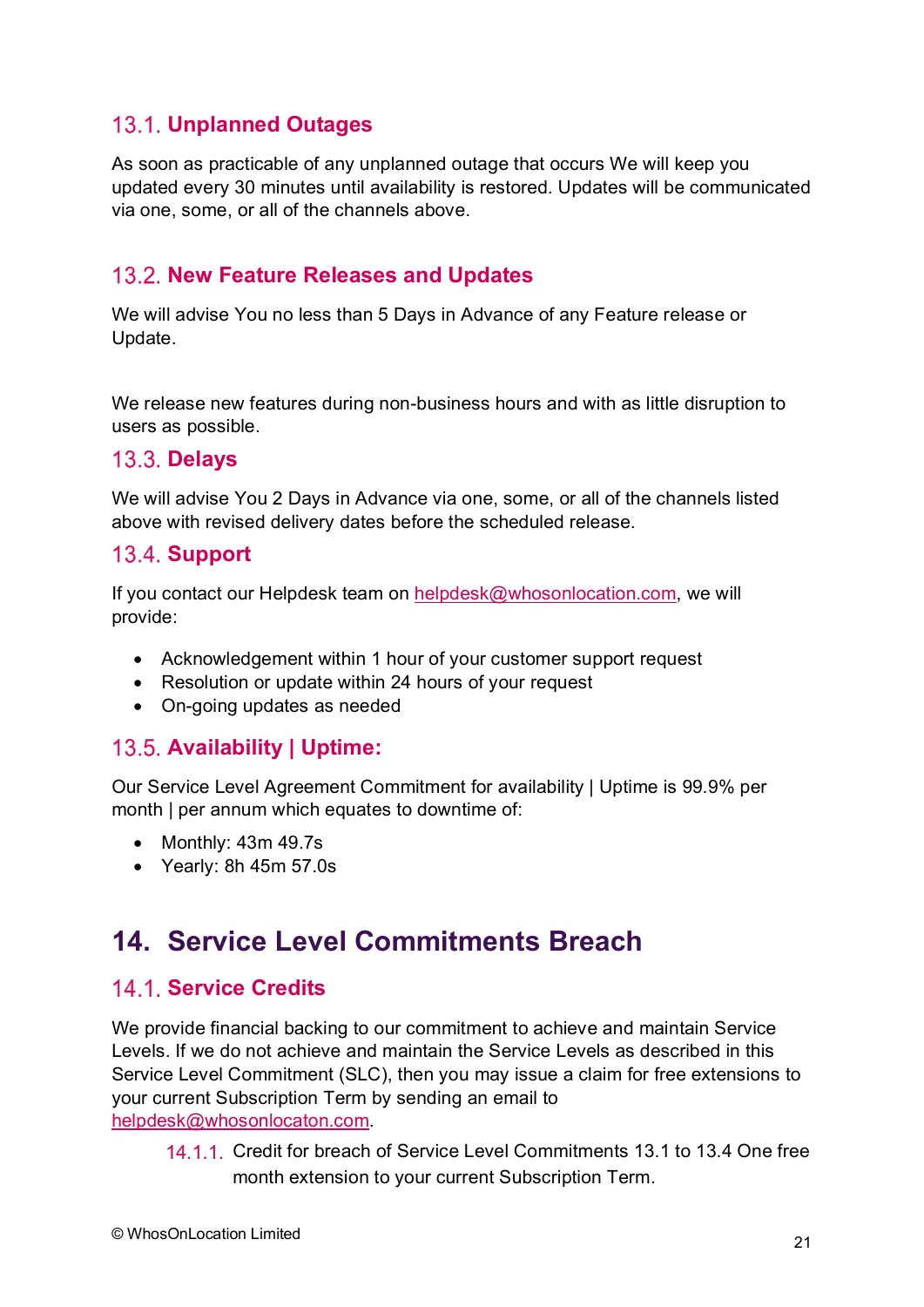One free month extension to your current Subscription Term.

14.1.2. Credit for breaching Service Level Commitment 13.5; Availability | Uptime:

| <b>Monthly Uptime Percentage</b> | <b>Subscription Plan Credit</b>                                               |
|----------------------------------|-------------------------------------------------------------------------------|
| $<$ 99.9%                        | 1 Month Free Subscription Added to your<br>current Term across all Locations  |
| $<$ 99.5%                        | 2 Months Free Subscription Added to your<br>current Term across all Locations |
| < 98%                            | 3 Months Free Subscription Added to your<br>current Term across all Locations |

### **Credit Exclusions**

Downtime is the total minutes in a month during which the aspects of a Service is unavailable. Scheduled Downtime and unavailability of a Service, due to limitations such as the failure of a Customer's hardware, or the Customer's ISP failure, or any Force Majeure event are not eligible in the calculation.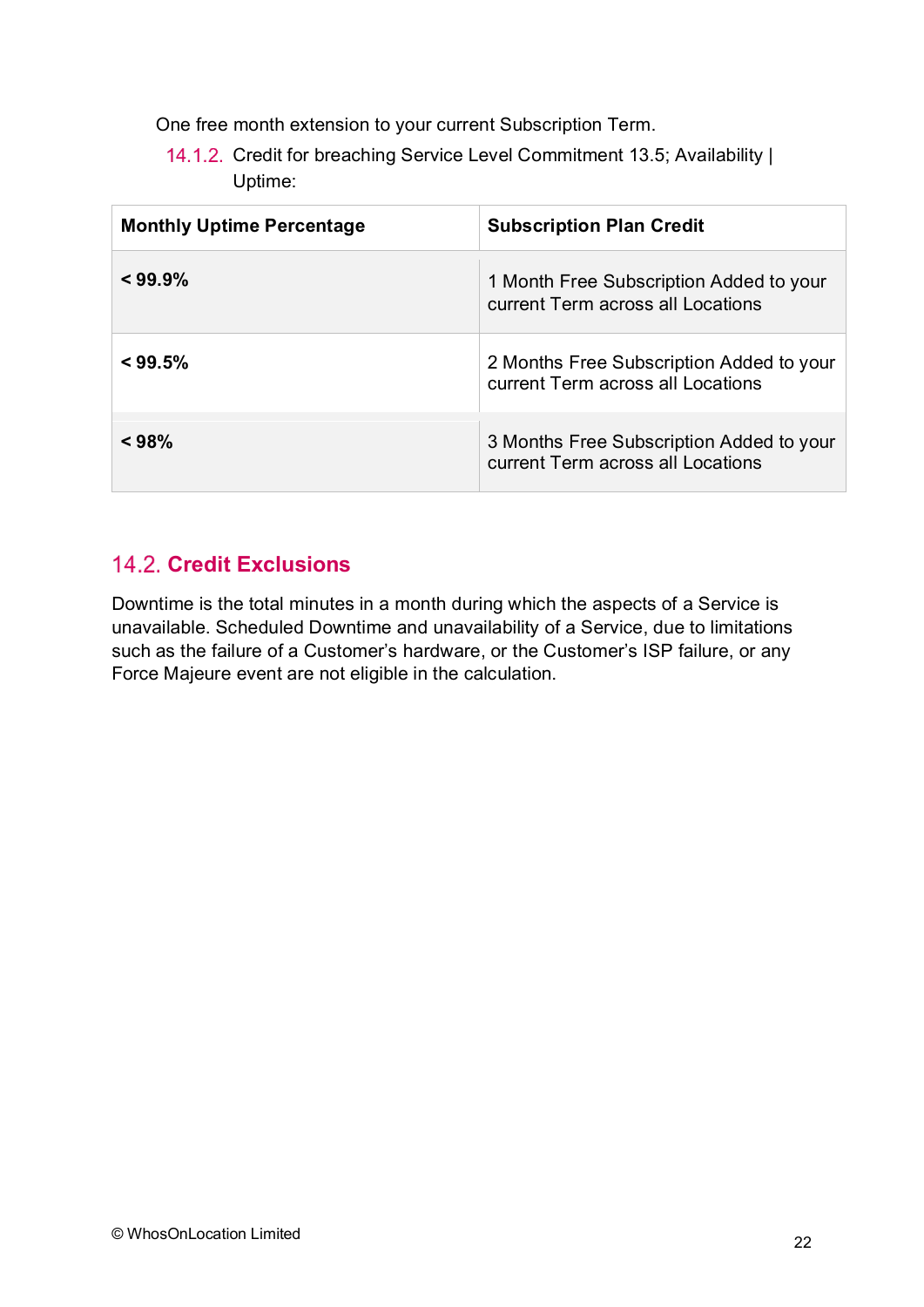# **15. Confidentiality and Privacy**

### 15.1. **Confidentiality**

Unless the relevant party has the prior written consent of the other or unless required to do so by law:

- 15.1.1. Each party will preserve the confidentiality of all Confidential Information of the other obtained in connection with these Terms. Neither party will, without the prior written consent of the other, disclose or make any Confidential Information available to any person, or use the same for its own benefit, other than as contemplated by these Terms.
- 15.1.2. Each party's obligations under this clause will survive termination of these Terms.
- 15.1.3. The provisions of clauses 15.1.1 and 15.1.2 shall not apply to any information which:
	- A. is or becomes public knowledge other than by a breach of this clause;
	- B. is received from a third party who lawfully acquired it and who is under no obligation restricting its disclosure;
	- C. is in the possession of the receiving party without restriction in relation to disclosure before the date of receipt from the disclosing party; or
	- D. is independently developed without access to the Confidential Information.

### **15.2. Privacy**

WhosOnLocation maintains a [Privacy Policy](https://whosonlocation.com/privacy-policy/) that sets out the parties' obligations in respect of personal information. You should read that policy as well as our [GDPR](https://whosonlocation.com/gdpr/)  [Statement](https://whosonlocation.com/gdpr/) (available on our Website and in the footer of the Service login screen), and if you are an Australian or New Zealand customer, our [ANZ Policy Statement](https://whosonlocation.com/anz-policy/) and You will have taken to accepted that policy when You accept these Terms.

If you are subject to the territorial scope of the Regulation (EU) 2016/679 (GDPR), as amended or replaced from time-to-time, you agree that the terms and conditions of the Data Procession Agreement attached as Schedule 1 of this Agreement are incorporated into this Agreement.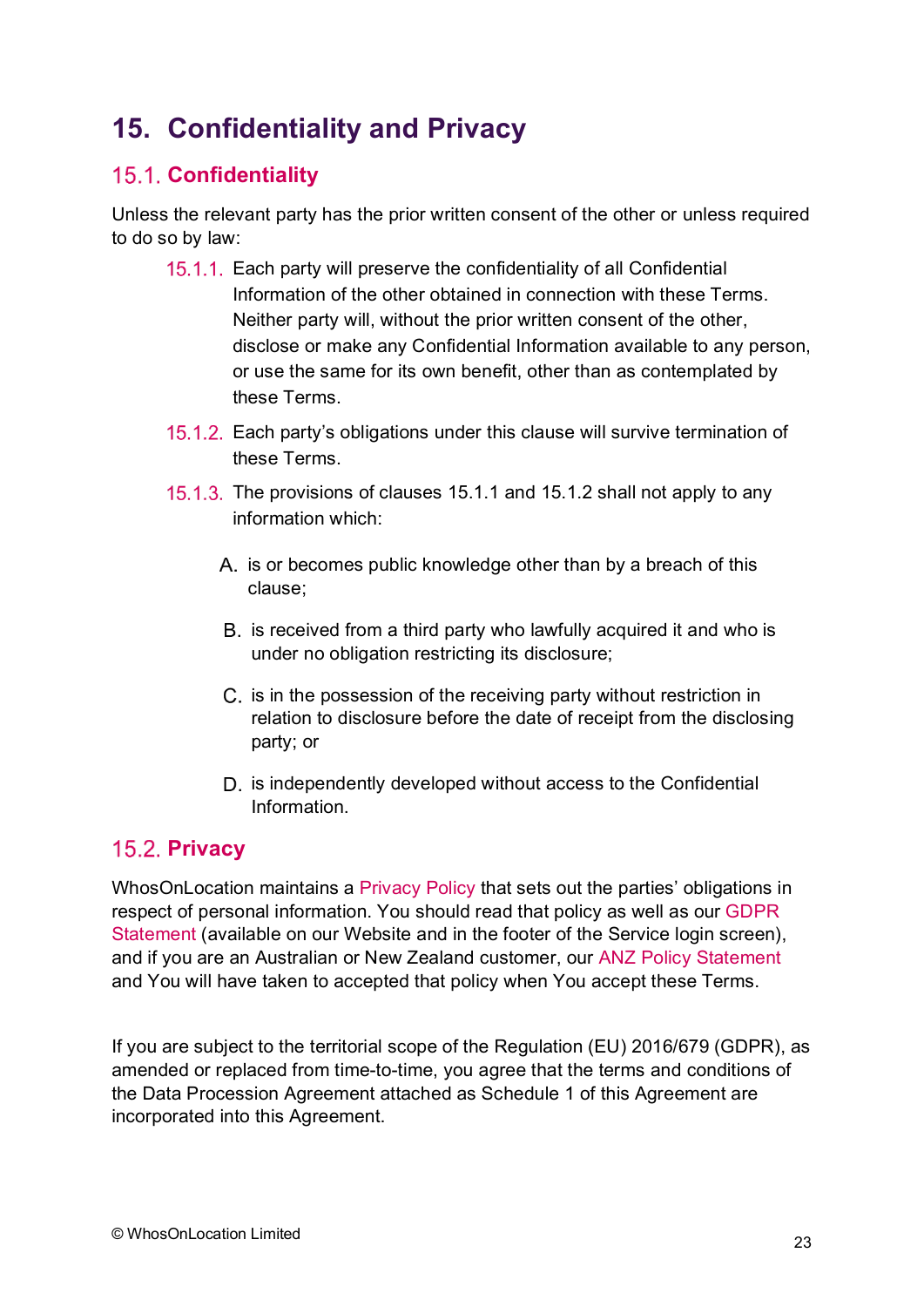Our policy is to respect and protect the privacy of our users. This policy statement tells You how we collect information from You and how we use it. We follow five core principles of privacy protection in the operation of its Application:

- 1. Notice/Awareness of WhosOnLocation' information practices
- 2. Choice/Consent to provide information
- 3. Access/Participation to/in Your own data
- 4. Integrity/Security of the Data Collected
- 5. Enforcement/Redress through self-regulation.

#### **15.3. Customer Data**

15.3.1. You acknowledge that:

- A. WhosOnLocation may require access to the Customer Data to exercise its rights and perform its obligations under these Terms; and
- B. to the extent that this is necessary but subject to clause 15.1, WhosOnLocation may authorise its officers, and employees to access the Customer Data for this purpose.
- 15.3.2. You must arrange all consents and approvals that are necessary for WhosOnLocation to access the Customer Data as described in clause 15.3.1.
- 15.3.3. You acknowledge and agree that to the extent Customer Data contains personal information, in collecting, holding and processing that information through the Service, WhosOnLocation is acting as an agent of yours for the purposes of applicable privacy law. You must obtain all necessary consents from the relevant individual to enable WhosOnLocation to collect, use, hold and process that information in accordance with these Terms.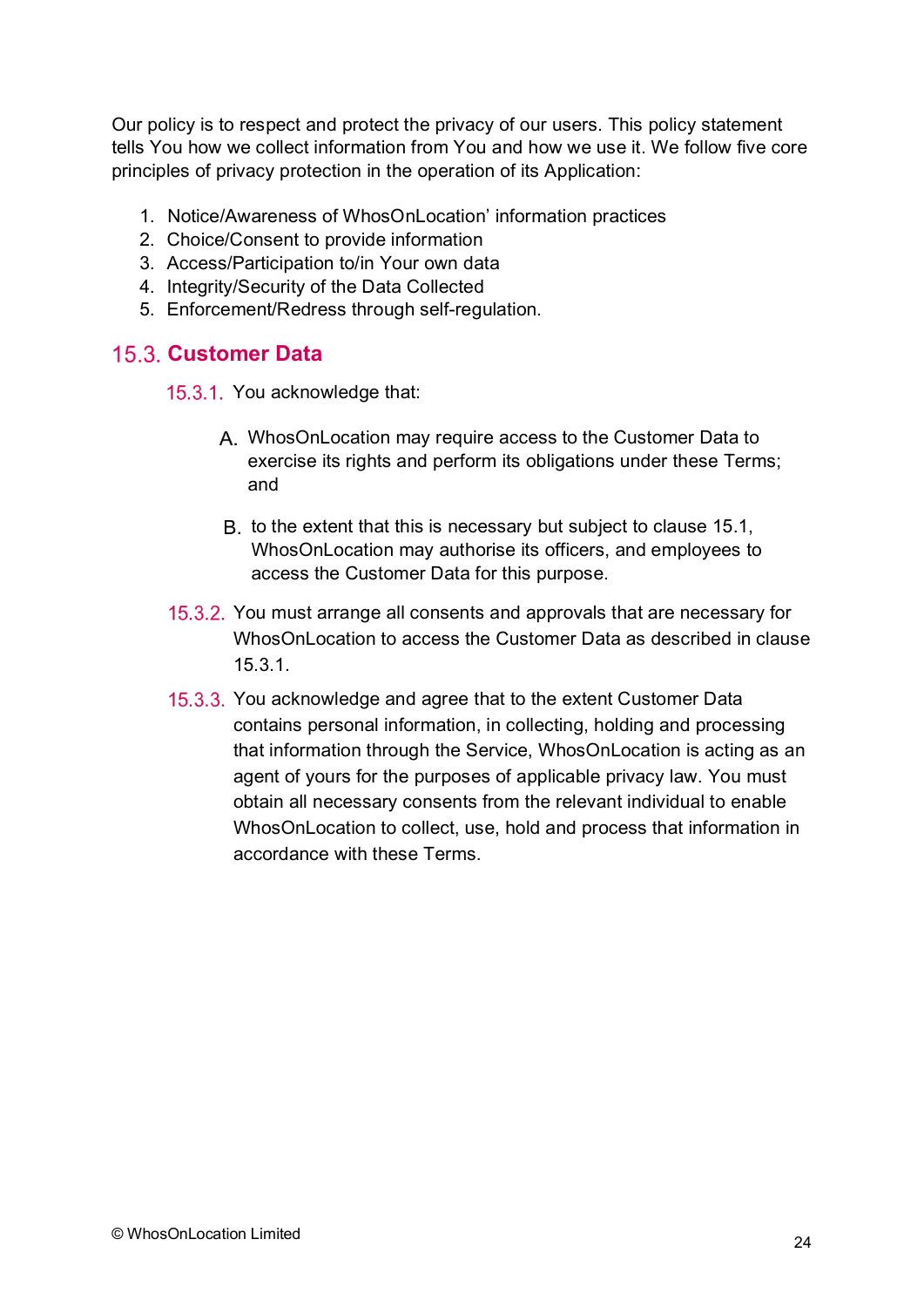## **16. Disclosure of Customer Data following Government Demand**

WhosOnLocation adheres to the same principles for all requests from government agencies for user data, requiring governmental entities to follow the applicable laws, rules and procedures for requesting customer data. WhosOnLocation does not provide any government with direct and unfettered access to our customers' data, and we do not provide any government with our encryption keys or the ability to break our encryption. If a government wants customer data, it needs to follow applicable legal process – meaning, it must serve us with a warrant or court order for content or a subpoena for subscriber information or other non-content data.

We require that any requests be targeted at specific accounts and identifiers. WhosOnLocation's compliance team reviews government demands for user data to ensure the requests are valid, rejects those that are not valid, and only provides the data specified in the legal order.

Unless the warrant or court order prohibits disclosure to You, upon receipt of any third party request for Customer Data, WhosOnLocation will promptly notify Customer. If WhosOnLocation is not required by law to disclose the Customer Data, WhosOnLocation will reject the request. If the request is valid and WhosOnLocation could be compelled to disclose the requested information, WhosOnLocation will attempt to redirect the third party to request the Customer Data from Customer.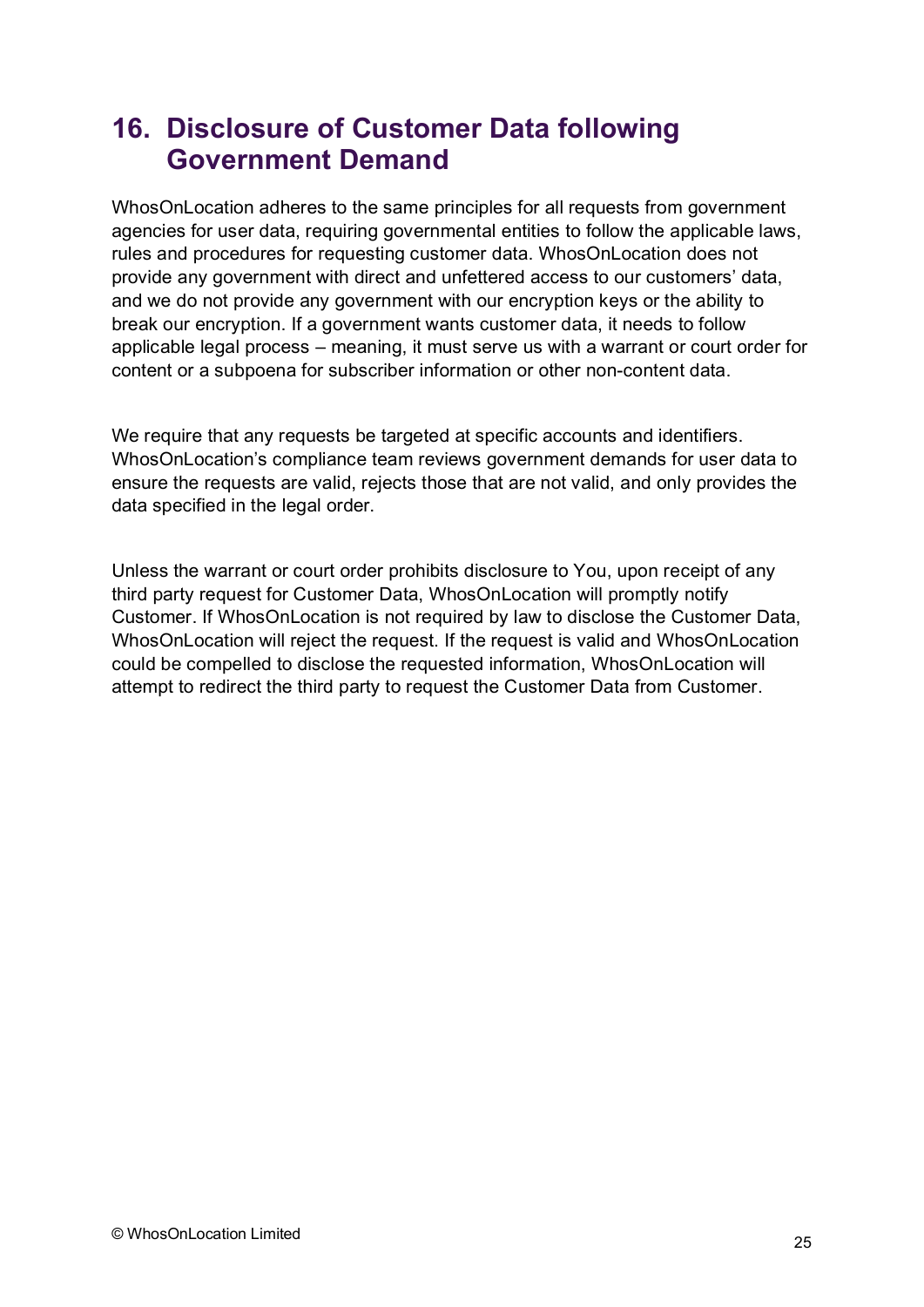# **17. Data Protection and Security**

WhosOnLocation is committed to helping protect the security of Customer's information. We have implemented and will maintain and follow appropriate technical and organizational measures intended to protect Customer Data against accidental, unauthorized or unlawful access, disclosure, alteration, loss, or destruction.

| <b>Domain</b>                               | <b>Practise</b>                                                                                                                                                                                                                                                                                                                            |
|---------------------------------------------|--------------------------------------------------------------------------------------------------------------------------------------------------------------------------------------------------------------------------------------------------------------------------------------------------------------------------------------------|
| <b>Organization of Information Security</b> | <b>Security Ownership. WhosOnLocation</b><br>has appointed one or more security<br>officers responsible for coordinating and<br>monitoring the security rules and<br>procedures.<br><b>Security Roles and Responsibilities.</b><br>WhosOnLocation personnel with access<br>to Customer Data are subject to<br>confidentiality obligations. |
| <b>Asset Management</b>                     | <b>Asset Inventory. WhosOnLocation</b><br>maintains an inventory of all media on<br>which Customer Data is stored. Access<br>to the inventories of such media is<br>restricted to WhosOnLocation personnel<br>authorized in writing to have such<br>access.                                                                                |
|                                             | <b>Asset Handling</b>                                                                                                                                                                                                                                                                                                                      |
|                                             | <b>WhosOnLocation imposes</b><br>restrictions on printing Customer<br>Data and has procedures for<br>disposing of printed materials that<br>contain Customer Data.<br>WhosOnLocation personnel are<br>prohibited from storing Customer<br>Data on portable devices,<br>remotely accessing Customer                                         |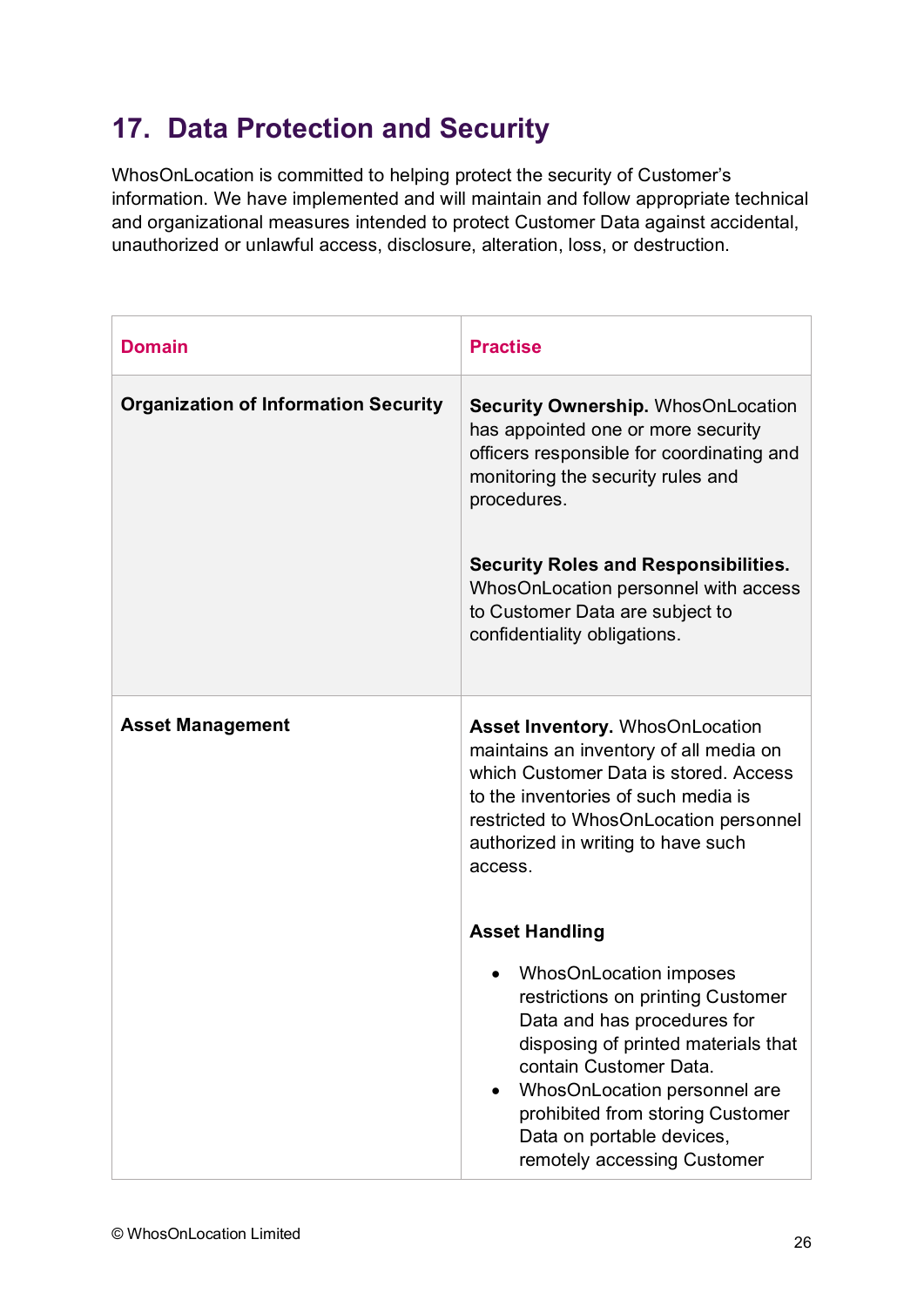|                                                           | Data, or processing Customer<br>Data outside WhosOnLocation's<br>facilities unless authorization is<br>received from the Customer to do<br>SO.                                                                                                                                                                                                                                                                                                                                                                                                                                                                                                                                            |
|-----------------------------------------------------------|-------------------------------------------------------------------------------------------------------------------------------------------------------------------------------------------------------------------------------------------------------------------------------------------------------------------------------------------------------------------------------------------------------------------------------------------------------------------------------------------------------------------------------------------------------------------------------------------------------------------------------------------------------------------------------------------|
| <b>Human Resources Security</b>                           | <b>Security Training. WhosOnLocation</b><br>informs its personnel about relevant<br>security procedures and their respective<br>roles. Whos On Location also informs its<br>personnel of possible consequences of<br>breaching the security rules and<br>procedures. WhosOnLocation will only<br>use anonymous data in training.                                                                                                                                                                                                                                                                                                                                                          |
| <b>Physical and Environmental Security</b>                | <b>Facilities Overview.</b><br>Dedicated hosting environment,<br>no systems are shared with other<br>parties<br>Replicated filesystem from live to<br>backup systems.<br>Real-time database replication<br>from live to standby systems.<br>Database and filesystem<br>$\bullet$<br>snapshots are taken every 10<br>minutes for point in time<br>restoration; these are aged out<br>over several weeks. Weekly<br>snapshots kept permanently.<br>Encrypted and secure offsite<br>backups.<br><b>Protection from Disruptions.</b><br>WhosOnLocation uses a variety of<br>industry standard systems to protect<br>against loss of data due to power supply<br>failure or line interference. |
| <b>Communications and Operations</b><br><b>Management</b> | <b>Operational Policy. WhosOnLocation</b><br>maintains security documents<br>describing its security measures and the<br>relevant procedures and responsibilities                                                                                                                                                                                                                                                                                                                                                                                                                                                                                                                         |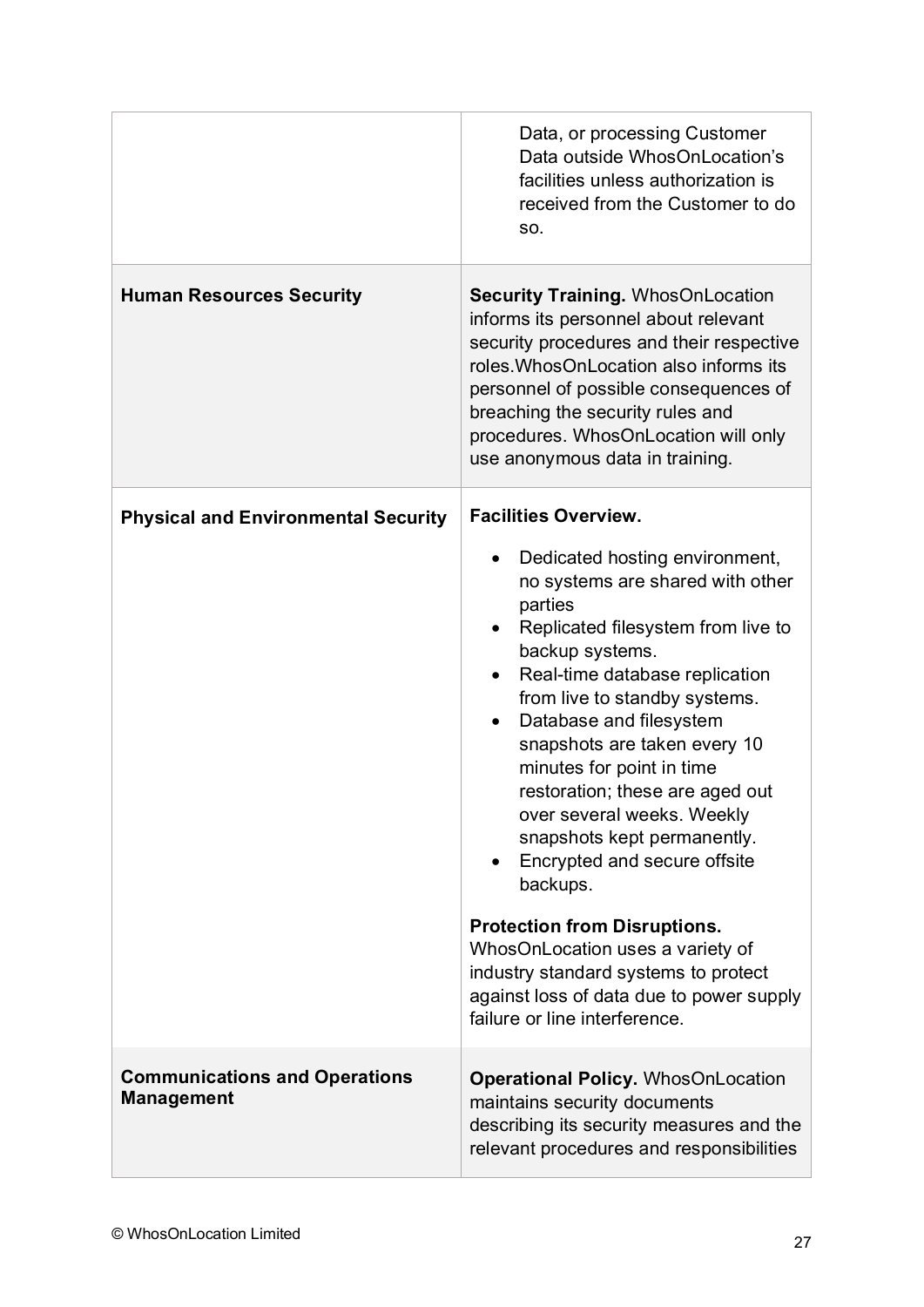of its personnel who have access to Customer Data.

### **Data Recovery Procedures**

|                       | On an ongoing basis, but in no<br>case less frequently than once a<br>week (unless no Customer Data<br>has been updated during that<br>period), WhosOnLocation<br>maintains multiple copies of<br><b>Customer Data from which</b><br>Customer Data can be recovered.<br>• WhosOnLocation stores copies of<br>Customer Data and data recovery<br>procedures in a different place<br>from where the primary computer<br>equipment processing the<br>Customer Data is located.<br>WhosOnLocation has specific<br>$\bullet$<br>procedures in place governing<br>access to copies of Customer<br>Data.<br>WhosOnLocation reviews data<br>recovery procedures at least<br>every six months.<br>WhosOnLocation logs data<br>restoration efforts, including the<br>person responsible, the<br>description of the restored data<br>and where applicable, the person<br>responsible and which data (if<br>any) had to be input manually in<br>the data recovery process.<br><b>Event Logging. WhosOnLocation logs</b><br>access and use of information systems<br>containing Customer Data, registering<br>the access ID, time, authorization<br>granted or denied, and relevant activity. |
|-----------------------|----------------------------------------------------------------------------------------------------------------------------------------------------------------------------------------------------------------------------------------------------------------------------------------------------------------------------------------------------------------------------------------------------------------------------------------------------------------------------------------------------------------------------------------------------------------------------------------------------------------------------------------------------------------------------------------------------------------------------------------------------------------------------------------------------------------------------------------------------------------------------------------------------------------------------------------------------------------------------------------------------------------------------------------------------------------------------------------------------------------------------------------------------------------------------------|
| <b>Access Control</b> | <b>Access Policy. WhosOnLocation</b><br>maintains a record of security privileges                                                                                                                                                                                                                                                                                                                                                                                                                                                                                                                                                                                                                                                                                                                                                                                                                                                                                                                                                                                                                                                                                                |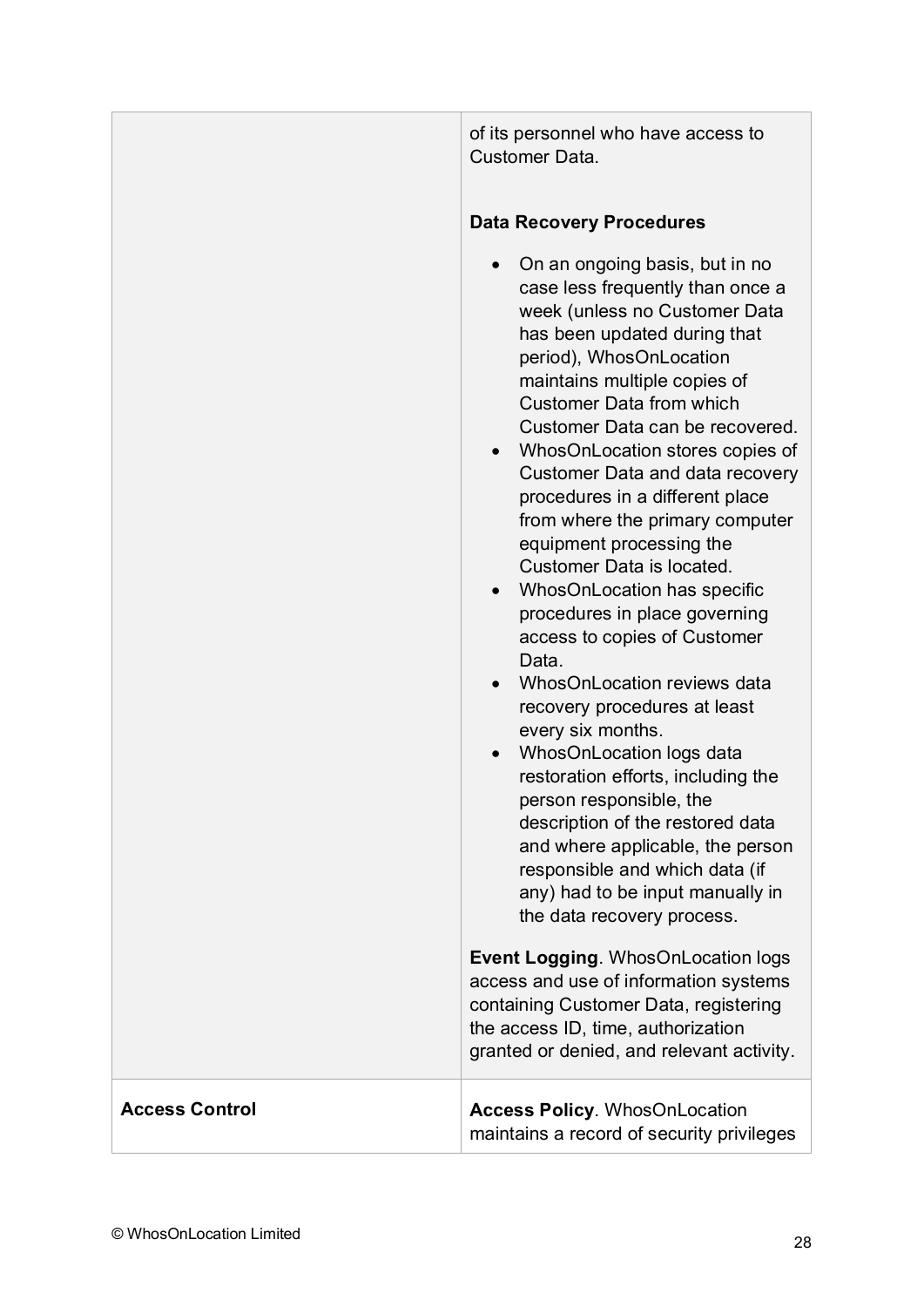of individuals having access to Customer Data.

#### **Access Authorization**

- WhosOnLocation maintains and updates a record of personnel authorized to access WhosOnLocation systems that contain Customer Data.
- WhosOnLocation deactivates authentication credentials that have not been used for a period of time not to exceed six months.
- WhosOnLocation identifies those personnel who may grant, alter or cancel authorized access to data and resources.
- WhosOnLocation ensures that where more than one individual has access to systems containing Customer Data, the individuals have separate identifiers/log-ins.

### **Least Privilege**

- Technical support personnel are only permitted to have access to Customer Data when needed.
- WhosOnLocation restricts access to Customer Data to only those individuals who require such access to perform their job function.

### **Integrity and Confidentiality**

• WhosOnLocation instructs WhosOnLocation personnel to disable administrative sessions when leaving premises WhosOnLocation controls or when computers are otherwise left unattended.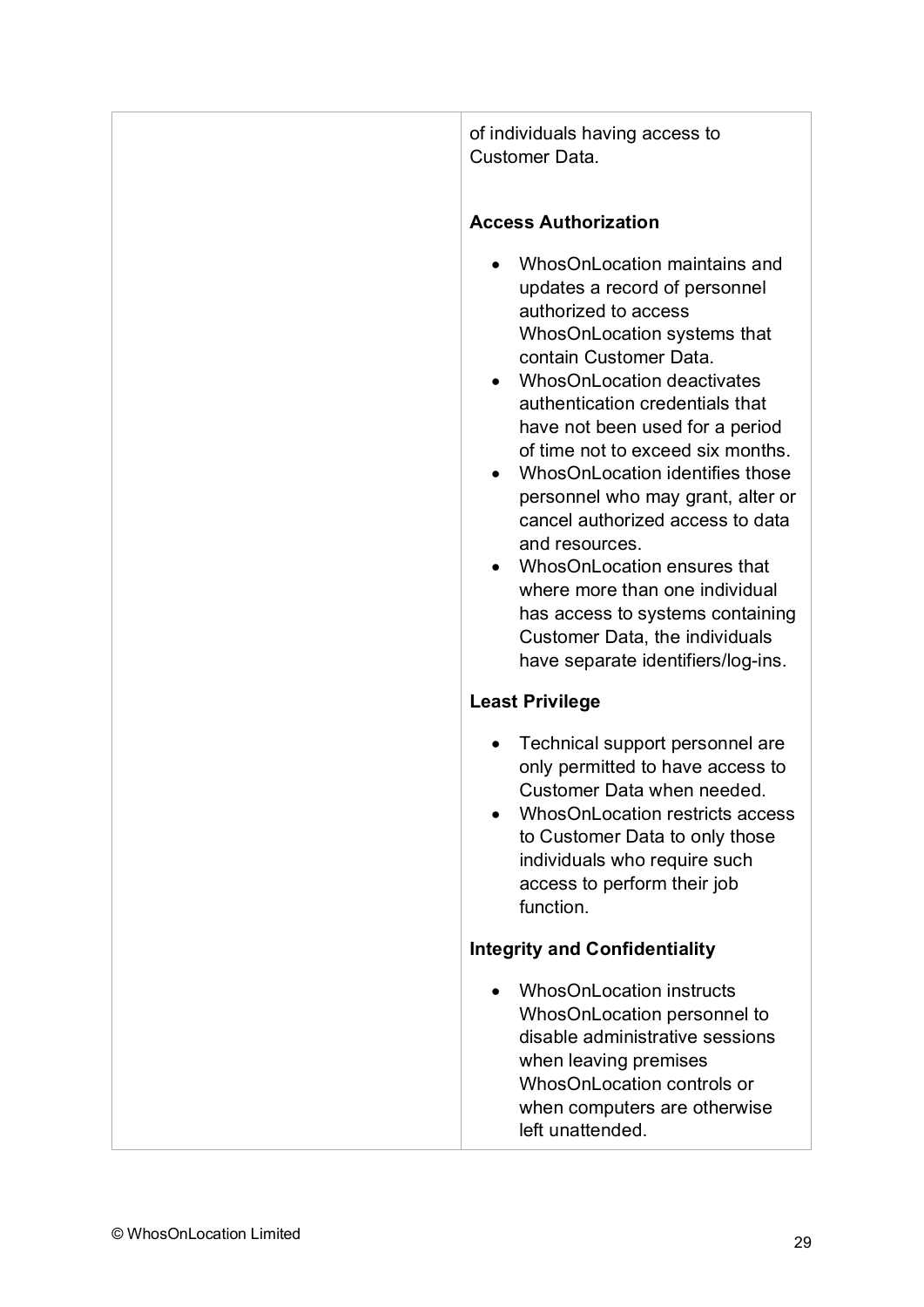|                                                           | <b>WhosOnLocation stores</b><br>passwords in a way that makes<br>them unintelligible while they are<br>in force.                                                                                                                                                                                                                                                                                                                                                                                                                                                                                                                                                                                                                                                                                                    |
|-----------------------------------------------------------|---------------------------------------------------------------------------------------------------------------------------------------------------------------------------------------------------------------------------------------------------------------------------------------------------------------------------------------------------------------------------------------------------------------------------------------------------------------------------------------------------------------------------------------------------------------------------------------------------------------------------------------------------------------------------------------------------------------------------------------------------------------------------------------------------------------------|
|                                                           | <b>Authentication</b>                                                                                                                                                                                                                                                                                                                                                                                                                                                                                                                                                                                                                                                                                                                                                                                               |
|                                                           | WhosOnLocation uses industry<br>standard practices to identify and<br>authenticate users who attempt to<br>access information systems.<br>Where authentication<br>mechanisms are based on<br>passwords, WhosOnLocation<br>requires that the passwords are<br>renewed regularly.<br>Where authentication<br>mechanisms are based on<br>passwords, WhosOnLocation<br>requires the password to be at<br>least eight characters long.<br><b>WhosOnLocation monitors</b><br>repeated attempts to gain access<br>to the information system using<br>an invalid password.<br>WhosOnLocation uses industry<br>standard password protection<br>practices, including practices<br>designed to maintain the<br>confidentiality and integrity of<br>passwords when they are<br>assigned and distributed, and<br>during storage. |
|                                                           | <b>Network Design. WhosOnLocation has</b><br>controls to avoid individuals assuming<br>access rights they have not been<br>assigned to gain access to Customer<br>Data they are not authorized to access.                                                                                                                                                                                                                                                                                                                                                                                                                                                                                                                                                                                                           |
| <b>Information Security Incident</b><br><b>Management</b> | <b>Incident Response Process</b><br>WhosOnLocation maintains a<br>record of security breaches with a                                                                                                                                                                                                                                                                                                                                                                                                                                                                                                                                                                                                                                                                                                                |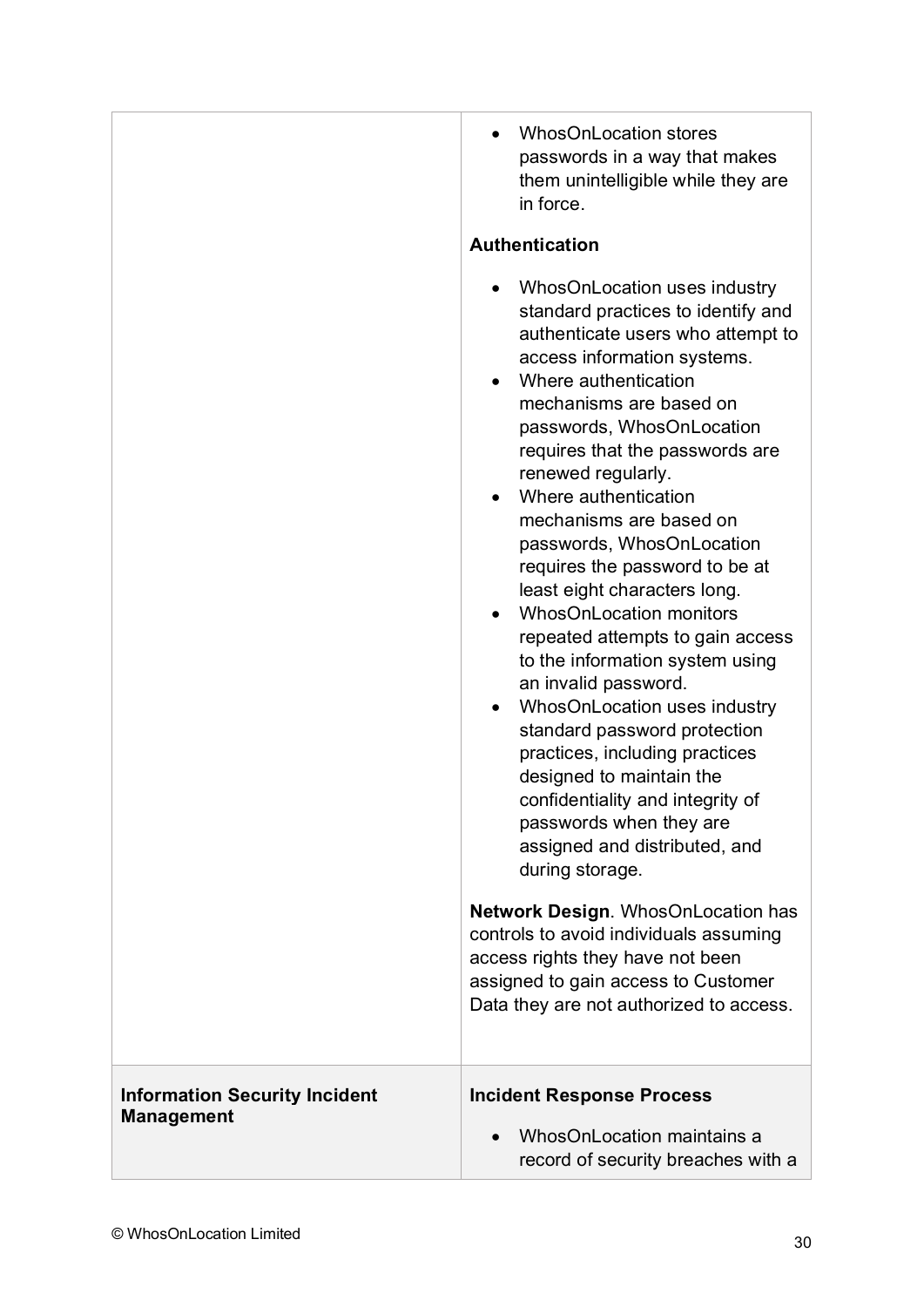|                                        | description of the breach, the time<br>period, the consequences of the<br>breach, the name of the reporter,<br>and to whom the breach was<br>reported, and the procedure for<br>recovering data.<br>For each security breach that is a<br>Security Incident, notification by<br>WhosOnLocation is described in<br>the "Security Incident Notification"<br>section below.                                                                                           |
|----------------------------------------|--------------------------------------------------------------------------------------------------------------------------------------------------------------------------------------------------------------------------------------------------------------------------------------------------------------------------------------------------------------------------------------------------------------------------------------------------------------------|
| <b>Business Continuity Management</b>  | <b>WhosOnLocation maintains</b><br>emergency and contingency plans<br>for the facilities in which<br><b>WhosOnLocation information</b><br>systems that process Customer<br>Data are located.<br>WhosOnLocation's redundant<br>storage and its procedures for<br>recovering data are designed to<br>attempt to reconstruct Customer<br>Data in its original or last-<br>replicated state from before the<br>time it was lost or destroyed.                          |
| <b>Third-Party Penetration Testing</b> | <b>Security Assessments</b><br>WhosOnLocation tests all code for<br>security vulnerabilities before release,<br>and regularly scans our network and<br>systems for vulnerabilities. Third-party<br>assessments are also conducted<br>regularly against OWASP and other<br>global standards. Testing includes:<br>Application vulnerability threat<br>assessments<br>Network vulnerability threat<br>assessments<br>Selected penetration testing and<br>code review |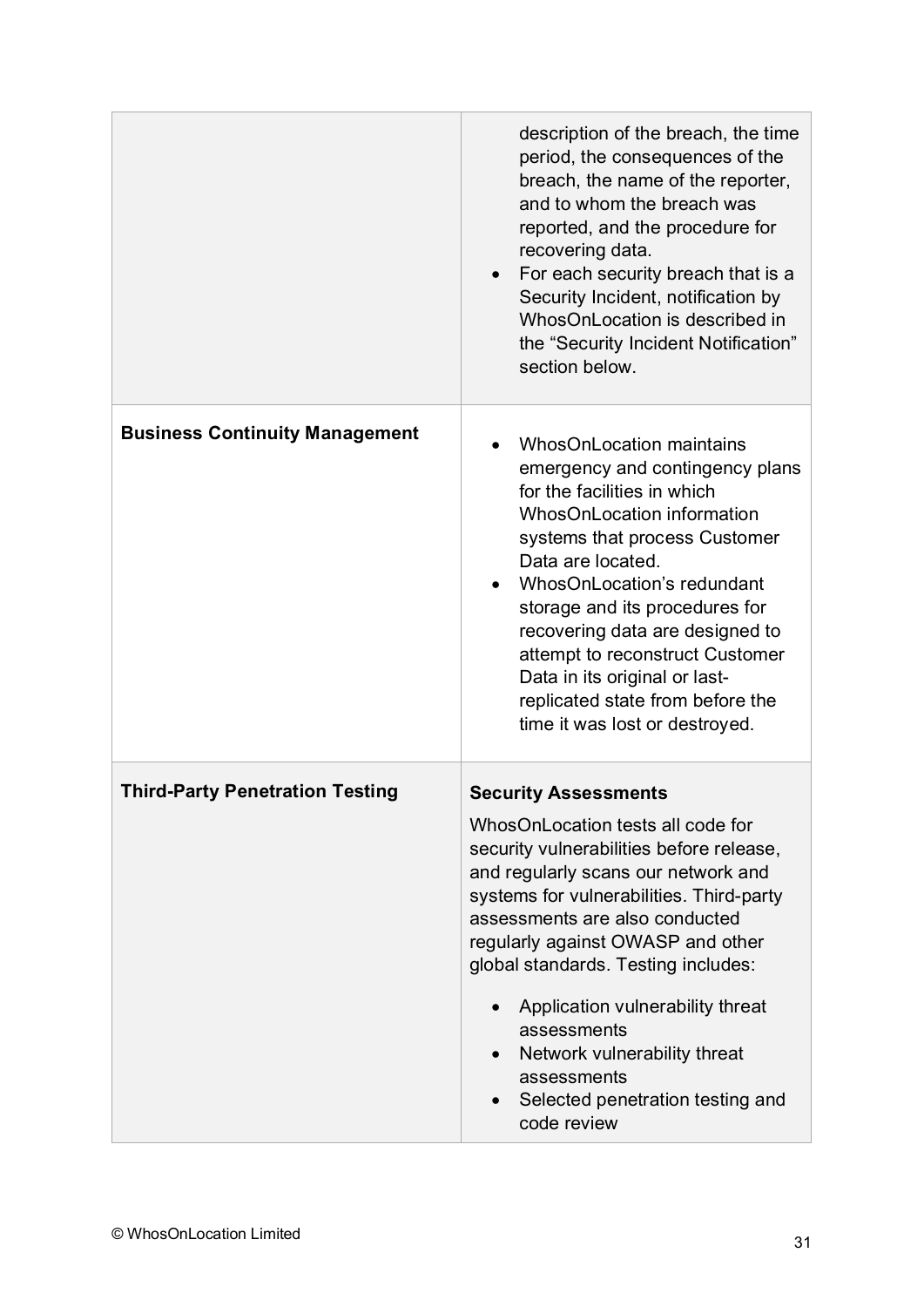| and testing |
|-------------|
|             |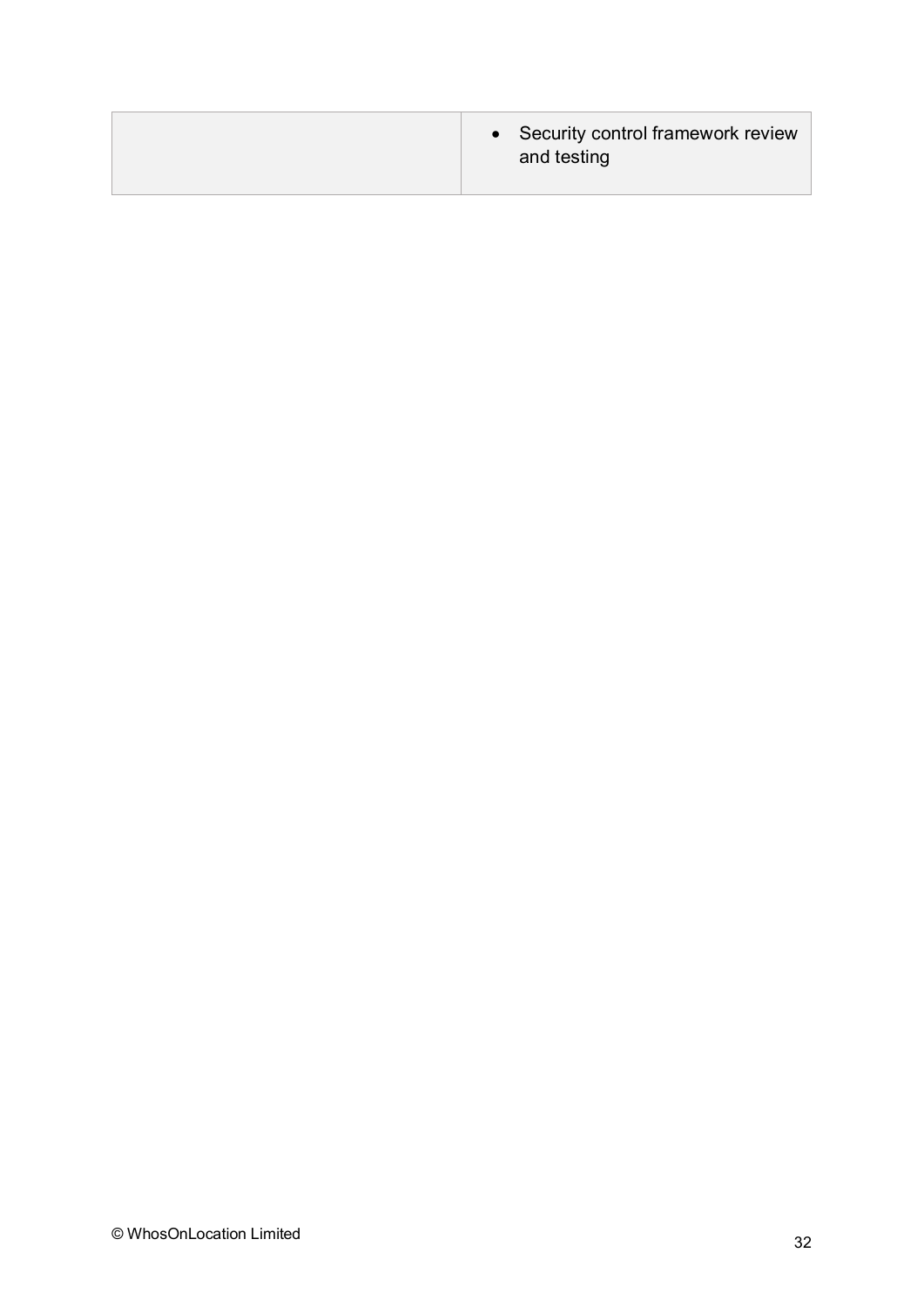# **18. Security Incident Notification**

If WhosOnLocation becomes aware of any unlawful access to any Customer Data stored on WhosOnLocation's equipment or in WhosOnLocation's facilities, or unauthorized access to such equipment or facilities resulting in loss, disclosure, or alteration of Customer Data (each a "Security Incident"), WhosOnLocation will promptly:

- 1. Notify Customer of the Security Incident;
- 2. Investigate the Security Incident and provide Customer with detailed information about the Security Incident; and
- 3. Take reasonable steps to mitigate the effects and to minimize any damage resulting from the Security Incident.

Notification(s) of Security Incidents will be delivered to one or more of Customer's administrators by any means WhosOnLocation selects, including via email. It is Customer's sole responsibility to ensure Customer's administrators maintain accurate contact information on their WhosOnLocation account profile. WhosOnLocation's obligation to report or respond to a Security Incident under this section is not an acknowledgement by WhosOnLocation of any fault or liability with respect to the Security Incident.

Customer must notify WhosOnLocation promptly about any possible misuse of its accounts or authentication credentials or any security incident related to WhosOnLocation.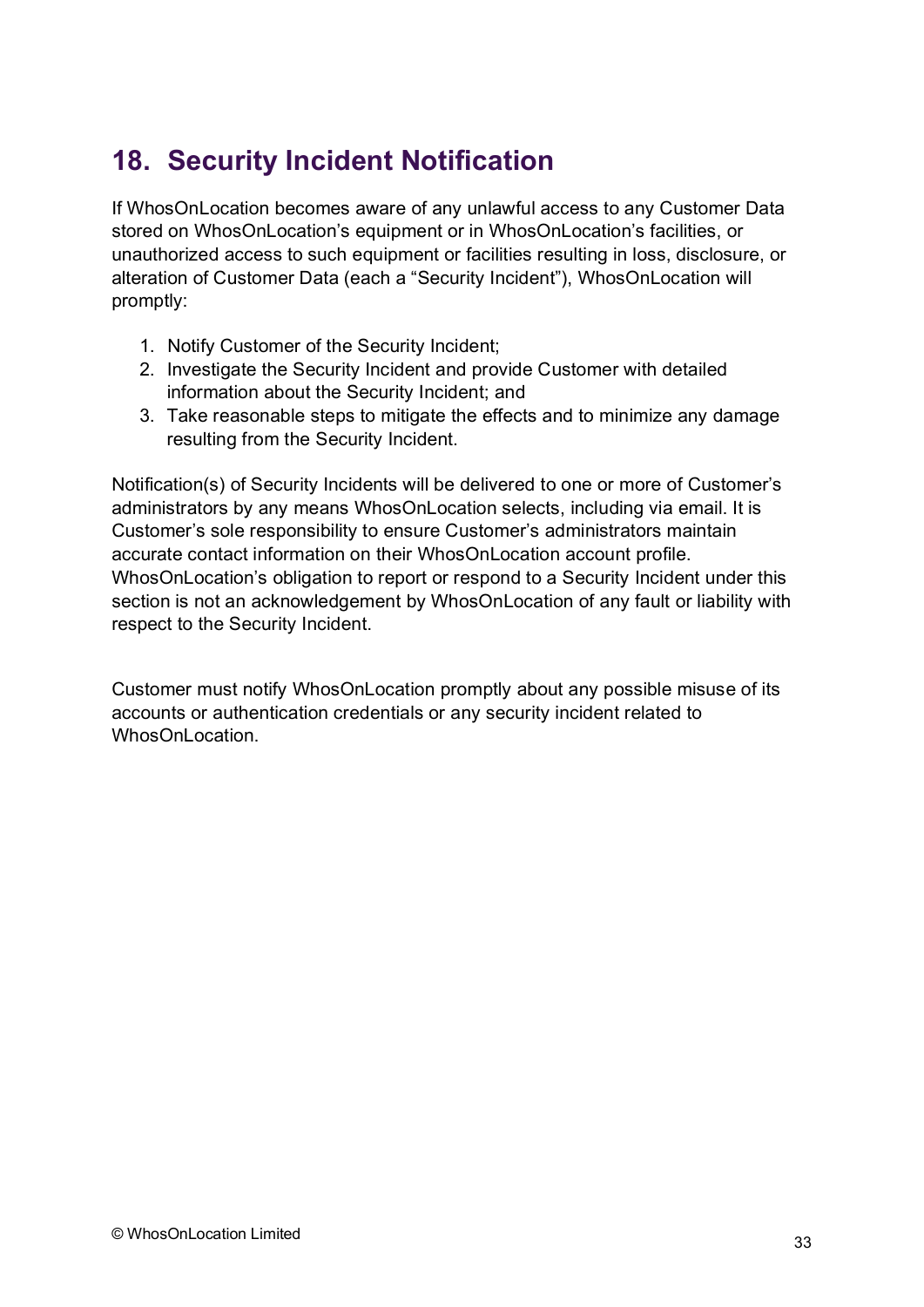# **19. Intellectual Property**

### **19.1. General**

This Subscription is not a sale. Title to, and all Intellectual Property Rights in the Services, the Site and any documentation relating to the Services remain the property of WhosOnLocation (or its licensors).

### **Ownership of Data**

Title to, and all Intellectual Property Rights in, the Data remain Your property. However, Your access to the Data is contingent on full payment of the WhosOnLocation Subscription Plan when due. You grant WhosOnLocation a licence to use, copy, transmit, store, and back-up Your information and Data for the purposes of enabling You to access and use the Services and for any other purpose related to provision of services to You. In the event of Termination of your account you can, as per Clause 22.7, download a copy of Your Data.

### **Backup of Data**

WhosOnLocation adheres to its best practice policies and procedures to prevent data loss, including a daily system data back-up regime, but does not make any guarantees that there will be no loss of Data.

### **Third-party applications and Your Data**

If You enable third-party applications for use in conjunction with the Services, You acknowledge that WhosOnLocation may allow the providers of those third-party applications to access Your Data as required for the interoperation of such thirdparty applications with the Services. WhosOnLocation shall not be responsible for any disclosure, modification or deletion of Your Data resulting from any such access by third-party application providers.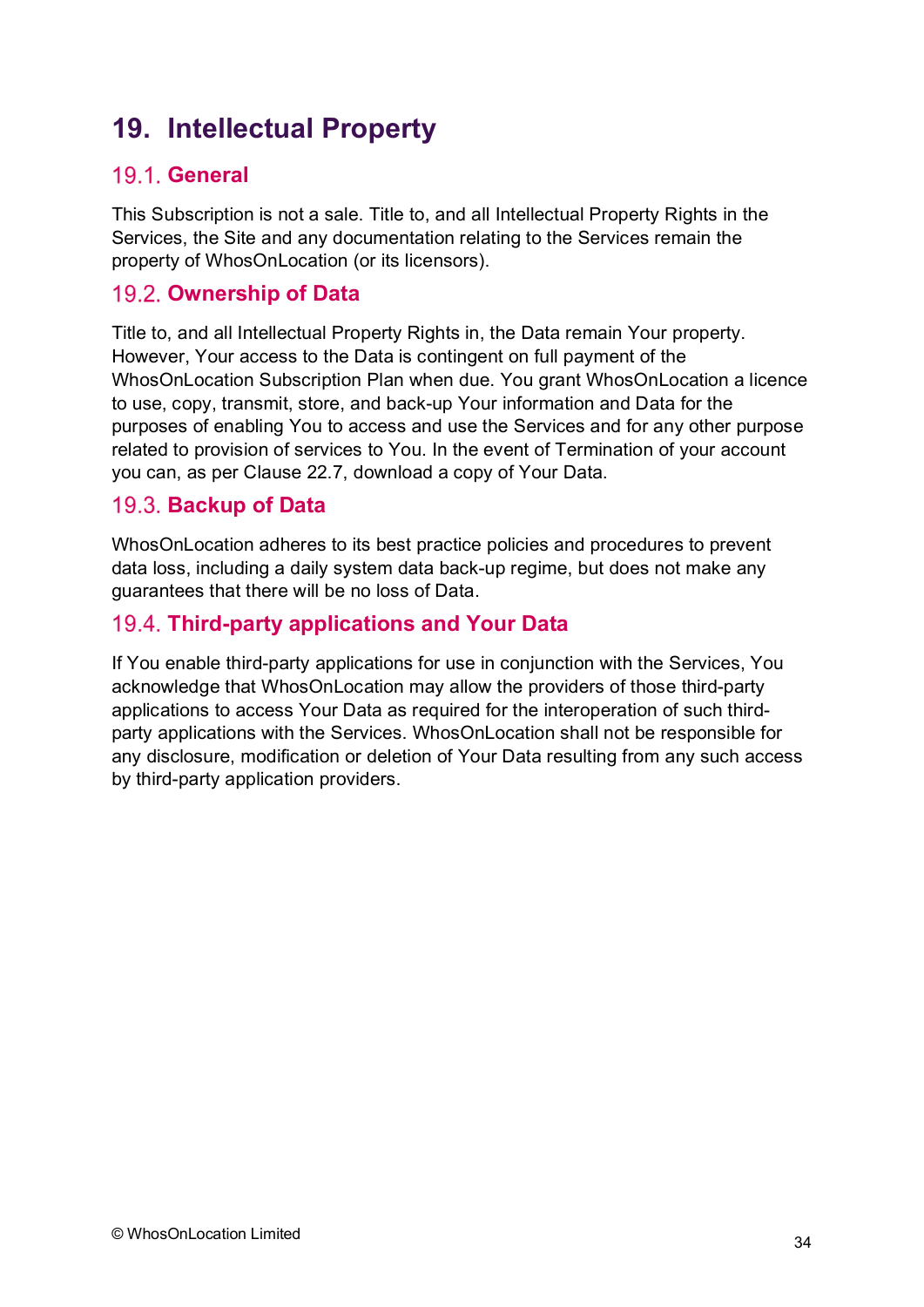# **20. Warranties and Acknowledgements**

### 20.1. Authority

You warrant that where You have registered to use the Service on behalf of another person, You have the authority to agree to these Terms on behalf of that person and agree that by registering to use the Service You bind the person on whose behalf You act to the performance of any and all obligations that You become subject to by virtue of these Terms, without limiting Your own personal obligations under these Terms.

### **Acknowledgement: You acknowledge that**

- 20.2.1. You are authorized to use the Services and the Site and to access the information and Data that You input into the Site, including any information or Data input into the Site by any person You have authorized to use the Service. You are also authorized to access the processed information and Data that is made available to You through Your use of the Site and the Services (whether that information and Data is Your own or that of anyone else).
- 20.2.2. WhosOnLocation has no responsibility to any person other than You and nothing in this Agreement confers, or purports to confer, a benefit on any person other than You. If You use the Services or access the Site on behalf of or for the benefit of anyone other than Yourself (whether a body corporate or otherwise) You agree that:
	- A. You are responsible for ensuring that You have the right to do so;
	- B. You are responsible for authorizing any person who is given access to information or Data, and You agree that WhosOnLocation has no obligation to provide any person access to such information or Data without Your authorization and may refer any requests for information to You to address; and
	- You will indemnify WhosOnLocation against any claims or loss relating to WhosOnLocation's refusal to provide any person access to Your information or Data in accordance with these Terms:

– WhosOnLocation's making available information or Data to any person with Your authorization.

- 20.2.3. The provision of, access to, and use of, the Services are on an "as is" basis and at Your own risk.
- 20.2.4. WhosOnLocation does not warrant that the use of the Service will be uninterrupted or error free. Among other things, the operation and availability of the systems used for accessing the Service, including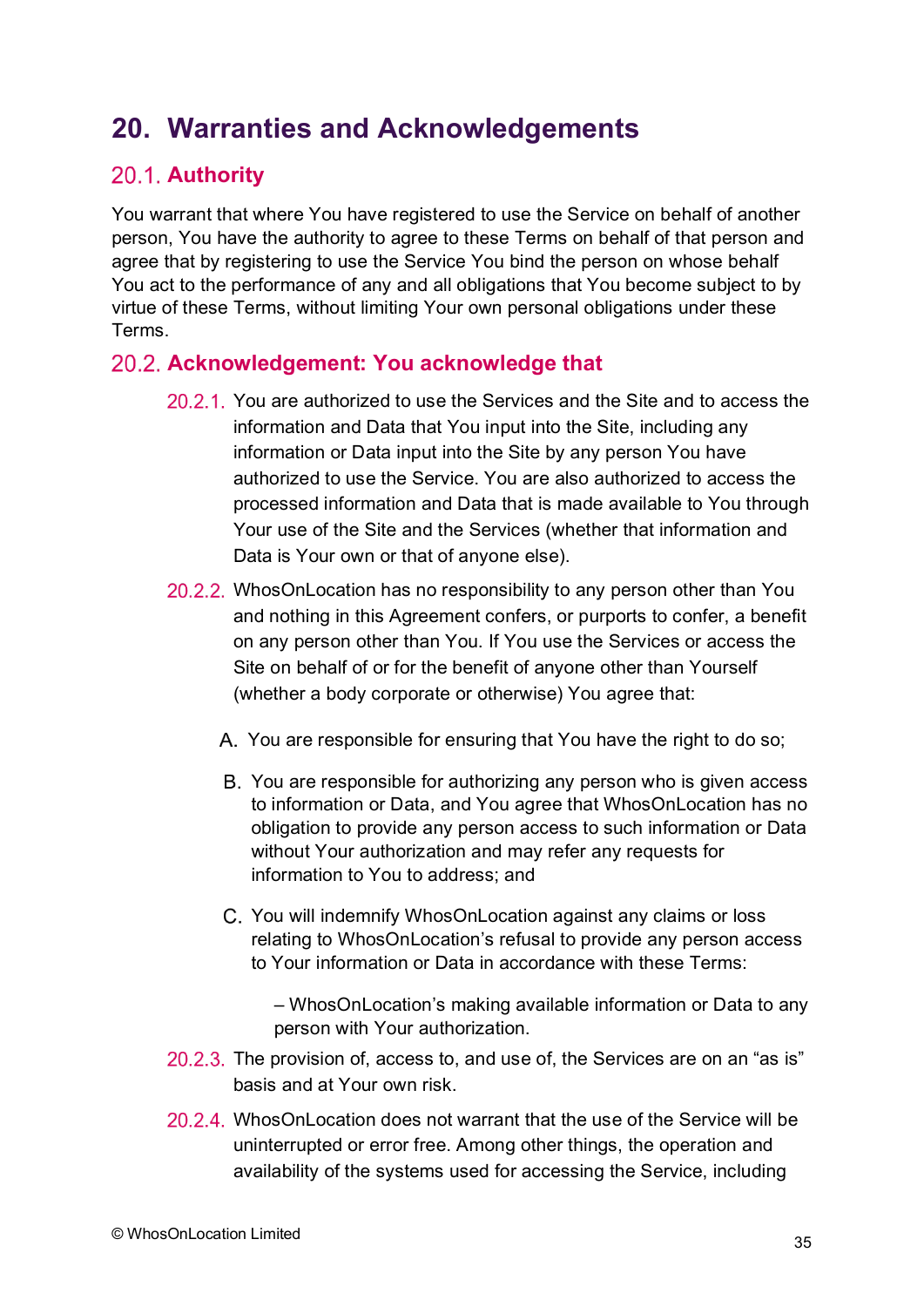public telephone services, computer networks and the Internet, can be unpredictable and may from time to time interfere with or prevent access to the Services. WhosOnLocation is not in any way responsible for any such interference or prevention of Your access or use of the Services.

20.2.5. It is Your sole responsibility to determine that the Services meet the needs of Your business and are suitable for the purposes for which they are used.

### 20.3. No warranties

WhosOnLocation gives no warranty about the Services. Without limiting the foregoing, WhosOnLocation does not warrant that the Services will meet Your requirements or that it will be suitable for any particular purpose. To avoid doubt, all implied conditions or warranties are excluded in so far as is permitted by law, including (without limitation) warranties of merchantability, fitness for purpose, title and non-infringement.

### **Customer guarantees**

You warrant and represent that You are acquiring the right to access and use the Services for the purposes of a business and that, to the maximum extent permitted by law, any statutory consumer guarantees or legislation intended to protect nonbusiness consumers in any jurisdiction does not apply to the supply of the Services, the Site or these Terms.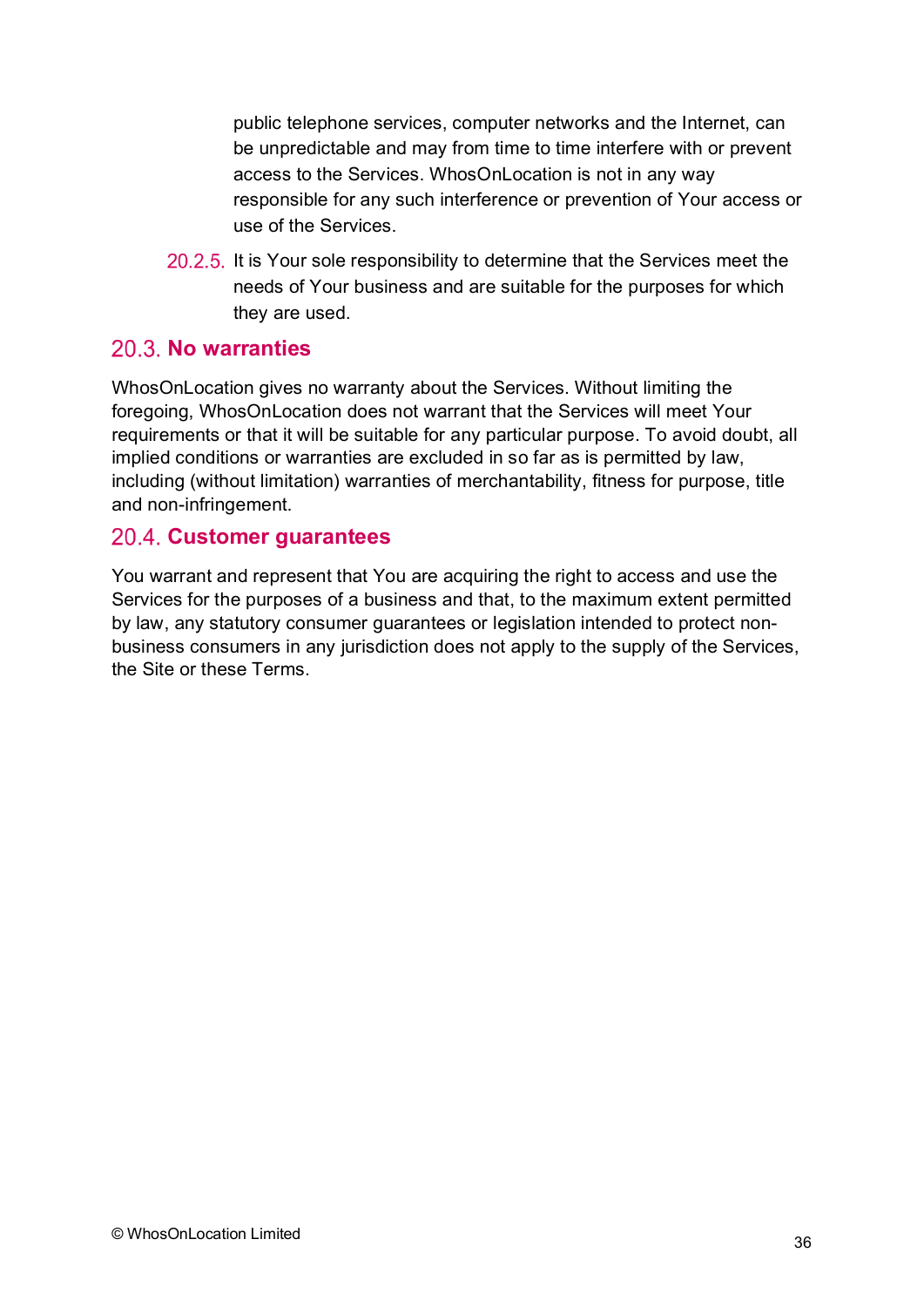# **21. Limitation of Liability**

- 21.1. To the maximum extent permitted by law, we exclude all liability and responsibility to You (or any other person) in contract, tort (including negligence), or otherwise, for any consequential loss or damage (including loss of profits and savings) resulting, directly or indirectly, from any use of, or reliance on, the Service or Site.
- 21.2. Subject to clauses 21.3 below, if You suffer loss or damage as a result of our negligence or failure to comply with these Terms, any claim by You against us arising from our negligence or failure will be limited in respect of any one incident, or series of connected incidents, to the Subscription Fees paid by You in the previous 12 months. If You are not satisfied with the Service, Your sole and exclusive remedy is to terminate these Terms in accordance with Clause 22.
- 21.3. This clause 21 does not apply to limit our liability for personal injury, death, fraud or wilful misconduct.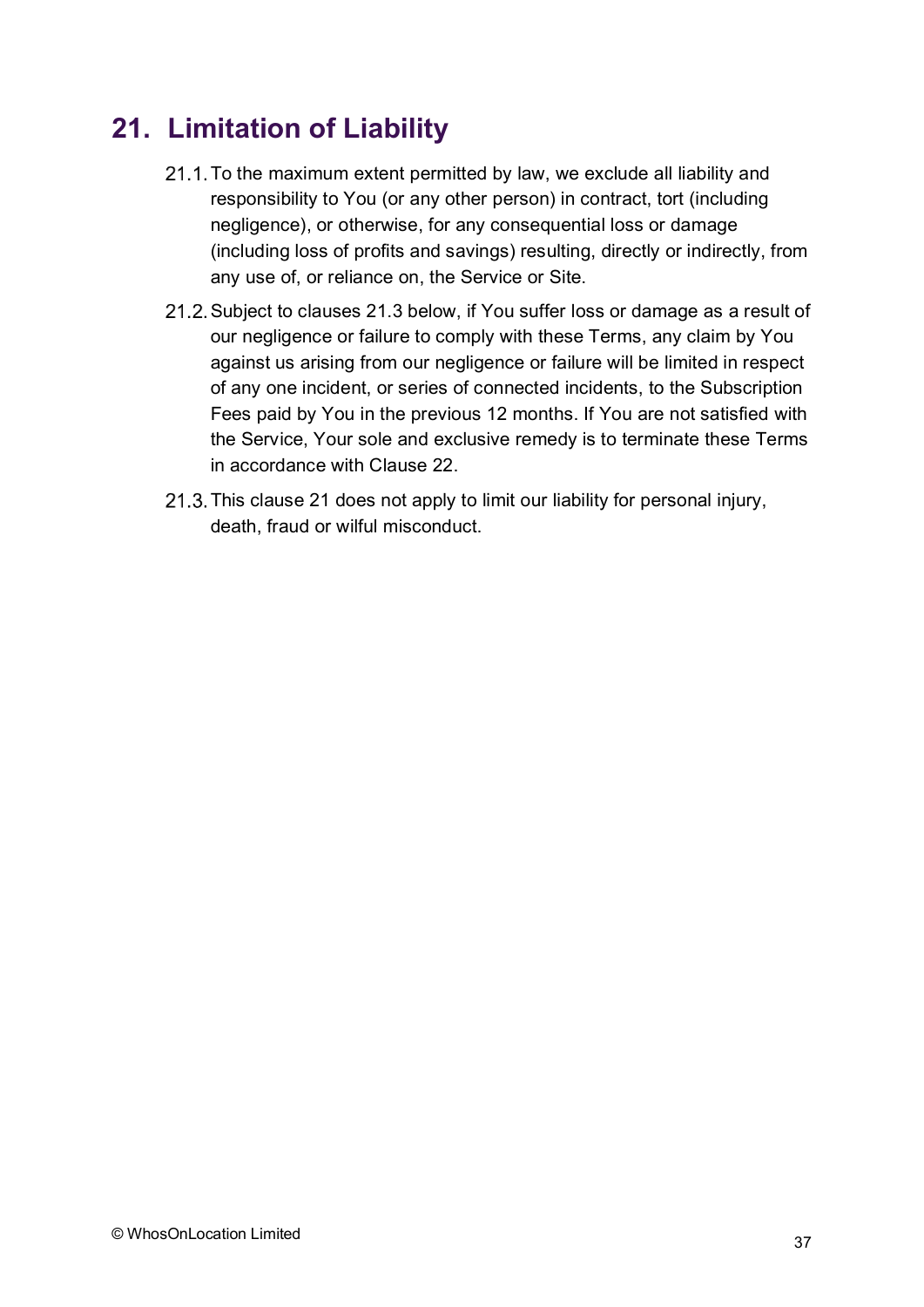# **22. Termination**

### **Non-Good Faith Rights to Terminate**

If for any reason we suspect You have no intention of becoming a subscribed user or, after becoming a subscribed user have reason to suspect you are a competitor with no Good Faith intention of using the Services for its intended Purpose, we reserve the right to terminate Your Account without prejudice immediately.

### **Prepaid Subscription Plans**

WhosOnLocation will not provide any refund for any remaining prepaid Subscription Fees for a pre-paid Subscription Plan.

### **No-Fault Termination**

Either Party may elect to terminate Your Account and subscription to a Service as of the end of Your then current Subscription Term by providing notice, in accordance with this Agreement, on or prior to the date thirty (30) days preceding the end of such Subscription Term. Unless Your Account and subscription to a Service is so terminated, Your subscription to a Service will renew for a Subscription Term equivalent in length to the then expiring Subscription Term.

Unless agreed otherwise in writing, the Subscription Fees applicable to Your Subscription Plan for any such subsequent Subscription Term shall be Our standard Subscription Charges for the Subscription Plan to which You have subscribed or which You have deployed, as applicable, as of the time such subsequent Subscription Term commences.

### **Accrued Rights:**

Termination of these Terms is without prejudice to any rights and obligations of the parties accrued up to and including the date of termination. On termination of this Agreement You will:

- remain liable for any accrued Subscription Fees and other charges or amounts which become due for payment before or after termination; and
- Immediately cease to use the Services and the Site.

### **Expiry or termination**

Clauses 8.1, 8.7, 15, 19, 20, 21, and 22 survive the expiry or termination of these Terms.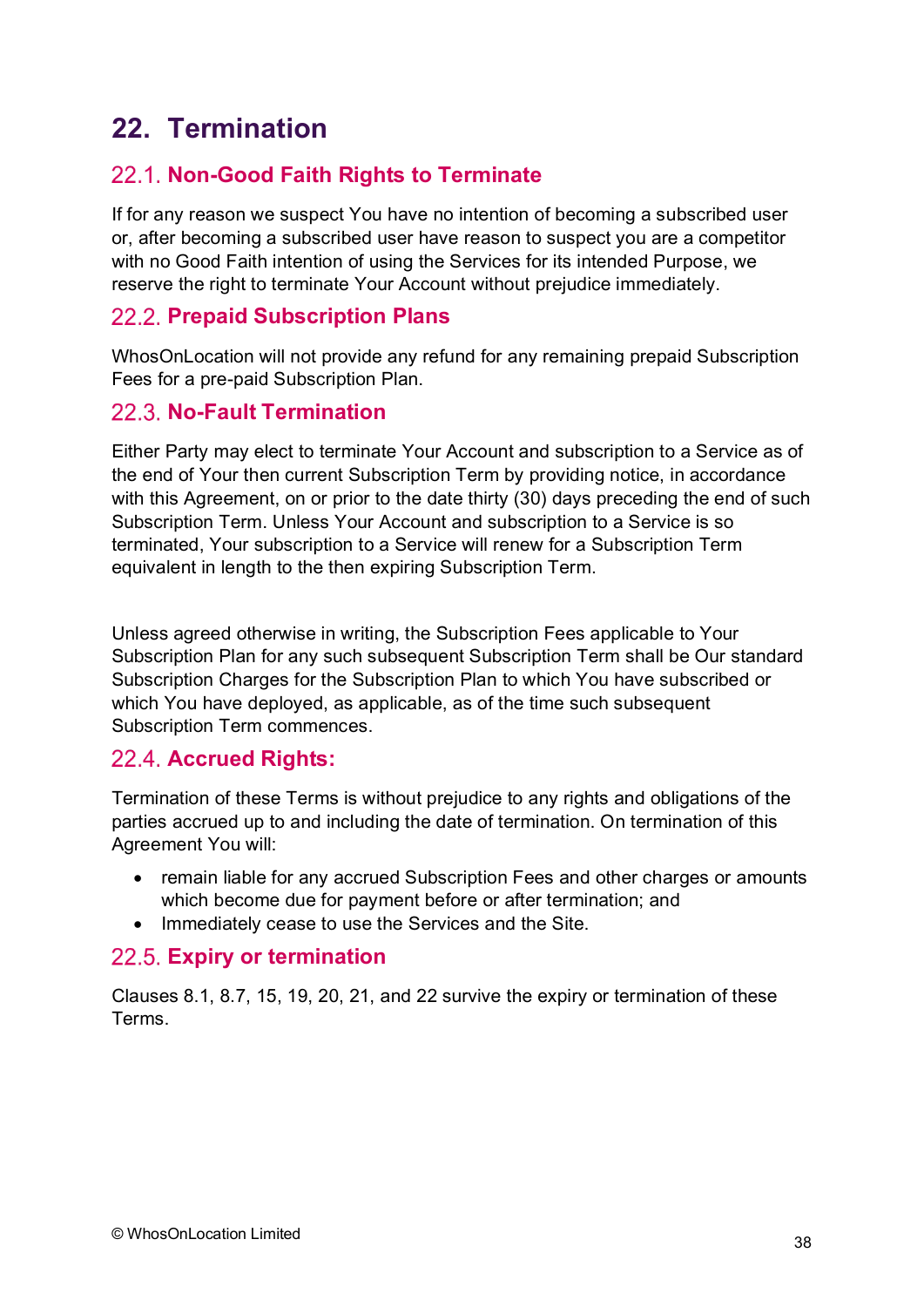### **Breach by You:**

#### **If You:**

- 1. breach any of these Terms (including, without limitation, by non-payment of any Subscription Fees) and do not remedy the breach within 14 days after receiving notice of the breach if the breach is capable of being remedied;
- 2. breach any of these Terms and the breach is not capable of being remedied or any payment of Subscription Fees that are more than 30 days overdue); or
- 3. You or Your business become insolvent or Your business goes into liquidation or has a receiver or manager appointed of any of its assets or if You become insolvent, or make any arrangement with Your creditors, or become subject to any similar insolvency event in any jurisdiction,

#### **WhosOnLocation may take any or all of the following actions, at its sole discretion:**

- 1. Terminate this Agreement and Your use of the Services and the Site;
- 2. Suspend for any definite or indefinite period of time, Your use of the Services and the Site;
- 3. Suspend or terminate access to all or any Data.
- 4. Take either of the actions in sub-clauses (1), (2) and (3) of this clause 22.6 in respect of any or all other persons whom You have authorised to have access to Your information or Data.
- 5. For the avoidance of doubt, if payment of any invoice for Subscription Fees due in relation to any of Your Billing Contacts, Subscriptions or any of Your Locations (as defined in clause 8) is not made in full by the relevant due date, WhosOnLocation may: suspend or terminate Your use of the Service, the authority for all or any of Your Locations to use the Service, or Your rights of access to all or any Data.

### **Data Removal on Termination:**

We will retain Customer Data stored in your account for 30 days after expiration or termination of Your Subscription Plan. After the 30-day retention period ends, We will disable Customer's account and delete any server logging pertaining to Customer's account. We retain an encrypted copy of Customer Data as part of our backup processes for up to 12 months after the 30-day retention period ends ("Backup Period"). At the end of the Backup Period, We will delete all Customer Data except that information that we must retain for our own company records that shows You were a Customer and we are obligated to retain by Law. If Your Subscription Fees are fully paid at the time of termination You will be able to download a copy of Your Data prior to deletion.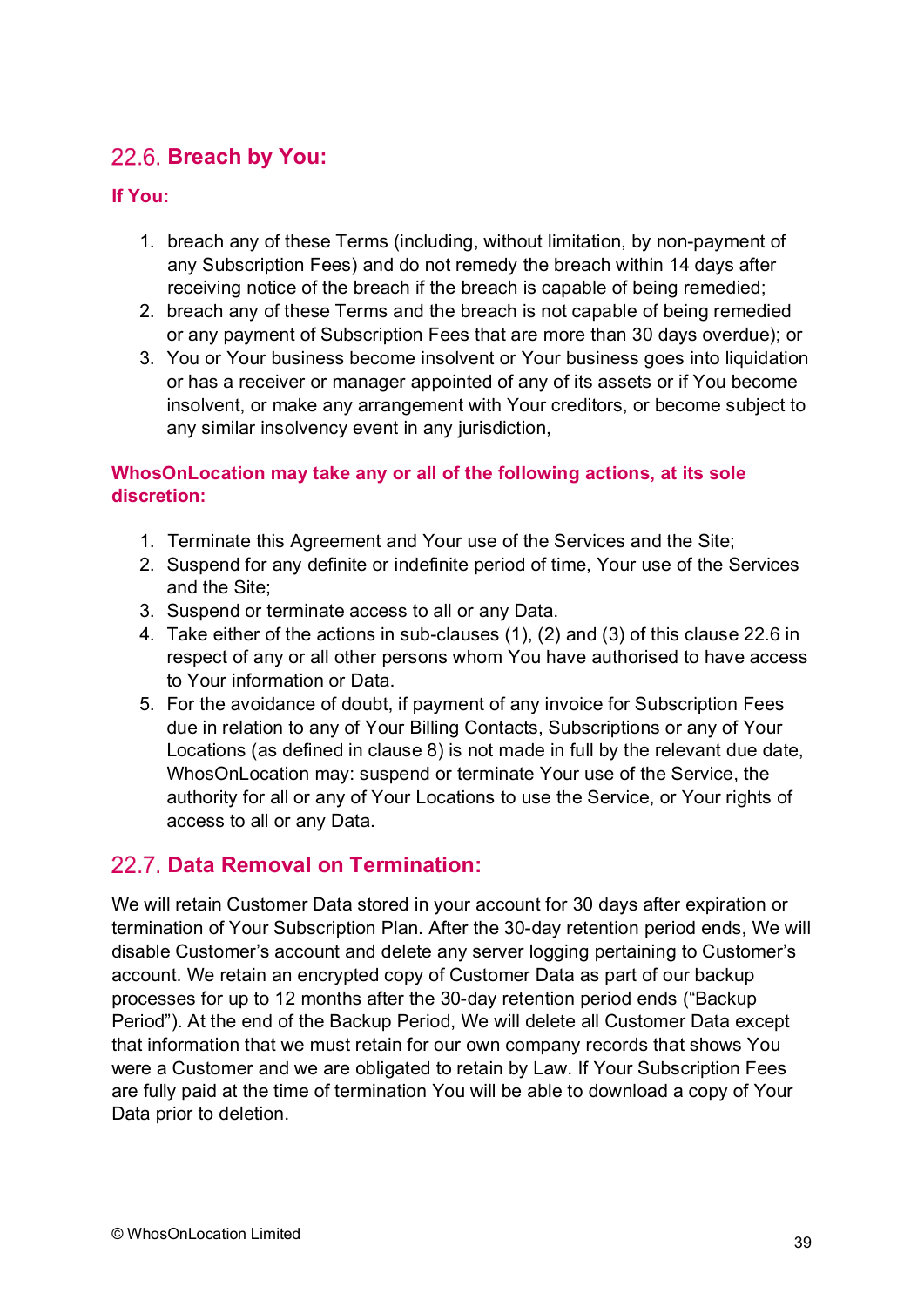# **23. General**

### **Entire agreement**

These Terms, together with the WhosOnLocation Privacy Policy and the Terms of any other notices or instructions given to You under these Terms of Use, supersede and extinguish all prior agreements, representations (whether oral or written), and understandings and constitute the entire agreement between You and WhosOnLocation relating to the Services and the other matters dealt with in these Terms.

### **Waiver:**

If either party waives any breach of these Terms, this will not constitute a waiver of any other breach. No waiver will be effective unless made in writing.

### **Delays:**

Neither party will be liable for any delay or failure in performance of its obligations under these Terms if the delay or failure is due to any cause outside its reasonable control. This clause does not apply to any obligation to pay money.

### 23.4. No Assignment:

Neither party may assign any of its rights or obligations hereunder, whether by operation of law or otherwise, without the other party's prior written consent (not to be unreasonably withheld); provided, however, either party may assign this Agreement in its entirety, without the other party's consent to its Affiliate or in connection with a merger, acquisition, corporate reorganization, or sale of all or substantially all of its assets. Notwithstanding the foregoing, if a party is acquired by, sells substantially all of its assets to, or undergoes a change of control in favor of, a direct competitor of the other party, then such other party may terminate this Agreement upon written notice. In the event of such a termination, We will refund to You any prepaid Subscription Fees allocable to the remainder of Your Subscription Term for the period after the effective date of such termination.

### **Governing law and jurisdiction:**

- 23.5.1. If the information or Data You are accessing using the Services and the Site is solely that of a person who is a tax resident in New Zealand at the time that You accept these Terms then New Zealand law governs this Agreement and You submit to the exclusive jurisdiction of the courts of New Zealand for all disputes arising out of or in connection with this Agreement.
- 23.5.2. If the information or Data You are accessing using the Services and the Site is solely that of a person who is a tax resident in Australia at the time that You accept these Terms then Australian law governs this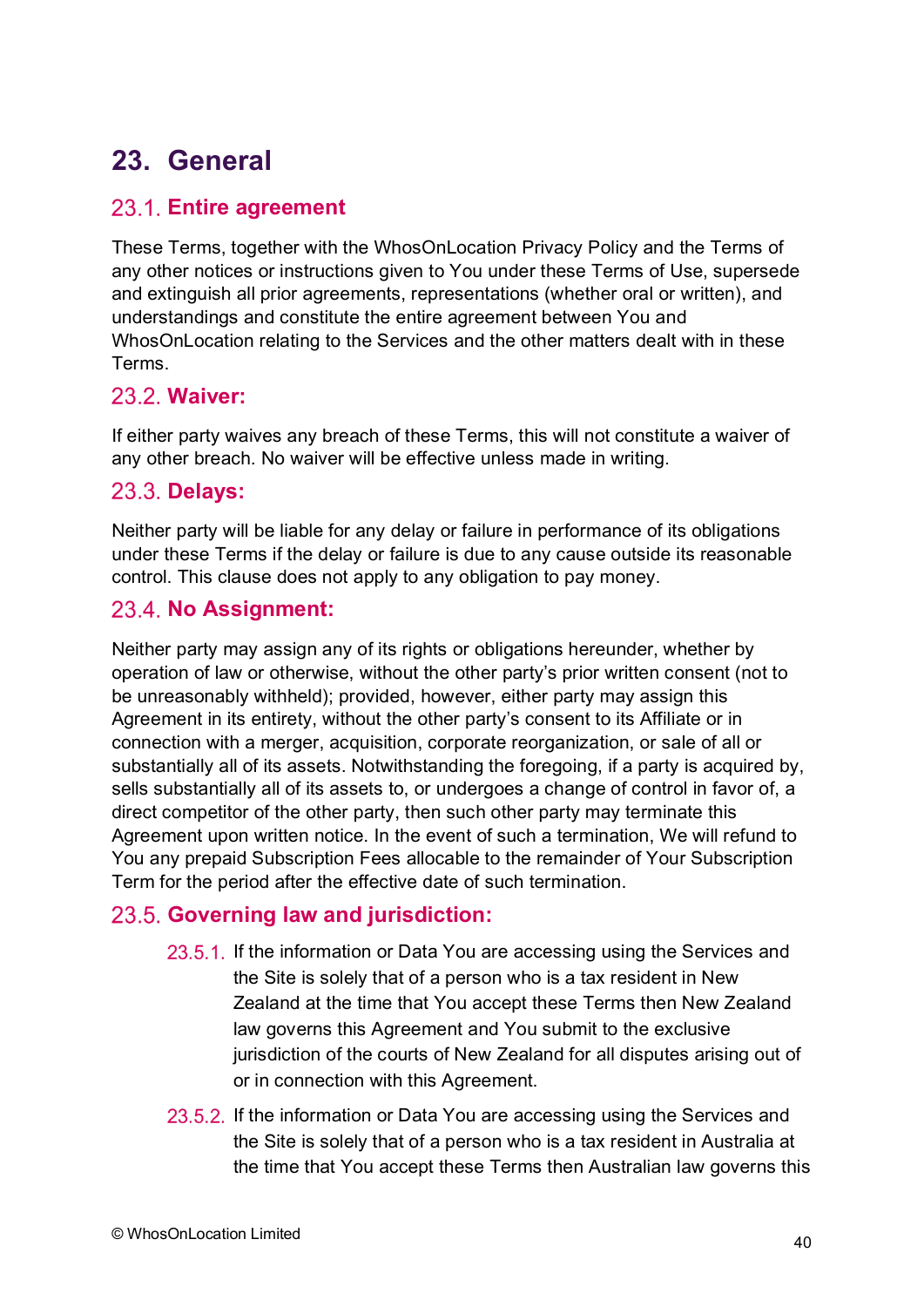Agreement and You submit to the exclusive jurisdiction of the courts of Australia for all disputes arising out of or in connection with this Agreement.

- 23.5.3. If the information or Data You are accessing using the Services and the Site is solely that of a person who is a tax resident in the United States of America at the time that You accept these Terms then the State of California law govern this Agreement and You submit to the exclusive jurisdiction of the state courts of San Francisco County, California or federal court for the Northern District of California for all disputes arising out of or in connection with this Agreement.
- 23.5.4. In all other situations this Agreement is governed by the laws of New Zealand and You hereby submit to the exclusive jurisdiction of the courts of New Zealand for all disputes arising out of or in connection with this Agreement.
- 23.5.5. Notwithstanding the above, you agree that WhosOnLocation shall still be allowed to apply for injunctive remedies (or an equivalent type of urgent legal relief) in any jurisdiction.
- 23.5.6. Arbitration Option
	- For any claim (excluding claims for injunctive or other equitable relief) where the total amount of the award sought is less than \$10,000, the party requesting relief may elect to resolve the dispute in a cost effective manner through binding non-appearance-based arbitration. In the event a party elects arbitration, they shall initiate such arbitration through an established alternative dispute resolution ("ADR") provider mutually agreed upon by the parties.
	- B. The ADR provider and the parties must comply with the following rules: (a) the arbitration shall be conducted by telephone, online and/or be solely based on written submissions, the specific manner shall be chosen by the party initiating the arbitration; (b) the arbitration shall not involve any personal appearance by the parties or witnesses unless otherwise mutually agreed by the parties; and (c) any judgment on the award rendered by the arbitrator shall be final and may be entered in any court of competent jurisdiction.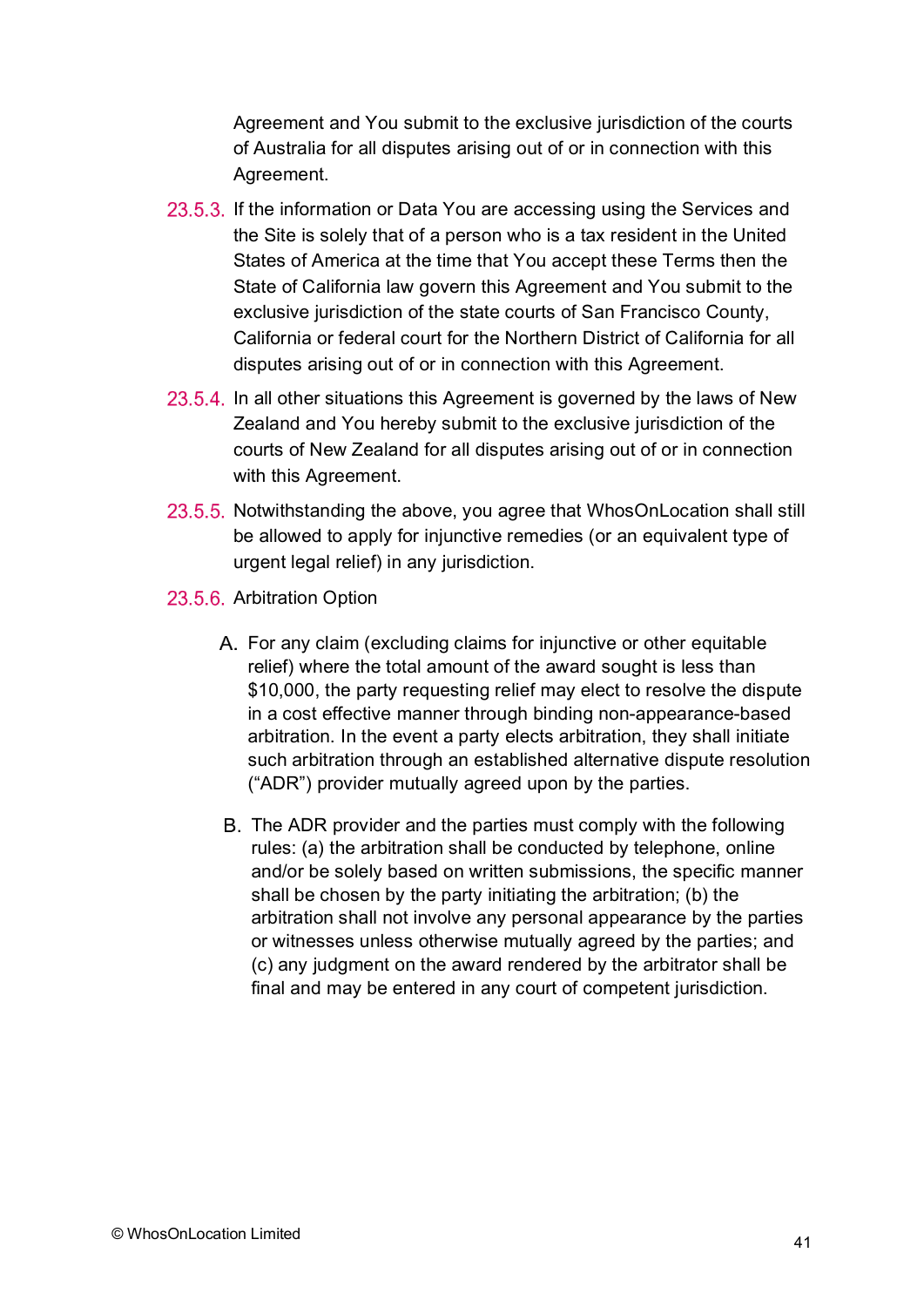### **Federal Government End Use Provisions**

23.6.1. If You are a U.S. federal government department or agency or contracting on behalf of such department or agency, each of the Services is a "Commercial Item" as that term is defined at 48 C.F.R. 2.101, consisting of "Commercial Computer Software" and "Commercial Computer Software Documentation", as those terms are used in 48 C.F.R. 12.212 or 48 C.F.R. 227.7202. Consistent with 48 C.F.R. 12.212 or 48 C.F.R. 227.7202-1 through 227.7202-4, as applicable, the Services are licensed to You with only those rights as provided under the terms and conditions of this Agreement.

### 23.7. Anti-Corruption

23.7.1. You agree that You have not received or been offered any illegal or improper bribe, kickback, payment, gift, or thing of value from any of Our employees or agents in connection with this Agreement. Reasonable gifts and entertainment provided in the ordinary course of business do not violate the above restriction. If You learn of any violation of the above restriction, You will use reasonable efforts to promptly notify Our Legal Department at trust@whosonlocation.com.

### 23.8. Severability:

If any part or provision of these Terms is invalid, unenforceable or in conflict with the law, that part or provision is replaced with a provision which, as far as possible, accomplishes the original purpose of that part or provision. The remainder of this Agreement will be binding on the parties.

#### **Notices:**

Any notice given under these Terms by either party to the other must be in writing by email and will be deemed to have been given on transmission. Notices to WhosOnLocation must be sent to [support@whosonlocation.com](mailto:support@whosonlocation.com) or to any other email address notified by email to You by WhosOnLocation. Notices to You will be sent to the email address which You provided when setting up Your access to the Service or have subsequently updated via the Service.

### **Rights of Third Parties:**

A person who is not a party to these Terms has no right to benefit under or to enforce any term of these Terms.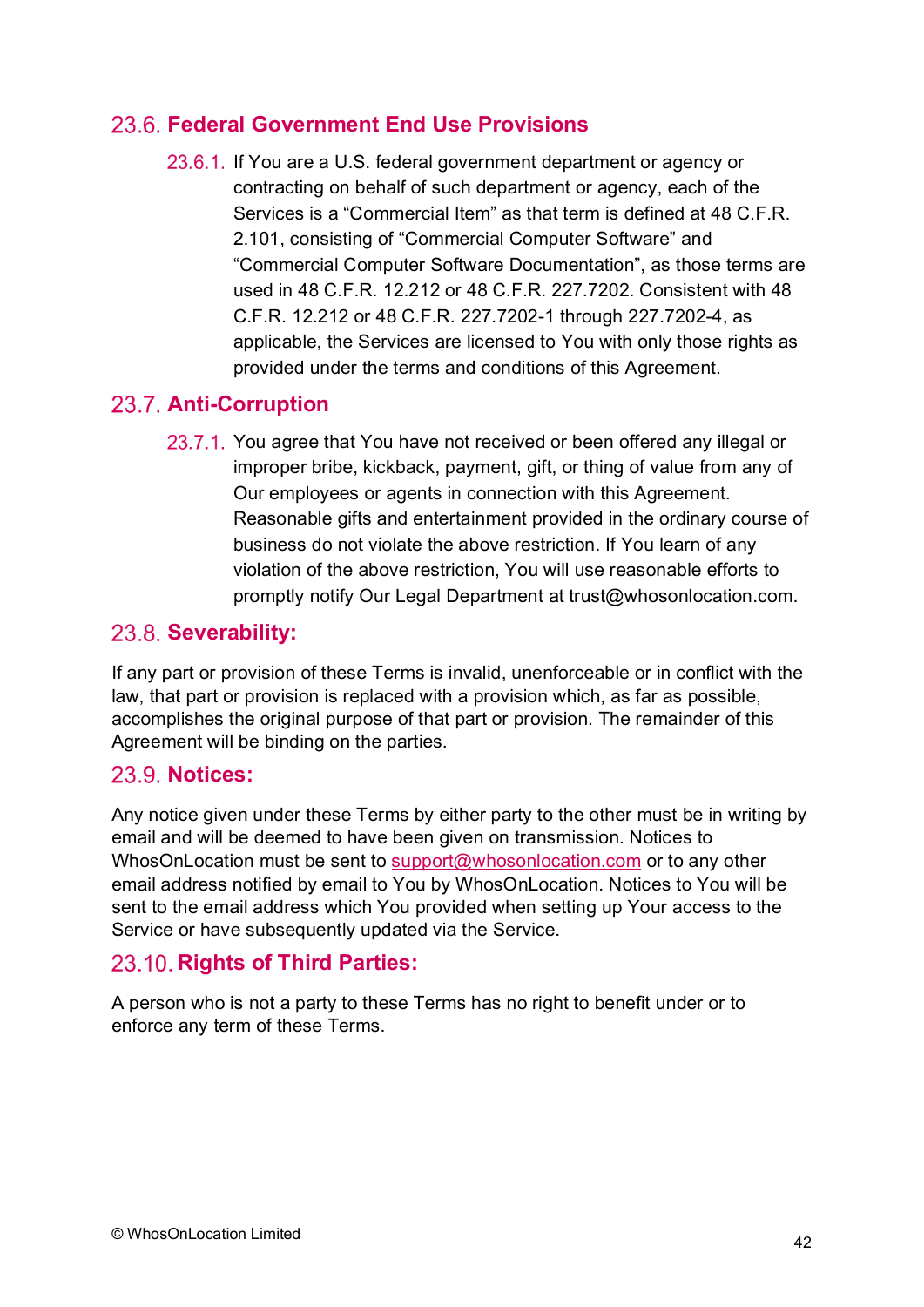#### **Contact for Questions about these Terms of Use:**

If you have any questions about the Terms of Use, the practices of this Website Service, or your dealings with us, you may contact us by sending an email to:

Email at [support@whosonlocation.com](mailto:helpdesk@whosonlocation.com) or by writing to:

Attn: Terms of Use Issues WhosOnLocation Customer Services

WhosOnLocation Ltd P.O. Box 27023 Marion Square, Wellington, New Zealand 6040

**Last Updated on: 6 December 2021**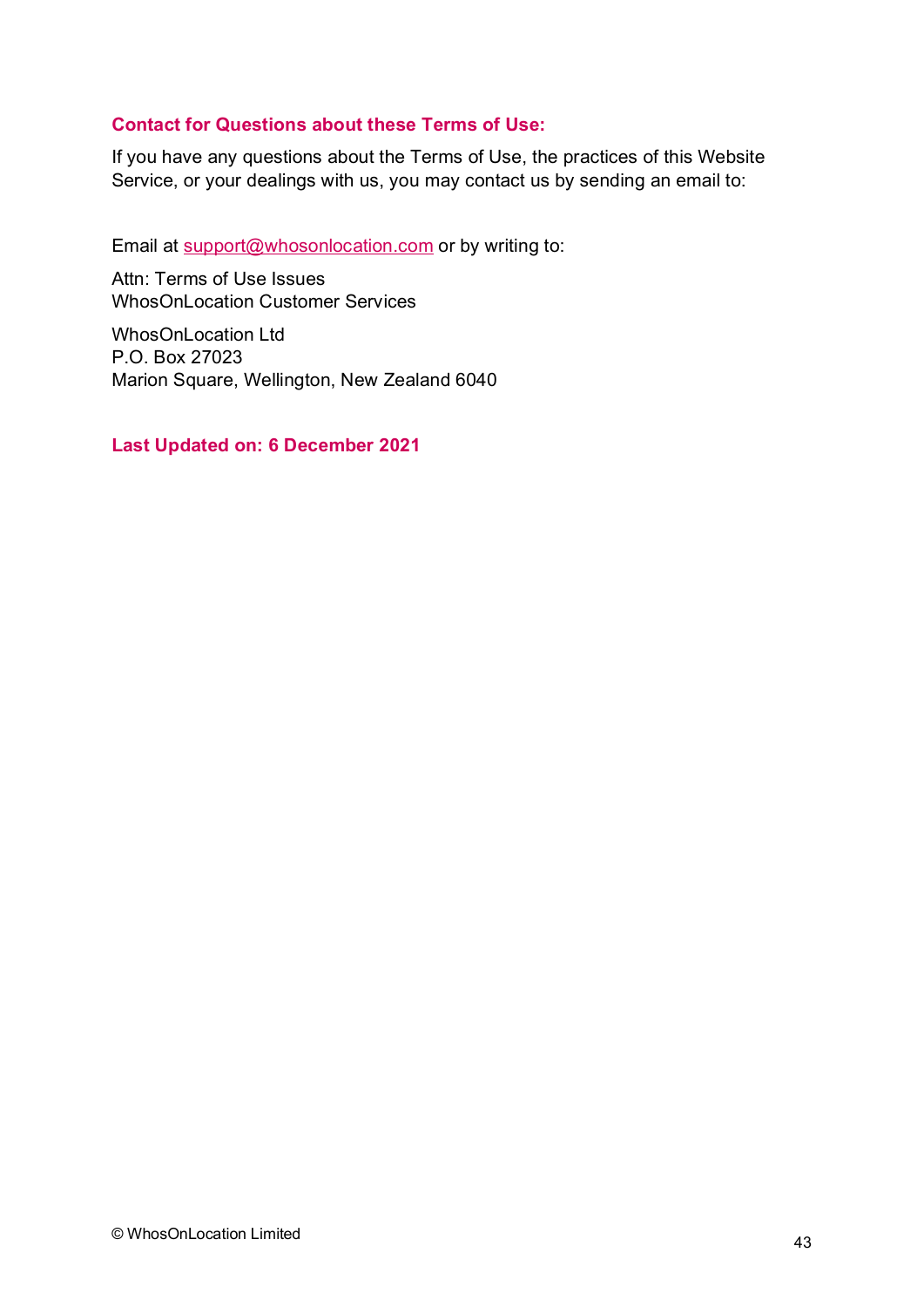# **Schedule 1 – Data Processing Agreement**

This Schedule applies to Customer Personal Data that we process in the course of providing You the services under the Agreement.

The scope and duration, as well as the extent and nature of the collection, processing and use of Customer Personal Data under this Schedule shall be as defined in the Agreement and otherwise in our Privacy Policy.

## **1. Definitions**

### **1.1. Definitions**

Unless the context otherwise requires or as otherwise set out in the Agreement:

#### **"Customer Personal Data"**

means any Personal Data provided by You and/or processed by us under Your instructions.

#### **"Personal Data"**

means any information relating to an identifiable data subject.

#### **"Personal Data Breach"**

means a breach of security leading to the accidental or unlawful destruction, loss, alteration, unauthorized disclosure of, or access to Personal Data transmitted, stored or otherwise processed.

#### **"Privacy Laws**"

means any applicable laws and/or regulations (including the GDPR) that relate to the security and protection of Personal Data.

#### **"Regulatory Bodies"**

means those government departments and regulatory, statutory and other bodies, entities and committees which, whether under statute, rule, regulation, code of practice or otherwise, are entitled to regulate, investigate or influence the matters relating to the security of data, Personal Data and privacy protection.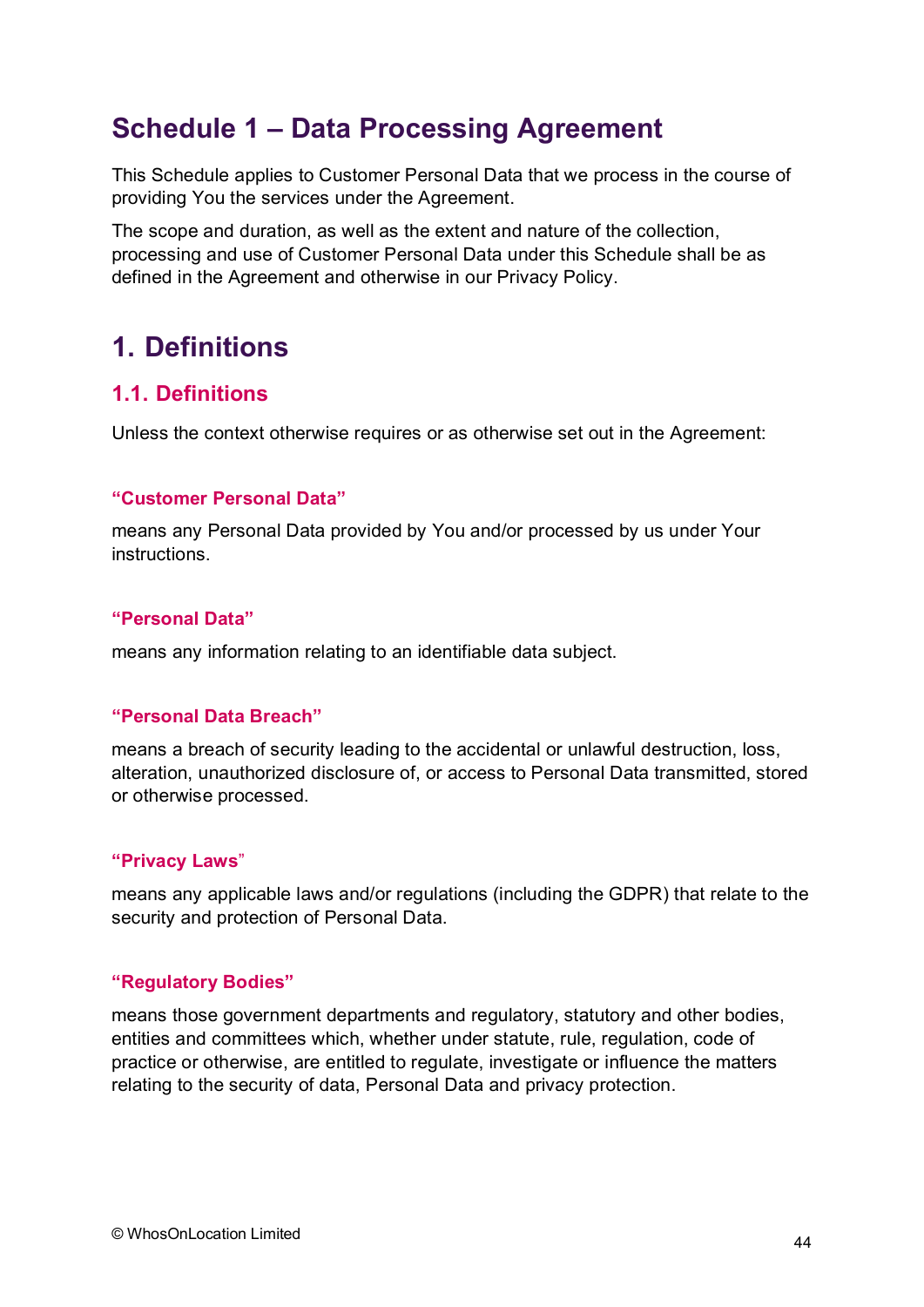#### **"Third Country"**

means a country or territory which is not a Member State of the European Union or EEA.

### **1.2. Interpretation:**

- 1.2.1. References to "identifiable", "data processor", "data controller", "data subject", "process" and "processing" shall have the same meanings ascribed to them by GDPR.
- 1.2.2. Clause headings are inserted for ease of reference only and do not affect the construction of this Schedule.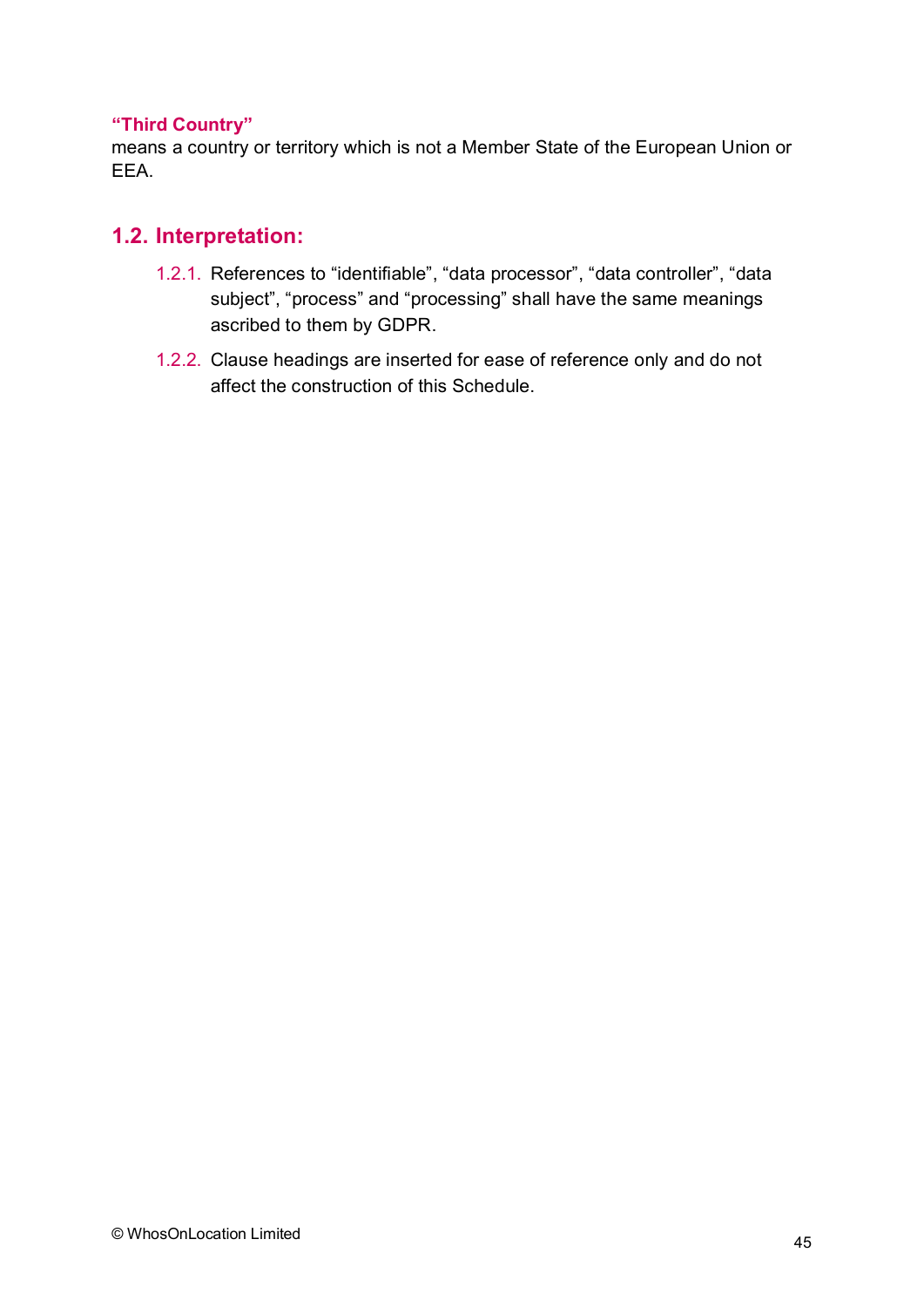# **2. Data Controller and Processor**

### **2.1. Roles**

You acknowledge that, in the context of the Agreement and this Schedule, and for the purposes of the Privacy Laws, You are the data controller and we are the data processor. We undertake to duly fulfil the obligations set out in this Schedule.

### **2.2. Your Obligations**

- 2.2.1. You are responsible for data controller obligations under the applicable Privacy Laws, including providing any required notices and obtaining any required consents, and for the processing instructions you give us.
- 2.2.2. You warrant that no contractual confidentiality obligations prohibit the processing of Customer Personal Data as described in this Schedule and in the Agreement.
- 2.2.3. You warrant that the production, collection, processing of Customer Personal Data has been and will continue to be carried out in accordance with the applicable Privacy Laws.

## **3. Terms and Conditions**

### **3.1. Processing Restrictions:**

We shall ensure that all Customer Personal Data is processed:

- 3.1.1. on your behalf in accordance with the Agreement, this Schedule and Your written instructions from time to time;
- 3.1.2. in compliance with the applicable Privacy Laws.

We shall immediately notify You if any instruction provided by you is in breach of any applicable Privacy Laws.

### **3.2. Principle of Processing:**

Personal Data shall be processed under the general principles of lawfulness, fairness, transparency, purpose limitation, data minimisation, accuracy, storage limitation, integrity and confidentiality, and accountability.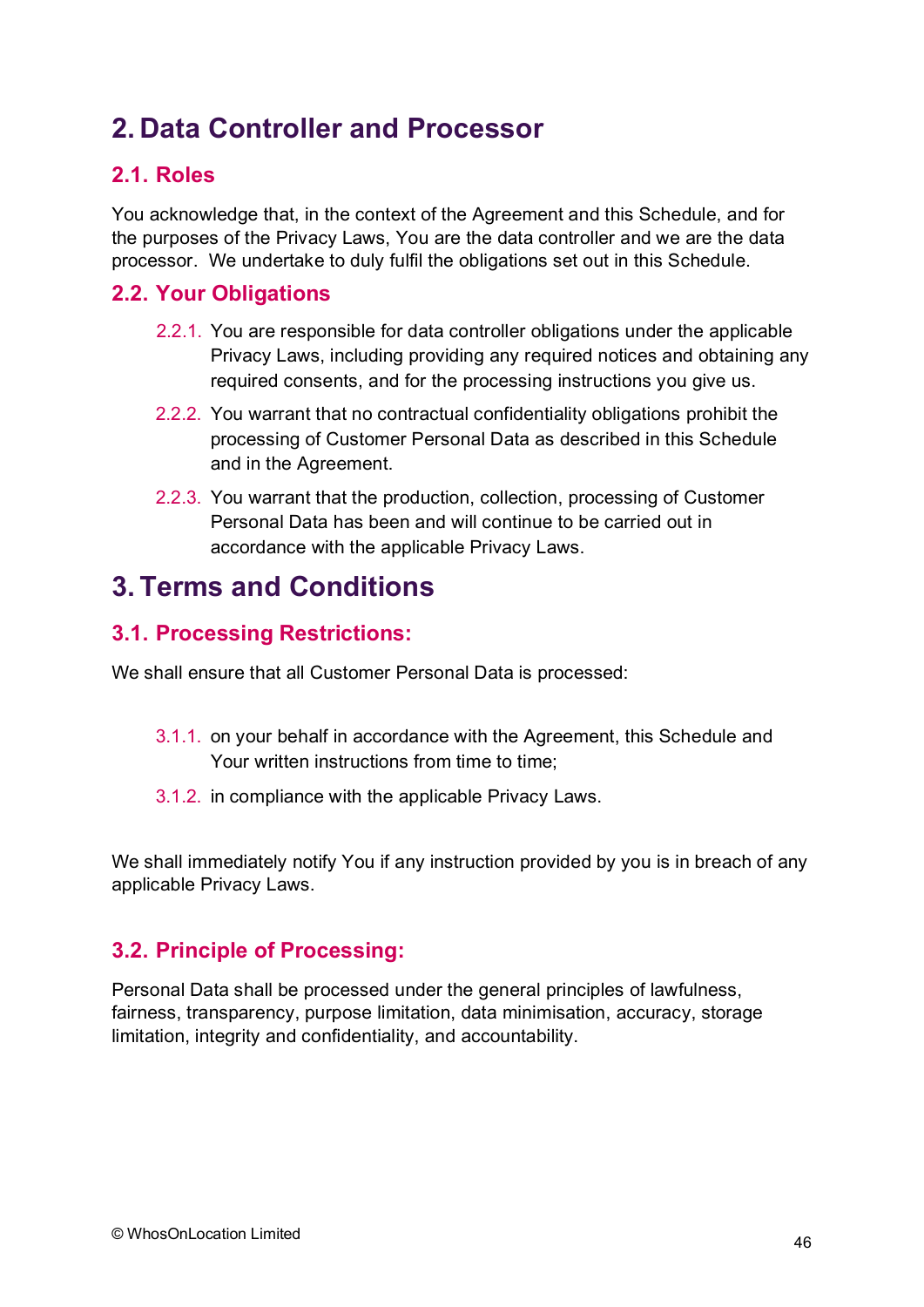### **3.3. Cooperation Obligations:**

We shall provide you with all information necessary to demonstrate compliance with applicable Privacy Laws and assist and support you:

- 3.3.1. in the event of an investigation or other control measures or any other measure by any Regulatory Body, to the extent that such investigation relates to Customer Personal Data;
- 3.3.2. in the event of the exercise of liability claims by data subjects or a third party related to the processing in scope of this Schedule;
- 3.3.3. in complying with the rights of data subjects, including the right to obtain a transparent information and communication, the right to access, rectify, and erase their Personal Data, restrict, or object to, the processing of their Personal Data, exercise their right to data portability;
- 3.3.4. in notifying and obtaining approvals from Regulatory Body where required;
- 3.3.5. in performing data protection impact assessments;
- 3.3.6. in consulting with Regulatory Bodies.

### **3.4. Data Breach:**

If we become aware of a Personal Data Breach, we will notify you and take appropriate steps as set out in the Security Incident Notification section of the Agreement. In addition, to the extent that such information is available, we shall summarise in reasonable detail the impact of such Personal Data Breach, including describing:

- 3.4.1. the nature of the Personal Data Breach;
- 3.4.2. the categories and numbers of data subjects concerned;
- 3.4.3. the categories and numbers of Personal Data records concerned;
- 3.4.4. the estimated risk and the likely consequences of the Personal Data Breach; and
- 3.4.5. the measures taken or proposed to be taken to address the Personal Data Breach.

### **3.5. Data Subject Rights:**

We will promptly inform You of our receipt of any inquiry or request from a data subject with respect to Customer Personal Data processed by us. Except were we are obliged to under any applicable laws, we shall not respond to any such request unless You expressly authorize us.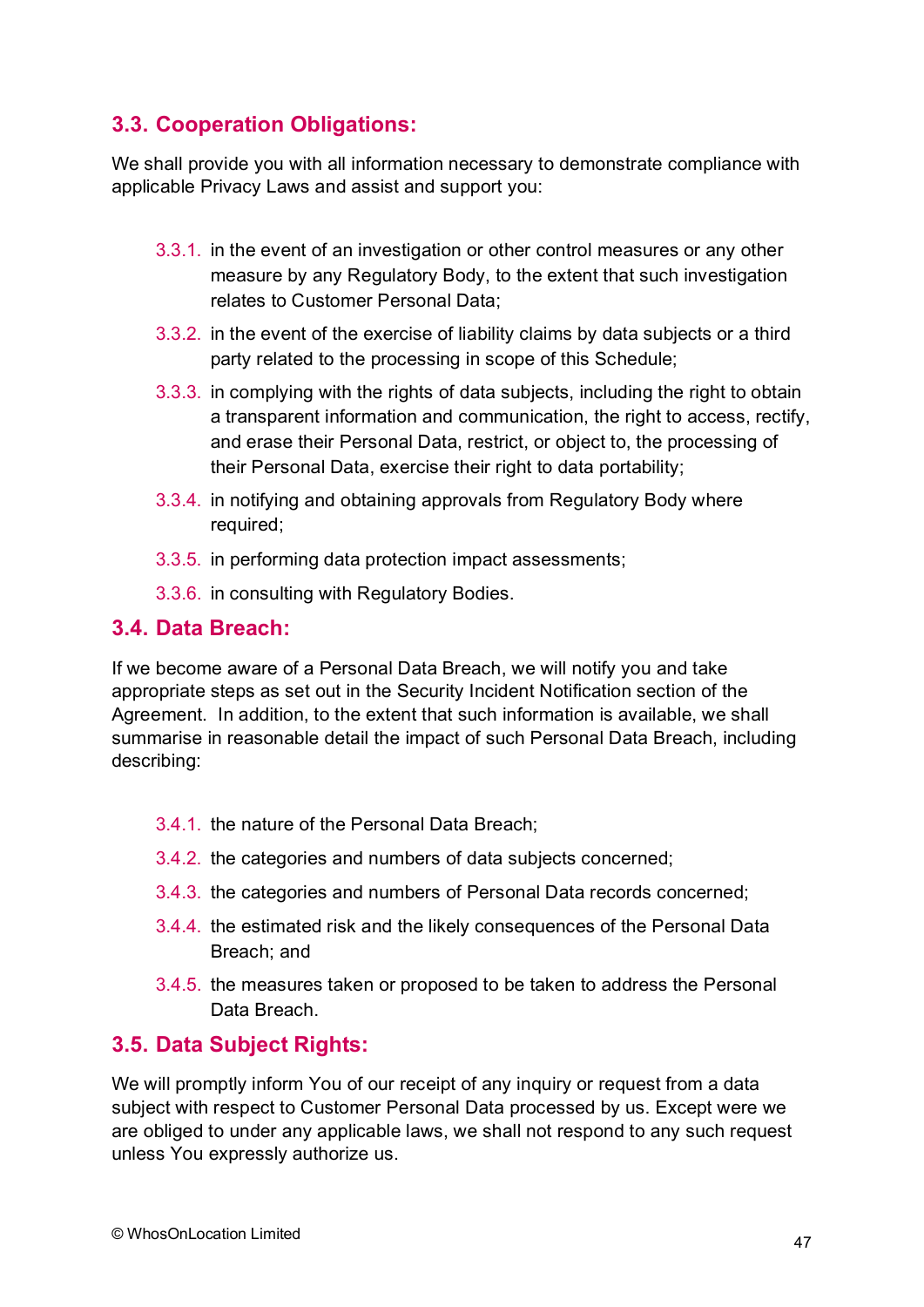### **3.6. Data Protection and Security (Technical and Organizational):**

Within our Agreement and Privacy Policy, we will maintain an up-to-date list of technical and organisational measures to protect Customer Personal Data from unauthorised processing that will meet the requirements of the applicable Privacy Laws.

### **3.7. Cross-Border Transfers:**

- 3.7.1. Any transfer of Customer Personal Data to a Third Country will be performed as required by applicable Privacy Laws and with adequate security measures. Our server regions are noted on our website. In particular, transfers can be performed if we:
	- A. have given You notice (including by updating the list of data locations on our website or by dashboard notification) containing the details of the new locations; and
	- You do not express your disagreement within thirty (30) days from the receipt of the notice.
- 3.7.2. In the case of disagreement, the parties shall collaborate to find a reasonable solution. In the event that the parties do not reach a mutually acceptable position in relation to the proposed changes, We shall, in Our sole discretion, be entitled to terminate the Agreement immediately on giving written notice to You.
- 3.7.3. Where Customer Personal Data is transferred from a Member State of the European Union to a Third Country which does not ensure an adequate level of data protection, the Standard Contractual Clauses shall apply with the following amendments:
	- A. Only the provisions relating to EU Standard Contractual Clauses (Module 2: Controller-to-Processor) apply to such transfer, and the provisions relating only to Modules 1, 3 and 4 are deleted and shall not apply;
	- B. In respect of Clause 9 (sub-processors), Option 2, general written authorisation applies, and the minimum time period for the Data Importer to specifically inform the Data Exporter in writing of any intended changes to that list in accordance with Clause 9 shall be: one (1) business day via posting here;
	- C. In respect of Clause 17 (governing law), Option 2 shall apply and consequently the Member State governing law shall be the law of the EU Member State in which the Data Exporter is established. Where such law does not allow for third-party beneficiary rights, the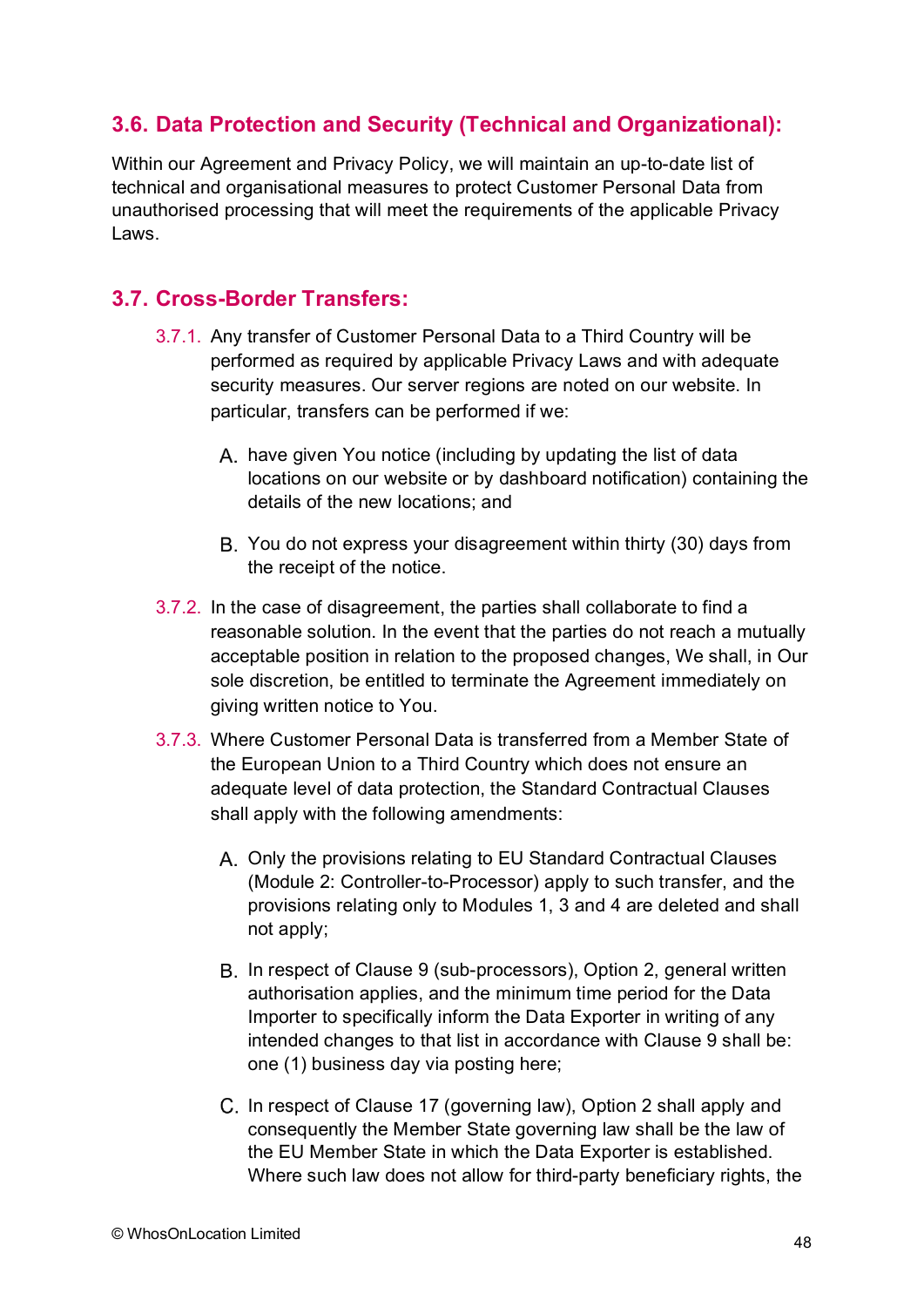Clauses shall be governed by the law of another EU Member State that does allow for third-party beneficiary rights. The parties agree that this law shall be the laws of Ireland; and

D. In respect of Clause 18 (choice of forum and jurisdiction), the relevant courts shall be the courts of Ireland.

#### **3.8. Subcontractors:**

You give us general written consent for us to authorize subcontractors to process Customer Personal Data subject to the following conditions:

- 3.8.1. we must maintain an up-to-date list of the names and locations of all subcontractors, and shall make this list reasonably available to You;
- 3.8.2. we will provide You with prior notice of the engagement of any new subcontractors (including via a dashboard notification);
- 3.8.3. You have thirty (30) days from receiving such notice to object to any changes to subcontractors (acting reasonably); and
- 3.8.4. the contract entered into between us and a subcontractor is on terms which are substantially the same as those set out in this Schedule.